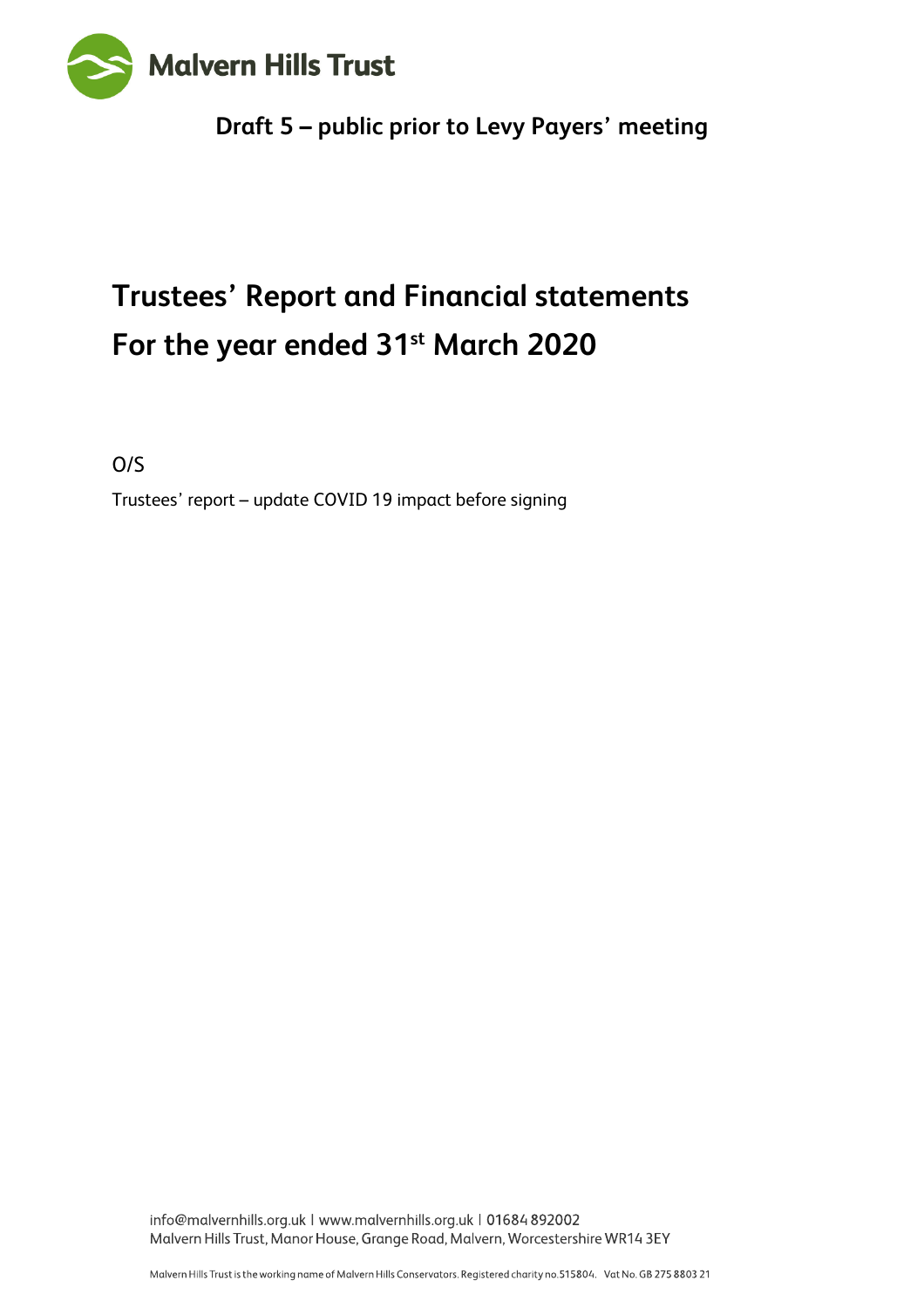

## **Trustees' Report and Financial statements For the year ended 31st March 2020**

#### **Contents**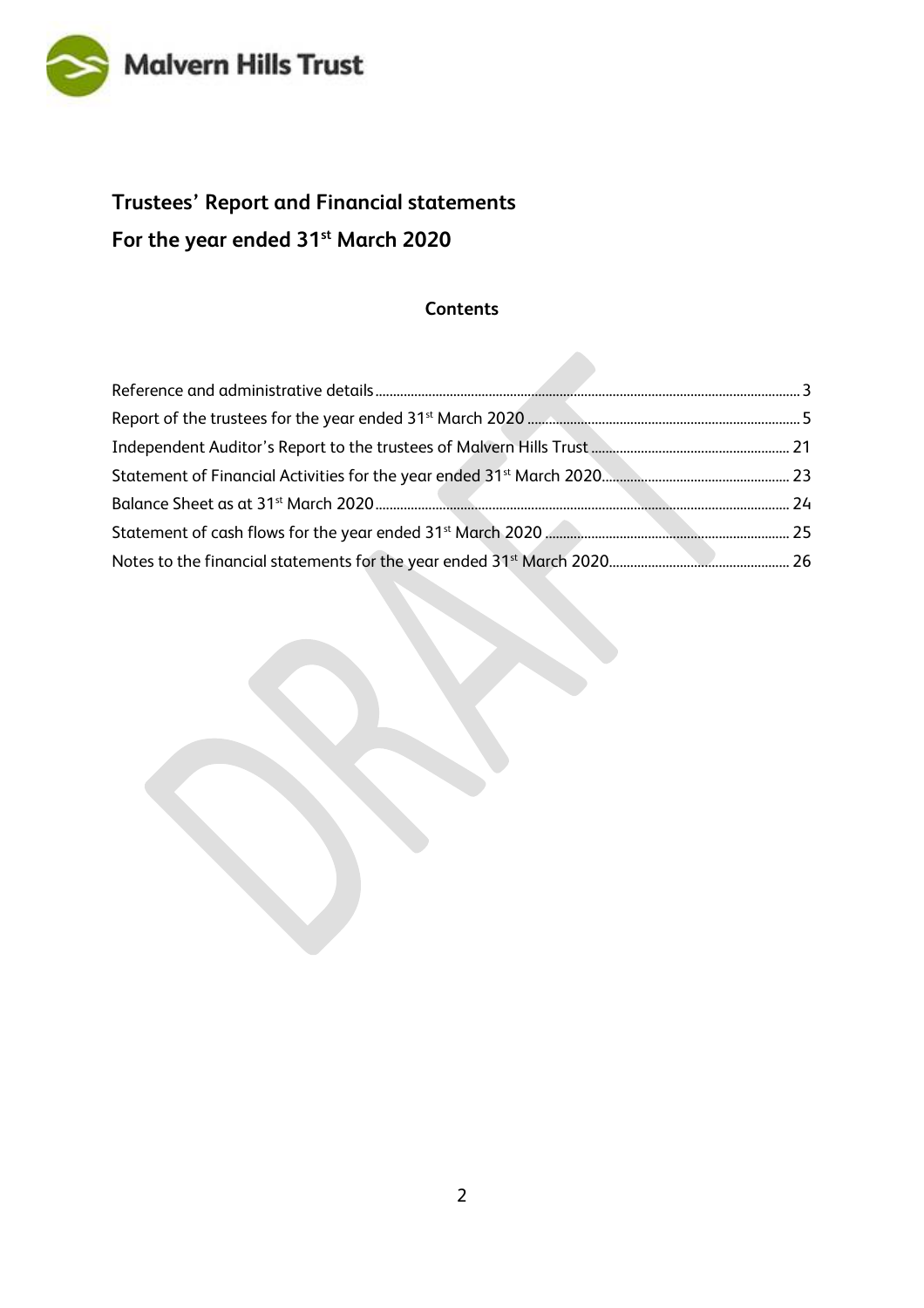

## <span id="page-2-0"></span>**Reference and administrative details**

| Charity number:                            | 515804 (England and Wales)                                                                                                              |
|--------------------------------------------|-----------------------------------------------------------------------------------------------------------------------------------------|
| Registered and principal office:           | <b>Manor House</b><br><b>Grange Road</b><br>Malvern<br>Worcestershire<br><b>WR14 3EY</b>                                                |
| <b>Our advisors</b>                        |                                                                                                                                         |
| <b>Independent Auditor:</b>                | <b>Bishop Fleming LLP</b><br><b>Chartered Accountants and Statutory Auditors</b><br>16 Queen Square<br><b>Bristol</b><br><b>BS1 4NT</b> |
| <b>Bankers:</b>                            | Lloyds Bank plc<br><b>48 Belle Vue Terrace</b><br>Malvern<br>Worcestershire<br><b>WR14 4QG</b>                                          |
| <b>Investment Managers:</b>                | <b>Brewin Dolphin</b><br>9 Colmore Row<br>Birmingham<br><b>B3 2BJ</b>                                                                   |
| Key management personnel - Senior Managers |                                                                                                                                         |
| <b>Chief Executive Officer</b>             | Duncan Bridges BSc (Hons)                                                                                                               |
| Secretary to the Board                     | Susan Satchell Ll.B (Hons)                                                                                                              |
| <b>Conservation Manager</b>                | <b>Jonathan Bills MSc</b>                                                                                                               |
| <b>Operations Manager</b>                  | <b>Paul Saunder</b>                                                                                                                     |
| <b>Finance and Administration Manager</b>  | <b>Cheryl Gentry BSc ACA</b>                                                                                                            |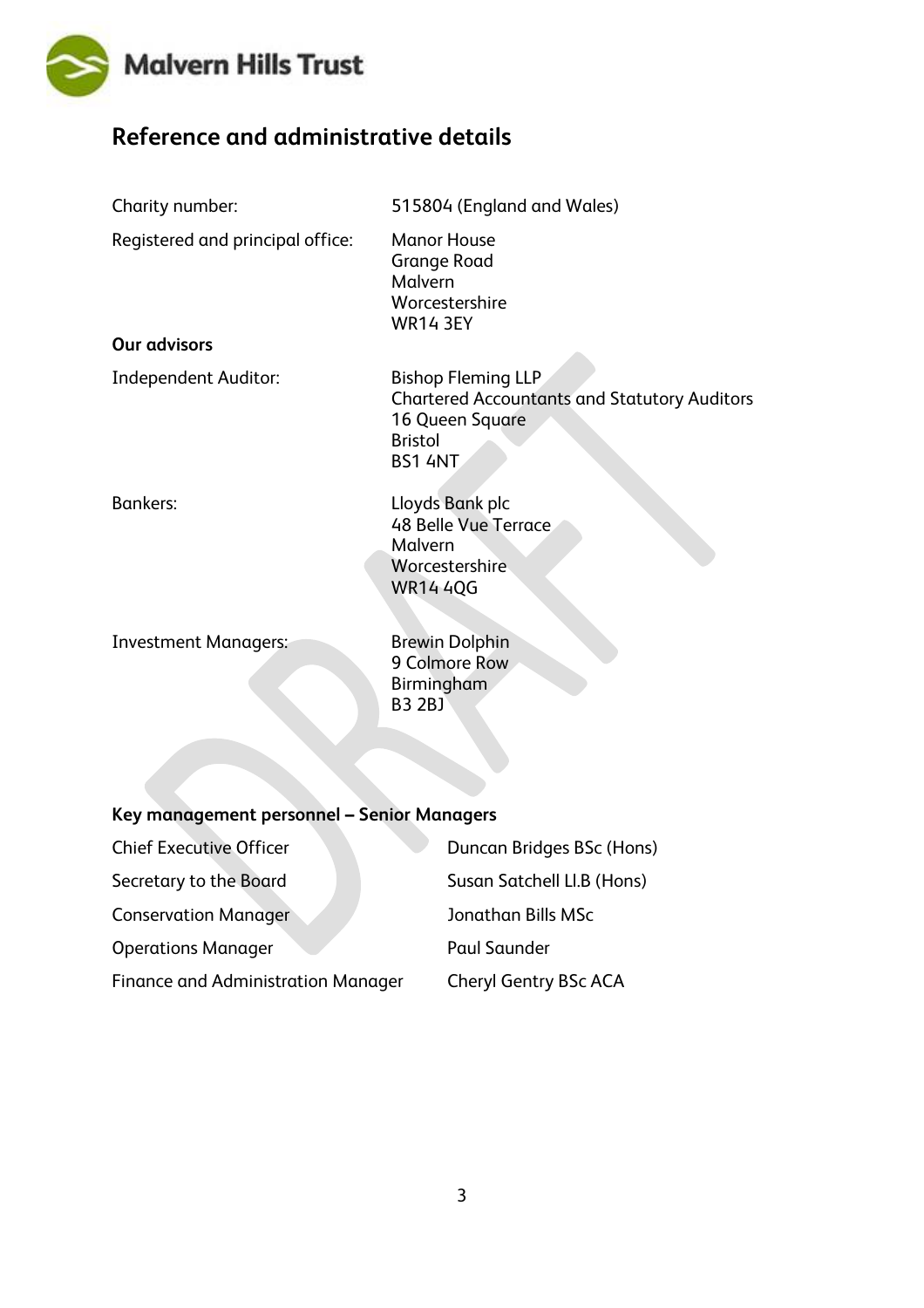

**Trustees**

*Note – As at 31/3/20 FAR* – *sits on Finance, Administration and Resources Committee LM – sits on Land Management Committee GC – sits on Governance Committee SC – sits on Staffing Committee CCC – sits on Covid Contingency Committee \* has served for more than 9 years*

#### **Elected trustees**

Priory Ward: Peter Watson *FAR* (to 31<sup>st</sup> October 2019)

Chase Ward: Chase Ward: Sara Stewart (resigned 13<sup>th</sup> July 2019)

Wells Ward: Simon Freeman *LM* (to 31<sup>st</sup> October 2019)

#### **Nominated trustees**

**Malvern Hills District Council:** 

**Colwall Parish Council: Mathon Parish Council: Church Commissioners:** Herefordshire Council:

**Worcestershire County Council:** 

Worcestershire County Council on behalf of the following parishes:-

Castlemorton: **Angus Golightly** *LM* (to 31<sup>st</sup> October 2019) Chris Atkins *LM* (from 1st November 2019) Newland: Tom Yapp *LM \** Powick: Powick: Powick: Powick: Martin Cordey *FAR* and CCC  $*$ 

#### **Staff**

Malvern Hills Trust employed 18 staff (16 full time equivalent) during the year. Details of staff numbers are given in note 11 to the financial statements.

Richard Fowler *LM* (from 1st November 2019) West Ward: Charles Penn *FAR and GC*  Dyson Perrins Ward: David Hawkins (to 31st October 2019) *LM* Trevor Parsons *LM* (from 1<sup>st</sup> November 2019) Malvern Link Ward: Richard Bartholomew *LM, SC, CCC and GC* Pickersleigh Ward: Peter Forster *LM and SC* (to 31st October 2019) David Core *FAR and GC* (from 1st November 2019) Colwall Parish: Helen Stace *LM \** Stephen Braim *LM, CCC and GC* Guarlford Parish: David Street *FAR* (to 31<sup>st</sup> October 2019) David Fellows *FAR* (from 1<sup>st</sup> November 2019) Mathon Parish: Christopher Rouse *LM* \*

John Watts *FAR* (from 1<sup>st</sup> November 2019)

Graeme Crisp *LM* (from 1<sup>st</sup> November 2019)

| Roger Hall-Jones LM (to 31 <sup>st</sup> October 2019)                 |
|------------------------------------------------------------------------|
| Chris O'Donnell LM (to 31 <sup>st</sup> October 2019)                  |
| Caroline Bovey (resigned 18th March 2019)                              |
| Pamela Cumming (to 31 <sup>st</sup> October 2019)                      |
| Mick Davies FAR, CCC and SC (Board Chair)                              |
| John Michael FAR                                                       |
| James O'Donnell (to 31 <sup>st</sup> October 2019)                     |
| Sarah Rouse FAR and CCC (Board Vice Chair)                             |
| Mark Dyde LM (from 1 <sup>st</sup> November 2019)                      |
| Cynthia Palmer LM, GC, CCC and SC (from 1 <sup>st</sup> November 2019) |
| Gwyneth Rees LM, CCC and SC*                                           |
| David Baldwin <i>I M and SC</i> *                                      |
| David Bryer LM and GC (resigned 31 <sup>st</sup> July 2020)            |
| Emma Holton (resigned 30 <sup>th</sup> May 2019)                       |
| Helen I'Anson LM and SC (from 1 <sup>st</sup> November 2019)           |
| Tony Johnson (from 1 <sup>st</sup> November 2019)                      |
| John Raine FAR, SC, CCC and GC                                         |
| Lucy Hodgson FAR                                                       |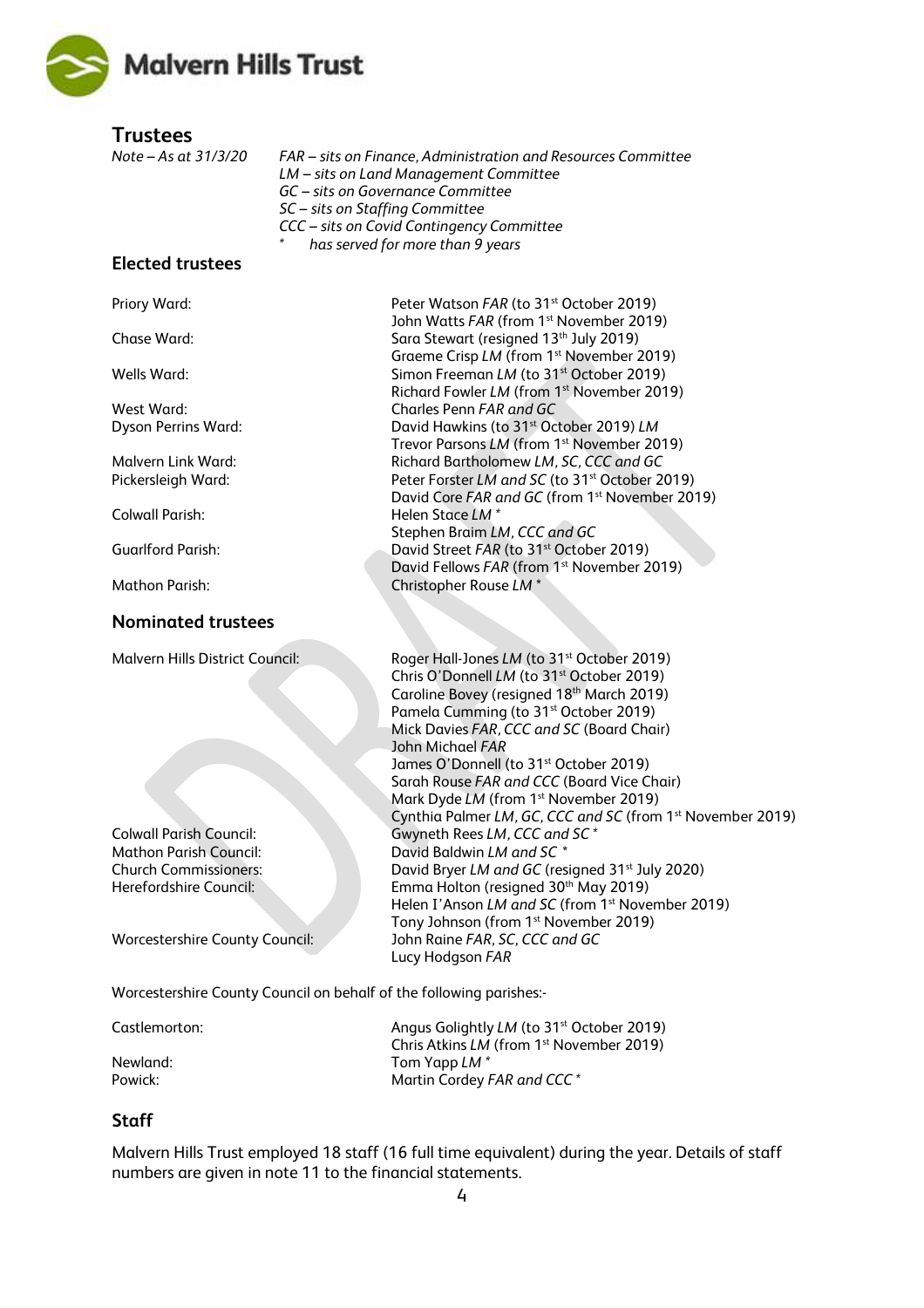

## <span id="page-4-0"></span>**Report of the trustees for the year ended 31st March 2020**

The trustees are pleased to present their annual report together with the financial statements of the charity for the year ending 31<sup>st</sup> March 2020.

The Board of Trustees resolved to adopt the working name of 'Malvern Hills Trust' on 19<sup>th</sup> January 2017. This came into effect on 6<sup>th</sup> April 2017. This name is registered with the Charity Commission. The statutory name remains 'Malvern Hills Conservators'.

Malvern Hills Trust was set up by Act of Parliament (The Malvern Hills Acts 1884, 1909, 1924, 1930 and 1995). It is an unincorporated charity registered with the Charity Commission for England and Wales, number 515804.

The financial statements comply with the Charities Act 2011, the Commissioners' Clauses Act 1847, the five Malvern Hills Acts and *Accounting and Reporting by Charities: Statement of Recommended Practice (SORP)* applicable to charities preparing their financial statements in accordance with the Financial Reporting Standard applicable in the UK and Republic of Ireland (FRS 102) (effective January 2019).

### **Our purposes and activities**

Malvern Hills Trust was set up to protect the hills and commons under its jurisdiction, in particular to:

- Preserve the natural aspect of the hills,
- Protect and manage trees, shrubs, turf and other vegetation,
- Prevent unlawful digging and quarrying,
- Keep the hills open, unenclosed and unbuilt on as open spaces for the recreation and enjoyment of the public.

Malvern Hills Trust is also obliged under other legislation to:

• Conserve and enhance biodiversity, Sites of Special Scientific Interest and Scheduled Monuments on its land.

In order to meet its purposes, each year Malvern Hills Trust carries out a programme of conservation and maintenance work as guided by the adopted Land Management Plan. This includes tree and shrub clearance, tree maintenance, implementation of a grazing programme, mowing and path maintenance to facilitate access, habitat restoration, litter picking and other general maintenance work.

Malvern Hills Trust provides and maintains a number of car parks for the public to use for easy access to the charity's land. Where parking charges apply, visitors can either buy a day ticket at a meter or an annual parking permit can be purchased.

In planning and delivering its activities, the trustees have referred to the Charity Commission's guidance on public benefit. The trustees confirm they have complied with their duty in section 17 of the Charities Act 2011 to have due regard to public benefit guidance published by the Charity Commission for England and Wales.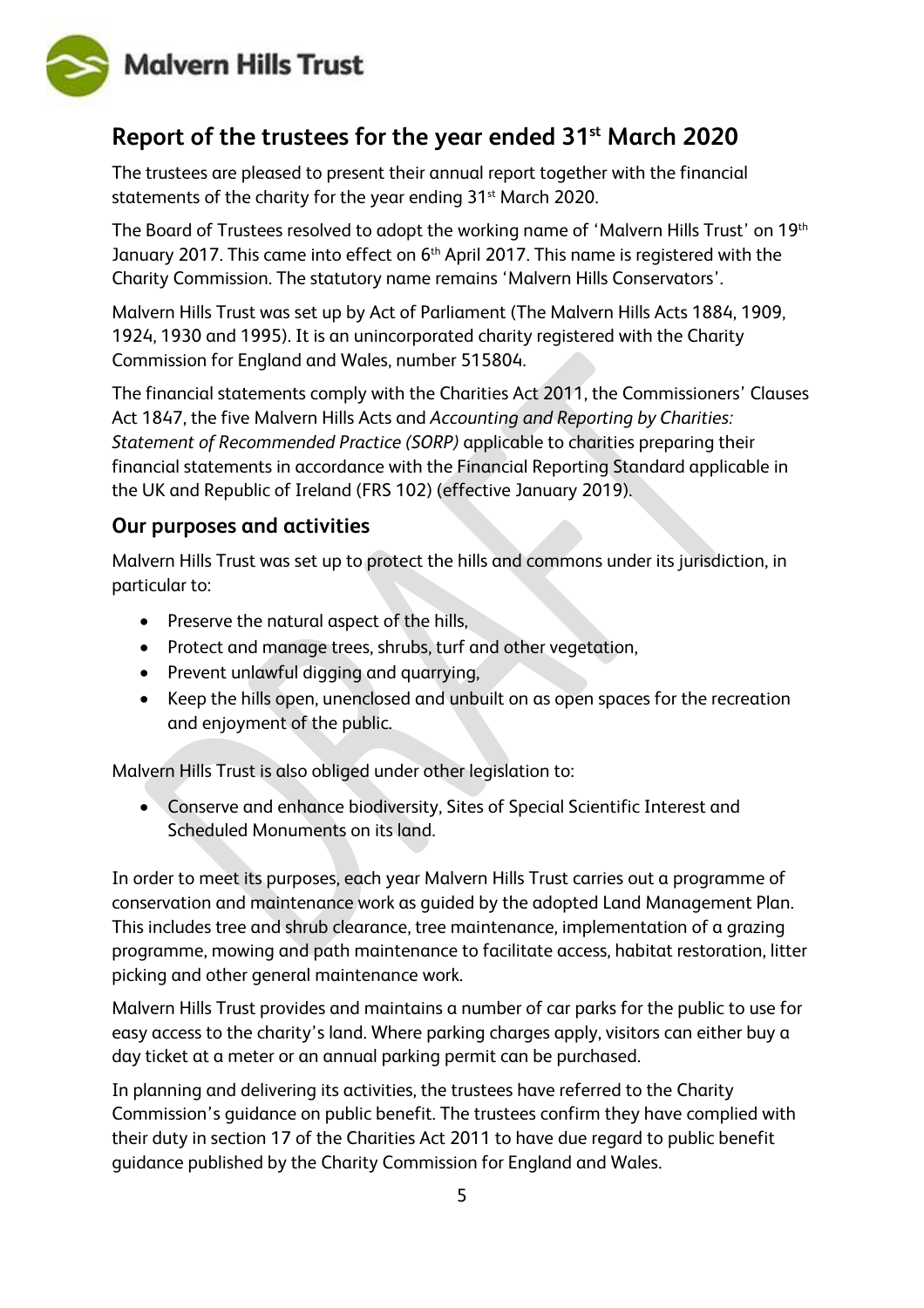**Malvern Hills Trust** 

Under clause 29 of the Malvern Hills Act 1884, Malvern Hills Trust may acquire 'for the purpose of preserving unenclosed and free from building any lands within 9 miles of Great Malvern Abbey (Priory) ............. which (they) may regard as proper to be so preserved as part of or in connexion with the range of the Malvern Hills or for the purpose of maintaining any common or commonable rights which may subsist over or affecting such lands'.

Potential land acquisitions are considered by the trustees, in accordance with the charity's Land Acquisition Policy. The trustees will consider acquiring a piece of land where the acquisition is consistent with the powers specified above and where acquisition would further the objectives of the organisation. The criteria in the policy are:

- To own and protect the ridge of the Hills and the steep slopes on either side,
- To own and protect land on the lower slopes which contributes to the landscape and setting of the Hills and Commons,
- To maintain common or commonable rights,
- To keep land open for the recreation and enjoyment of the public,
- To conserve habitats or species which are nationally or regionally scarce and/or are typical of the local area,
- To conserve features of archaeological or geological interest/importance,
- To improve access to the existing land holding for management,
- To divert public pressure/damaging activities away from over-used or sensitive areas of the existing land holding.

### **Achievements and performance**

The Malvern Hills are an iconic and much loved landscape, receiving an estimated 1 million visits each year. Malvern Hills Trust works closely with many user groups and through its Recreation Advisory Panel seeks to understand their needs and minimise potential conflict between different users of the hills and commons.

Malvern Hills Trust has a responsibility to conserve the important features and special qualities of the hills and commons, including the geology, flora, fauna, landscape and archaeology. Keeping a balance between access and conservation is a major challenge for the charity. This is achieved through an active communications policy, using both local and social media and the charity's website. A programme of free themed events is arranged each year for the public, to help inform their use and enjoyment of the Hills and covering all aspects of the charity's conservation work. These are very well attended.

A 5-year Business Plan was prepared and adopted by the Board of Trustees in 2017 and is regularly reviewed. The Business Plan sets out the strategic priorities for the charity.

Until 31<sup>st</sup> March 2020, significant areas of the charity's land (around 80%) were under the Department for the Environment and Rural Affairs (Defra) Higher Level Stewardship scheme and the new Countryside Stewardship Scheme. With the ending of two agreements covering Castlemorton and the Southern Hills on 31<sup>st</sup> March 2020, the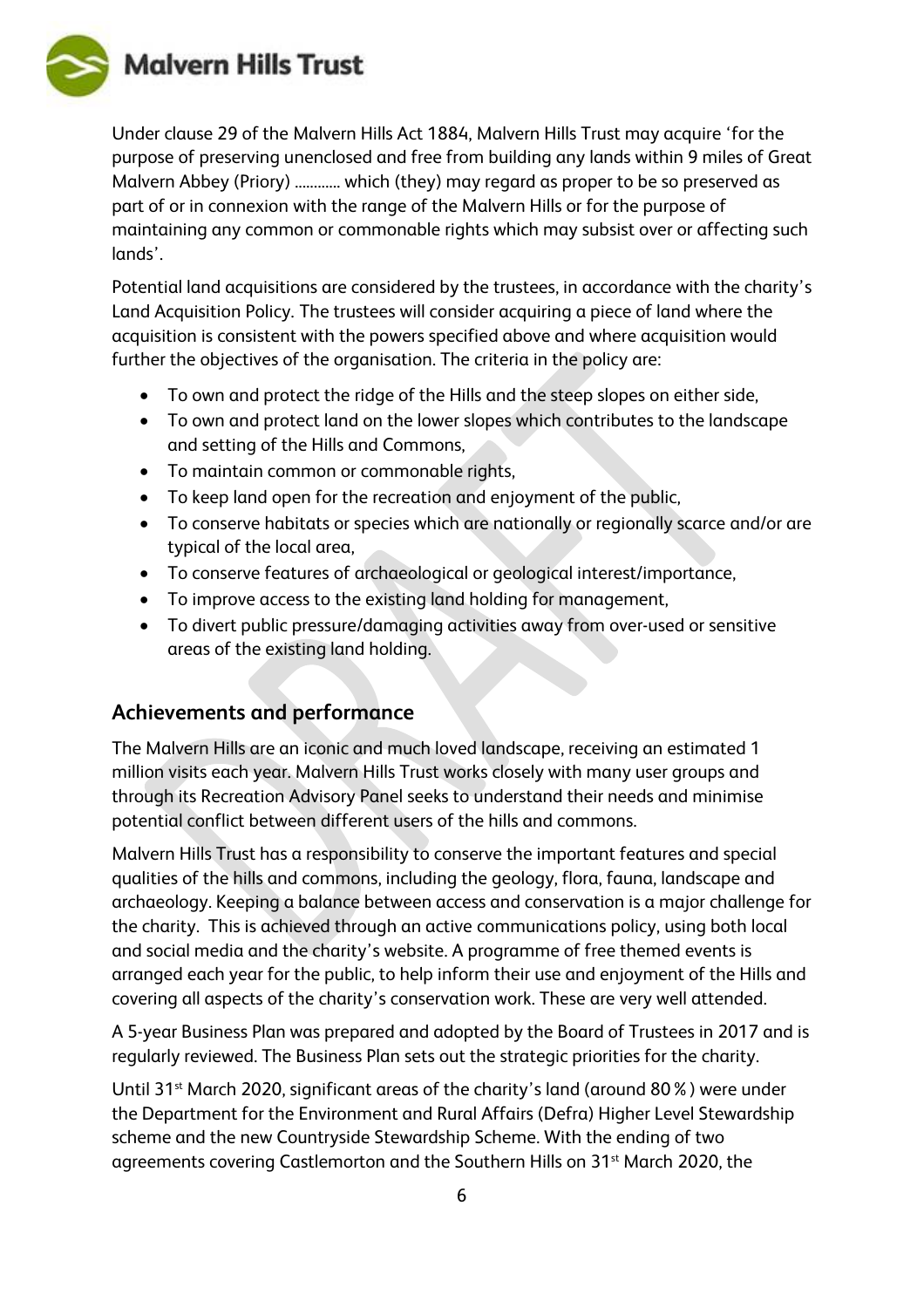

proportion of land under the schemes reduced to 40%. Applications have been made for new Countryside Stewardship schemes for both areas. The schemes provide funding for certain land management activities including the grazing of grasslands, which is the most effective way to maintain significant parts of the hills and commons. The grazing programme is complemented by management work carried out by staff, contractors and a dedicated team of volunteers.

Key achievements in the year have included:

- Maintaining over 1,200 hectares open and accessible to the public,
- A public consultation on the changes that might be made under a Charity Commission Scheme concerned with the updating of the Trust's governing Acts,
- The introduction of new meters at all car parks, offering pay by card options to visitors to the Hills in addition to cash payment,
- A new agreement was set up with Malvern Library for the sale of the Trust's residents' car park passes from the library, commencing March 2020. This is in addition to the agreement with Colwall Library which started in 2018. Unfortunately, sales at both libraries were suspended when they were closed at the start of the COVID-19 lockdown,
- Work commenced on improvements to the Community Woodland in Townsend Way funded by a grant from MHDC, but was delayed firstly by bad weather and then the COVID-19 crisis,
- Our conservation work was recognised by Natural England as several areas were upgraded from 'unfavourable recovering' condition to 'favourable',
- Restoration work was carried out on ponds on Castlemorton Common, funded by a grant from Worcestershire County Council's Natural Networks programme,
- Further waymarked mountain biking routes have been established to encourage responsible cycling on the Hills,
- Replacement of signage continued, following the rebranding started in 2017,
- The Belvedere bus shelter was renovated using funds from a generous legacy,
- Plans were drawn up for the renovation of the Victorian donkey sheds in Happy Valley but work was delayed due to the COVID-19 crisis,

Other work included the submission of applications for entry to the new Countryside Stewardship schemes, to support a variety of conservation works across Hills and Commons at Castlemorton and the Southern Hills.

Work has continued to consolidate and modernise the Trust's governing Acts with support and guidance from the Charity Commission. A major milestone was the completion of a public consultation in autumn 2019. The Trust learnt in March 2020 that (contrary to all previous indications) the DCMS would prefer the changes to be made by private bill, rather than using a scheme under s73 Charities Act 2011. The Trust will be taking steps to investigate and cost the options available before deciding how to proceed. This is a long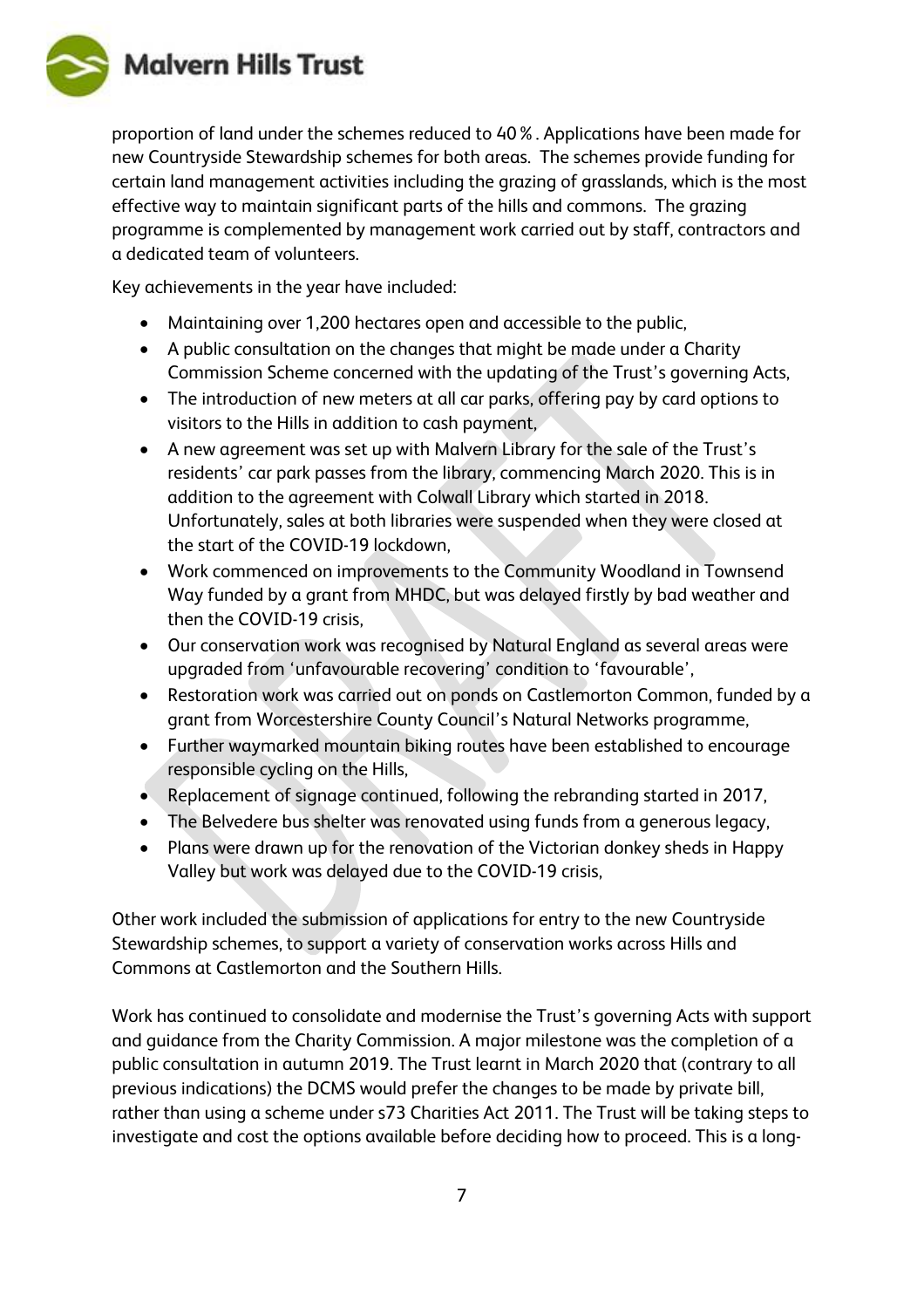**Malvern Hills Trust** 



term project which it is anticipated may take several years to complete. Delays have been caused by COVID-19.

The COVID-19 crisis impacted on the Trust's work in the final month of the financial year. Because of the lockdown announced as part of the virus control procedures on  $23<sup>rd</sup>$  March 2020, the Trust closed its car parks to the public on 27<sup>th</sup> March 2020. Social distancing guidelines meant the working patterns of both indoor and outdoor staff had to be altered, and work carried out from home where possible. Essential work continued on the Trust's land whilst ensuring staff safety through new working practices which met the social distancing guidelines.

The car parks were re-opened on 13<sup>th</sup> May 2020 following the first phase of the lifting of the lockdown [update further as things develop]

Malvern Hills Trust receives enormous support from the work of volunteers for activities such as wardening, litter picking, recording, habitat management, conservation, archiving and administrative support. In 2019 the Conservation Volunteers celebrated their 20<sup>th</sup> anniversary. The estimated volunteer contribution during the year was the equivalent of 378 workings days (7.5 hours) spent on the hills and commons and 120 working days on office work. The contribution of all volunteers is gratefully acknowledged.

Since the COVID-19 control measures have been in place it has not been possible for the Trust's volunteers to carry out their roles. It is anticipated that this may be the case for several months to come. This will impact on work on the Hills and in the office, both areas being heavily reliant on volunteers.

The impact of the COVID-19 crisis on the Trust's future activities is considered in the 'plans for future periods' section of this report.

### **Structure, Governance and Management**

The Malvern Hills Trust is a body corporate set up under the Malvern Hills Act 1884, subsequently modified by the Acts of 1909, 1924, 1930 and 1995. It is also a registered charity.

The Board of Trustees is the decision making body. It consists of 29 trustees who are appointed for a four-year term. There were 3 vacancies at the time this report was approved. Eleven are directly elected under the Local Elections (Principal Areas) Rules by the residents of the following wards/parishes who contribute to Malvern Hills Trust through a levy paid with their Council Tax. The Chief Executive Officer is the Electoral Returning Officer.

| Electoral area            | Seats |
|---------------------------|-------|
| <b>Priory Ward</b>        |       |
| <b>Chase Ward</b>         |       |
| <b>Wells Ward</b>         |       |
| <b>West Ward</b>          |       |
| <b>Dyson Perrins Ward</b> |       |
| <b>Malvern Link Ward</b>  |       |
| Pickersleigh Ward         |       |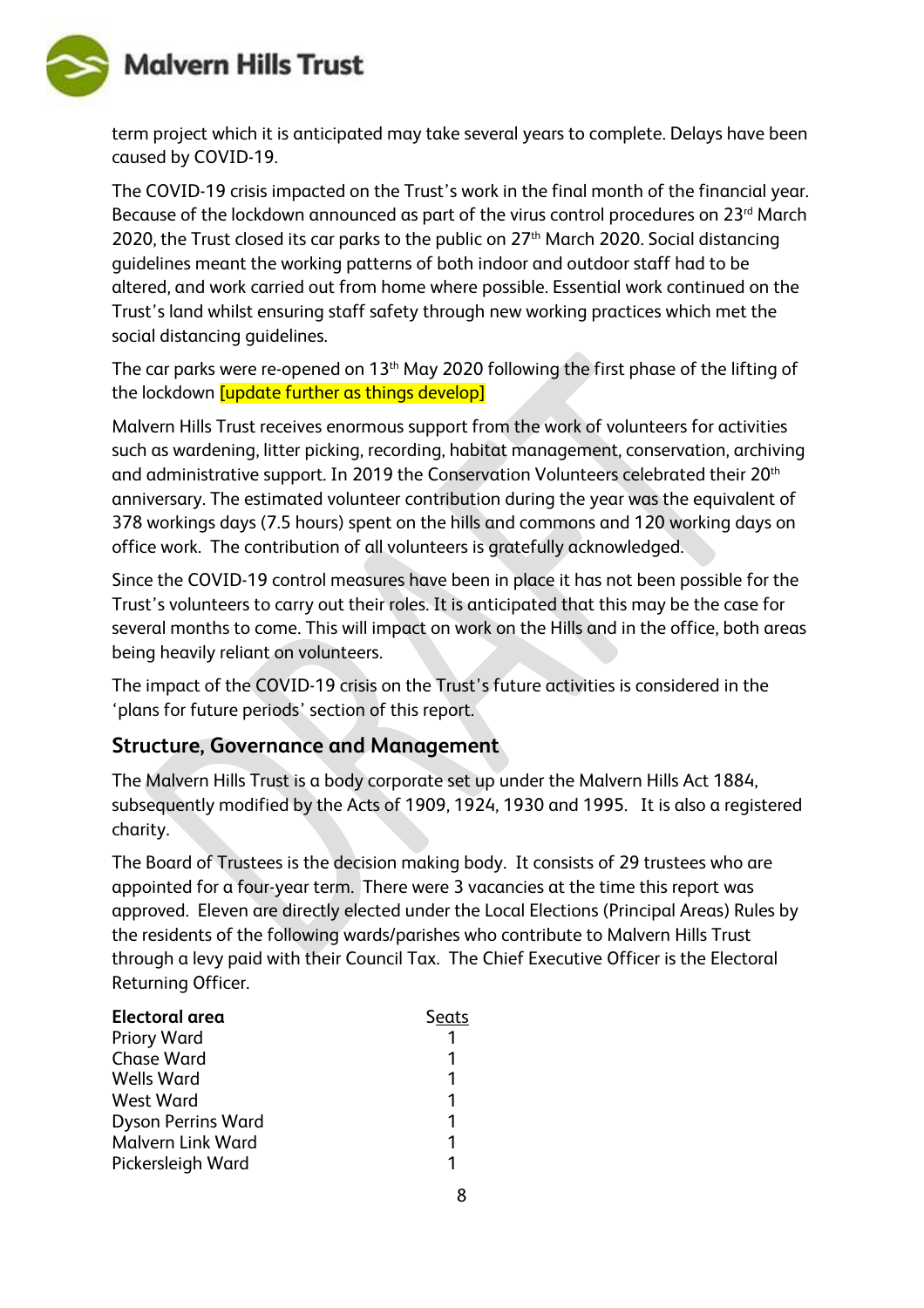

| <b>Guarlford Parish</b> |  |
|-------------------------|--|
| <b>Colwall Parish</b>   |  |
| <b>Mathon Parish</b>    |  |

The remaining 18 trustees are nominated by the following bodies:-

| Herefordshire Council                                      |   |
|------------------------------------------------------------|---|
| <b>Worcestershire County Council</b>                       | 2 |
| Worcestershire County Council to represent the parishes of |   |
| <b>Castlemorton, Newland and Powick</b>                    | २ |
| <b>Malvern Hills District Council</b>                      | 8 |
| <b>Colwall Parish Council</b>                              | 1 |
| <b>Mathon Parish Council</b>                               |   |
| The Church Commissioners                                   |   |
|                                                            |   |

Elections last took place on 31st October 2019, with new trustees taking up their seats on 1<sup>st</sup> November 2019. The next elections will take place in October 2023 and new trustees will take up their seats on 1<sup>st</sup> November 2023.

Following appointment, trustees are asked to attend training sessions to ensure that they understand their duties and responsibilities under the Malvern Hills Acts and their responsibilities under other legislation which affects the land which they manage. A short tour is also offered to view some of the key management sites and trustees are encouraged to attend land management site visits throughout the year.

The Board of Trustees normally meets at least five times a year in January, March, June, September and November to receive and adopt reports from the committees, to receive reports from representatives serving on outside bodies and the Chief Executive Officer's management report. There is also an opportunity for members of the public to raise issues. The annual meeting of levy payers was held immediately before the Board meeting in September 2019. At this meeting, at which creditors, levy payers and other interested persons may be present, the financial statements are adopted and Auditor appointed. The Chair and Vice Chair are elected at the Board's annual meeting in November at which committee members and representatives to serve on outside bodies are also appointed.

#### **COVID-19 crisis measures**

The COVID-19 virus control measures brought in from March 2020 meant that Board meetings could no longer be held. Following a decision taken at a meeting of the Board on 12<sup>th</sup> March 2020, the trustees unanimously agreed to putting the following arrangements in place during the COVID-19 'emergency period':

- All meetings of the Board and Committees were suspended until further notice,
- The public desk at the Trust's office was closed,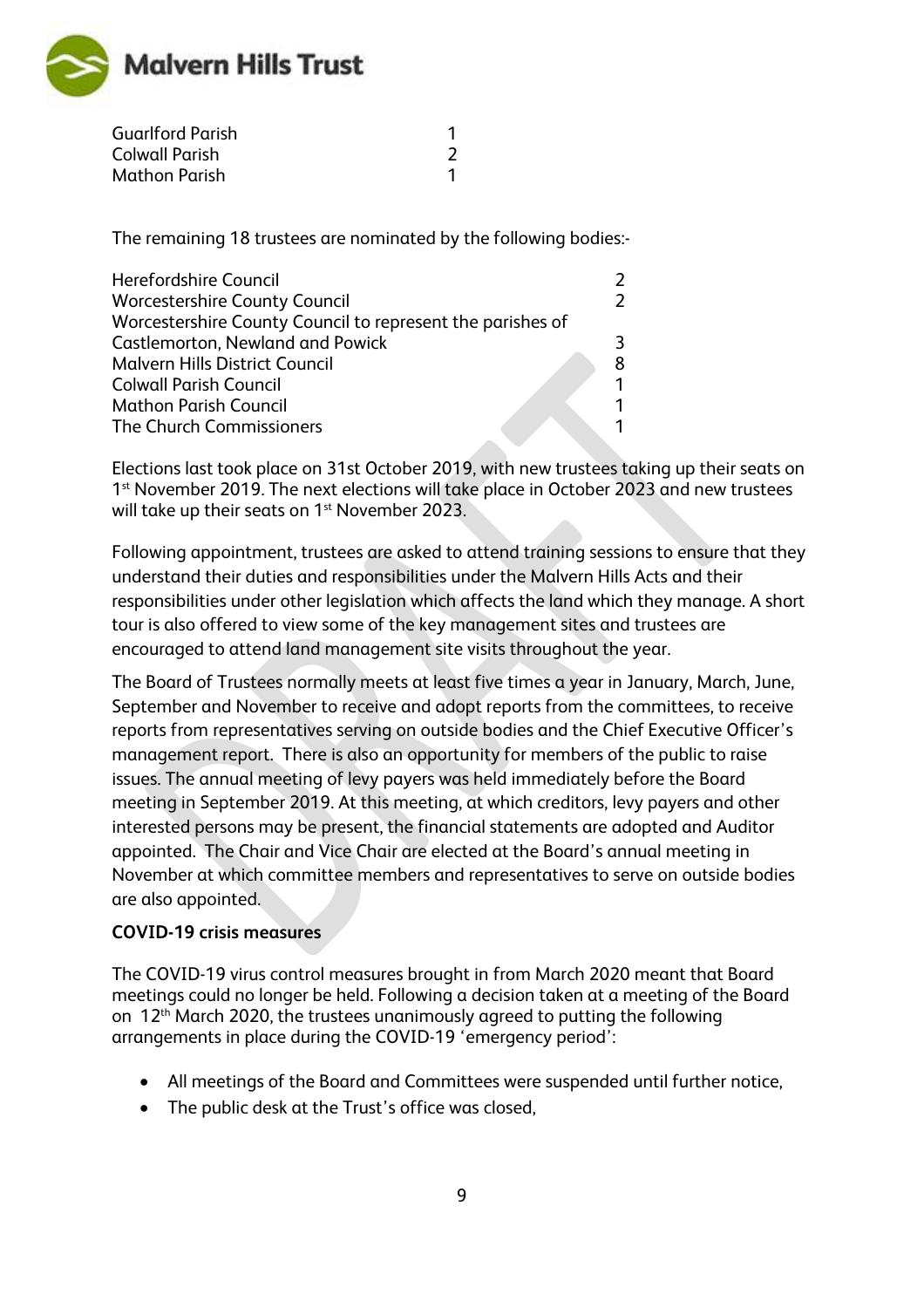**Malvern Hills Trust** 



- A temporary increase was made to the CEO's delegated authority to authorise unbudgeted expenditure during the 'emergency period' to £20,000 in total (£10,000 for a single item),
- A temporary delegation of the exercise of Board powers was given to a sub group comprising the Chairs and Vice Chairs of Board, Land Management Committee, Finance Administration and Resources Committee, Staffing Committee and Governance Committees for the 'emergency period', the exercise of such powers to be limited to making any urgent decisions including authorising unbudgeted expenditure (in addition to the CEO's authority) of up to £40,000 in total and
- The subgroup was given permission to adopt its own administrative arrangements (for example to hold meetings by conference call, Skype or other online facility), or agreement by written communication.

For the purpose of these arrangements, an urgent decision was defined as an item of business which if not discussed or decided upon might reasonably be expected to result in prejudice of an operational, financial, reputational or legal nature to the interests of the Trust.

The sub group, which has been named the COVID-19 Contingency Committee (CCC) met at least weekly via video link during April and early May 2020 [update as new arrangements are put in place]

#### **Chief Executive Officer**

The Chief Executive Officer is responsible for the day-to-day management of the charity's affairs and for implementing strategies and policies agreed by the Board of Trustees.

#### **Committees**

Ordinarily there are four committees. Their functions are set out below. The Board of Trustees considers committee reports and adopts, declines or amends their recommendations at the following Board meeting.

#### **Land Management Committee**

This committee has oversight of land management issues and strategy, including the statutory duty to maintain the natural aspect. This includes:

- Overseeing production of the Land Management Plan and monitoring progress against the plan,
- Preparing the annual land management budget and monitoring progress against the budget,
- Reviewing policies relating to the management of the charity's land holding,
- Making recommendations on potential land acquisitions,
- Consideration of some applications for easements and wayleaves and making recommendations to the Board thereon,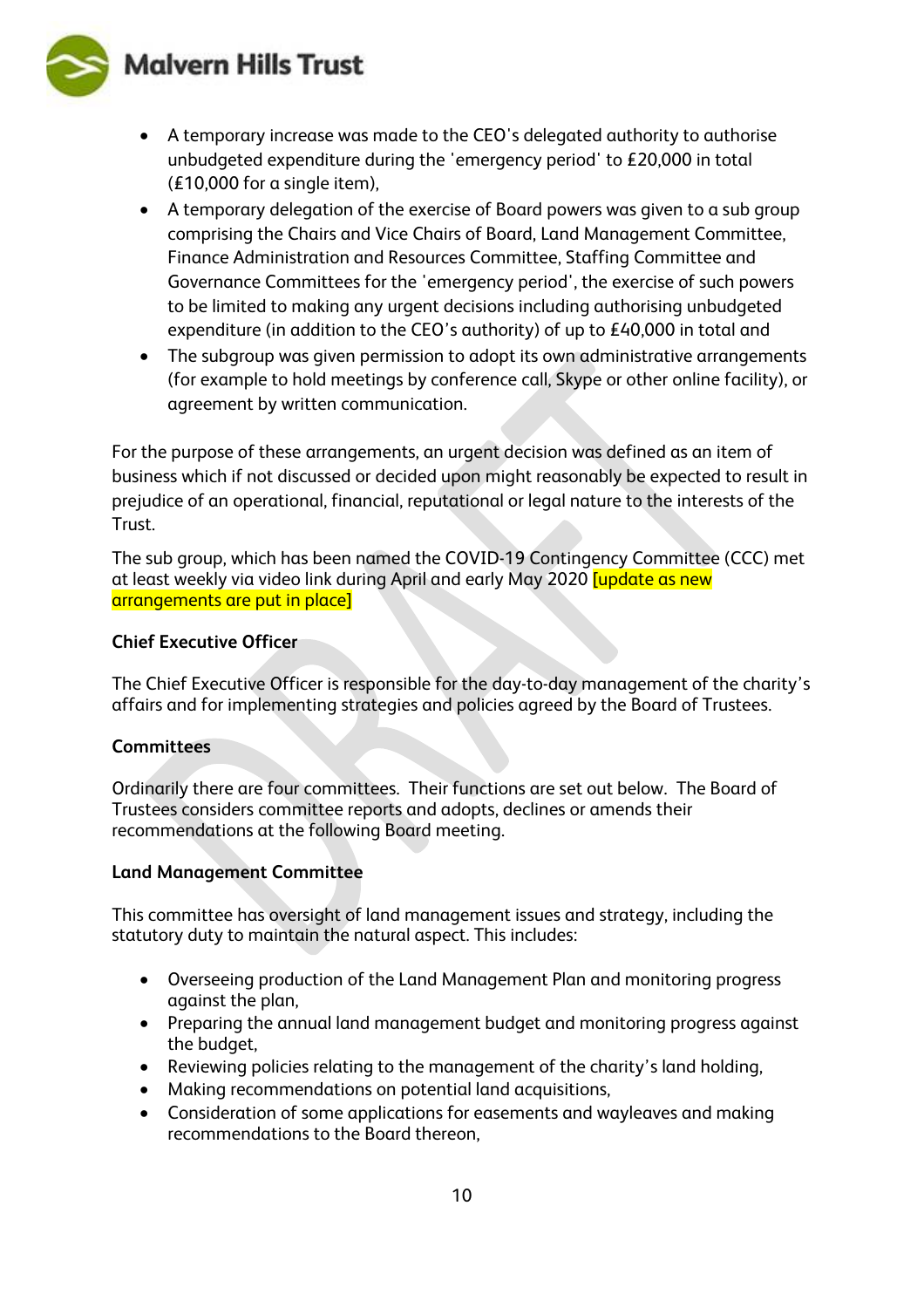

- Overseeing appropriate levels of access infrastructure, interpretation and information are provided and
- Reviewing funding agreements, licences etc relating to the management of the hills and commons.

#### **Finance, Administration and Resources Committee**

This committee has oversight of the following areas:

- Finance, including reviewing the adequacy of financial controls, quarterly and annual financial statements, budgets and budget monitoring,
- Investments, including reviewing the Investment Manager's reports and performance,
- Overseeing production of the business plan and monitoring progress against the plan,
- Administration including legal matters and review and enforcement of the byelaws,
- Rents and charges,
- Reviewing major contracts,
- Ensuring that Malvern Hills Trust has appropriate levels of insurance cover,
- Fundraising.

The committee also has authority to approve unbudgeted expenditure within agreed limits.

#### **Governance Committee**

The Governance Committee has oversight of and advises the Board on the following areas:

- Ensuring the organisation complies with the Malvern Hills Acts, charity legislation and other relevant legislation relating to governance,
- Reviewing board and committee performance,
- Reviewing and monitoring compliance with the Governance Handbook, Standing Orders and the Code of Conduct,
- Ensuring that the charity has appropriate risk management systems in place and that risks will be reviewed and updated annually and
- Approving training for trustees.

#### **Staffing Committee**

The Committee makes recommendations to the Board of Trustees regarding:

- Staffing and office requirements,
- Policy matters relating to staff salaries and benefits,
- Budget allocation for personnel and health and safety,
- Policy matters relating to terms and conditions of employment/engagement for all staff and volunteers,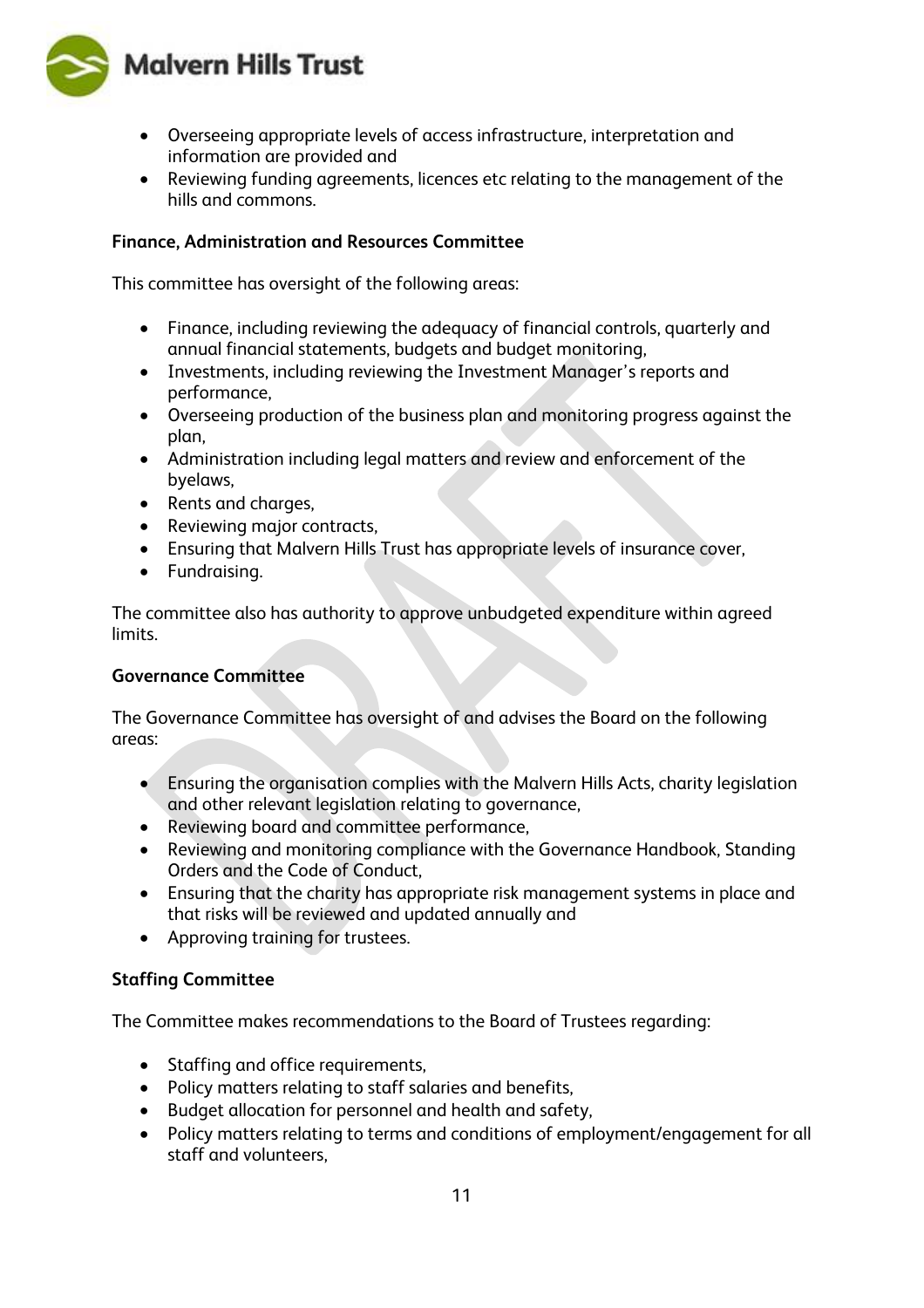**Malvern Hills Trust** 



- Matters arising from Malvern Hills Trust's Disciplinary and Grievance procedures for staff,
- Health and safety and first aid matters in relation to staff, volunteers and members of the public and
- Pension arrangements.

The Committee also:

- Reviews all employment and human resources policies and procedures and ensures that Malvern Hills Trust acts as a good employer,
- Receives reports from the Chief Executive Officer on human resource matters and
- Ensures that Malvern Hills Trust has a Health and Safety Policy and Health and Safety management systems in relation to staff, volunteers and members of the public and that these are reviewed regularly, properly implemented and the Board of Trustees is kept fully informed.

#### **Charity Governance Code**

The Charity Governance Code was published in July 2017 as a reference document to help charities work towards effective governance and the right leadership structure. The Code sets out principles and recommended practice. All trustees are encouraged to meet the principles and outcomes of the Code by either applying the recommended practice or explaining what they have done instead or why they have not applied it.

As a charity governed by statute it is impossible at present for the Trust to adopt all recommended practice as set out in the Code but it has been used as the foundation for formulating the Trust's proposed governance changes. When the COVID-19 pandemic took hold, the Trust was in the process of undertaking a detailed audit of how far the Trust was complying with the Code and where improvements could be achieved within the existing statutory framework. Hopefully this work will be completed during 2020/21 and the outcomes acted upon by the Board.

### **Review of funds 2020**

Malvern Hills Trust is governed by the Malvern Hills Acts 1884, 1909, 1924, 1930 and 1995 and by charity law. These define the Trust's obligations in relation to its funds. The classification of the funds in the annual accounts follows these obligations and also any advice given by the Trust's auditors for meeting the requirements of the Charities SORP.

In the context of work on revising the Trust's governing legislation, further consideration was given to the legal structure of the Trust. Advice received was that, as a body corporate, Malvern Hills Conservators (the statutory name of Malvern Hills Trust), holds the land which it owns beneficially for its statutory purposes and subject to statutory obligations and it is not properly classified as permanent endowment. This advice has no impact on the operation of the Trust, or the use of the funds, but does change the way the funds are shown in the annual accounts.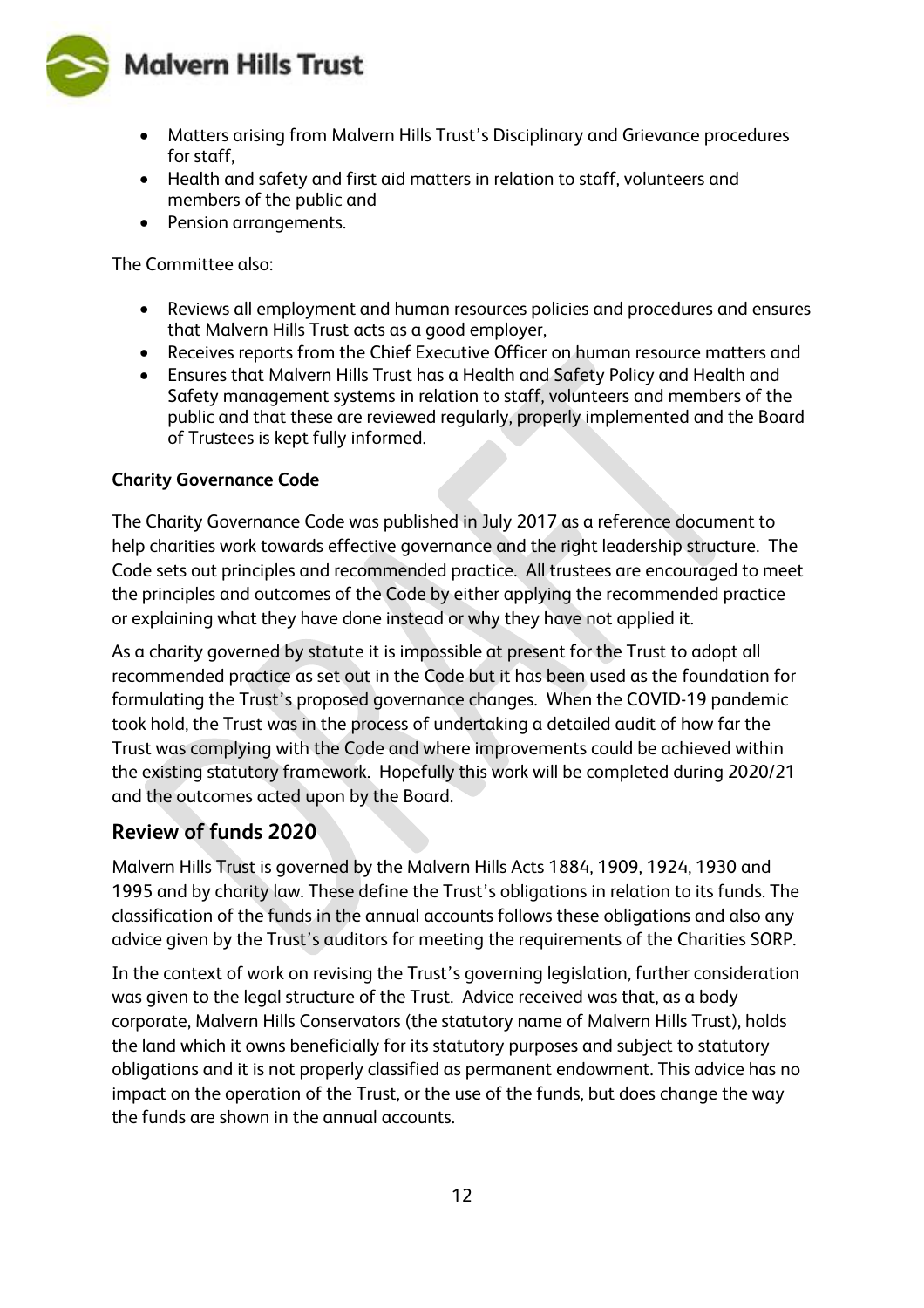

The Trust's Land Acquisition fund, Parliamentary fund and Capital Outlay Discharged fund were historically included in the restricted funds. Following a review by Crowe Clark Whitehill in 2013 (who were auditors at that time) these funds were reclassified as permanent endowment in the annual accounts for the year ended 31st March 2013.

Following the analysis of the legal position by the Trust's solicitors and the Charity Commission, these funds were reclassified as restricted funds in the 2019 accounts, by way of an in-year transfer.

#### **Financial Review**

The financial results are set out on pages 23 to 49. There was a total net increase in funds of £94,480 (2018/19 decrease £67,103).

Net income before transfers on the unrestricted funds was £255,965 (2018/19 net income of £15,688). The net movement on the unrestricted funds after transfers and the FRS 102 pension adjustment was an inflow of £290,674 (2018/19 outflow £133,967).

In addition, there was a net outflow of funds on the restricted funds of £196,194 (note 22) (2018/19 net inflow £66,864).

Total reserves at the financial year end were £2,159,693 (2019 £2,065,213), of which £2,895,030 is restricted (of which £1,162,994 is inalienable, see notes 14 and 15 to the financial statements).

#### **Principal funding sources**

Under powers in the Malvern Hills Acts, Malvern Hills Trust charges a levy to Council Tax payers in the Malvern Hills District Council wards of Chase, Dyson Perrins, Malvern Link, Pickersleigh, Priory, Wells and West Malvern and the parishes of Guarlford, Colwall and Mathon. The average band D levy payable in 2019/20 was £37.02 (2018/19 £36.05). The total levy received by the charity was £519,250 (2018/19 £499,250).

Revenue from car parks is the second principal funding source. The total received in 2019/20 was £289,167 (2018/19 £269,281). Car park takings are used to fund the charity's work including maintaining the car parks for public use.

The third major funding source is grants received under the Higher Level Stewardship scheme and the new Countryside Stewardship scheme. These provide the funding for conservation works on the hills and commons, in support of the charity's Land Management Plan 2016-2021 and conservation objectives. The total received during the year was £186,924 (2018/19 £181,337).

Donations and legacies received totalled £299,020 (2018/19 £94,513).

#### **Significant financial impacts**

Significant events (and their financial impact) during the year were:

• The financial impact of COVID-19 will be felt most in 2020/21. At 31<sup>st</sup> March 2020 the crisis had already led to the closure of all the Trust's car parks and had a significant impact on the charity's investment portfolio,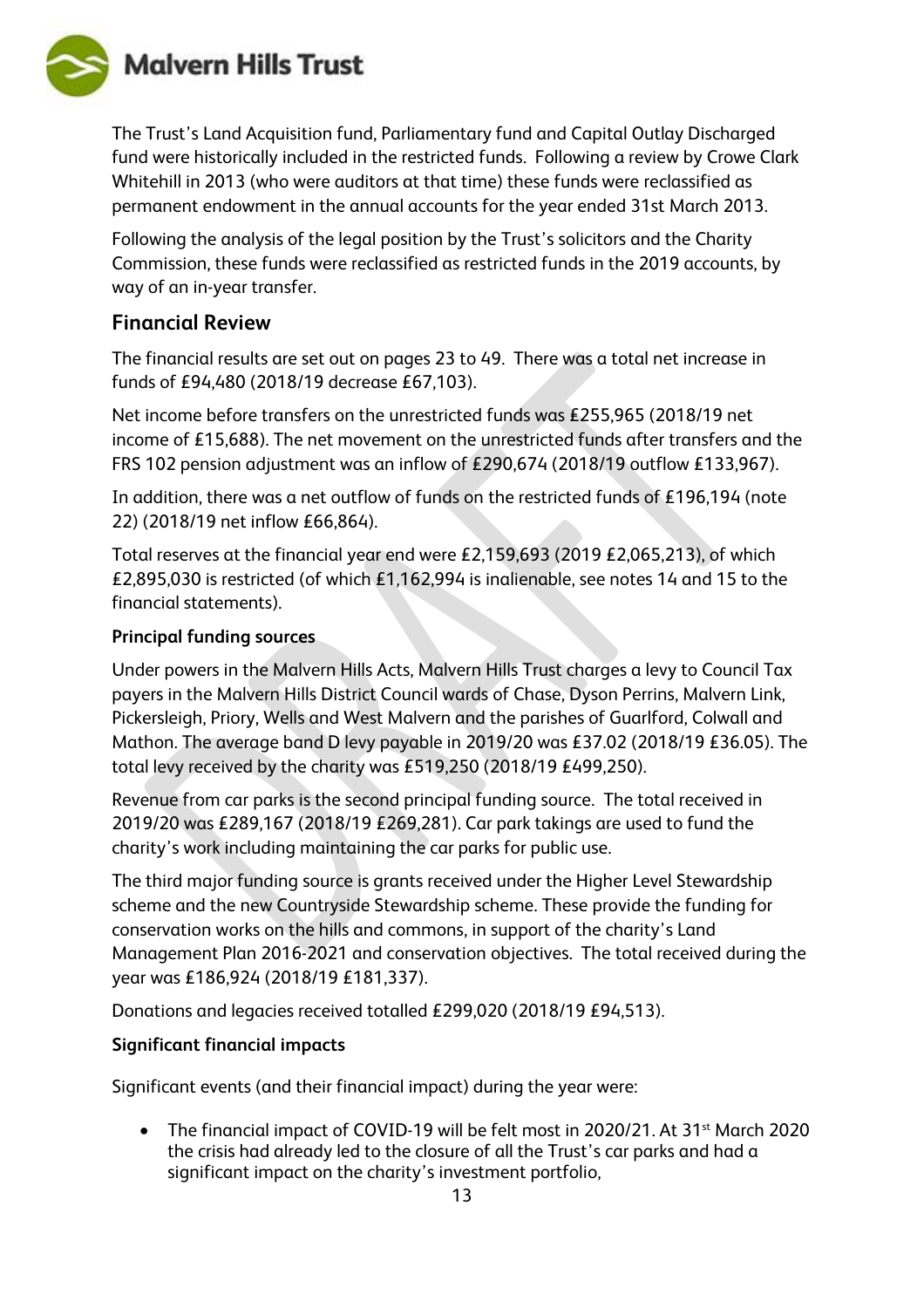**Malvern Hills Trust** 



- The car park meters were upgraded at a total cost of £40,855 (£8,171 of which was spent in 2018/19),
- The Board maintained its policy of updating vehicles, plant and machinery, spending £40,137,
- A legacy of £292,000 was received from the estate of the late Mr Stubbs,
- The Belvedere bus shelter was renovated at a cost of £8,649, funded by part of a legacy from the late Mr Izzard,
- Work on revision of the Trust's governing Acts continued, with legal costs of £2,336 being charged to the designated fund set aside for this project during the year. Total costs of £110,990 had been incurred on this project from its start to 31<sup>st</sup> March 2020.
- Future replacement costs for a failing drainage field serving the public lavatories at British Camp were estimated at £40,000 to £50,000. Work was delayed pending the issue of a new discharge licence by the Environment Agency and since its receipt has been further delayed by the COVID-19 pandemic,
- Sales of the 'Nature in Malvern' book covered the Trust's share of its cost and raised a further £1,844 towards conservation work,
- Direct costs of £18,903 were incurred on the public consultation on the Charity Commission scheme, which were charged to the designated fund set up for those costs (see note 20). Total costs incurred on the consultation from its start to 31<sup>st</sup> March 2020 were £19,111.

#### **Acknowledgements**

Malvern Hills Trust gratefully acknowledges the financial support of Defra Rural Development Programme for England, Worcestershire County Council, Herefordshire Council, Malvern Hills District Council, Natural Networks (through Worcestershire County Council and European Growth Funding) and Malvern Hills Area of Outstanding Natural Beauty (AONB) partnership.

#### **Investment powers and policy**

The Trust has placed the Lands Acquisition Fund, Lands Maintenance Fund and Parliamentary Fund under investment with Brewin Dolphin. The trustees have provided Brewin Dolphin with written investment policies for both funds, which are reviewed annually. The Trust's principal objective from the investment of the Lands Acquisition Fund is to generate a return (net of costs, including reinvestment of earnings) sufficient to maintain the purchasing value of the Land Acquisition Fund. The Trust aims to produce the best financial return with a moderate level of risk.

The Trust's investment objective for the Lands Maintenance Fund and the Parliamentary Fund is to produce the best financial return (capital growth and income) with a moderate level of risk.

The trustees understand that in order to manage inflation risk, this is likely to mean that investments will partly be in assets such as equities and that in the short-term the capital value could fluctuate.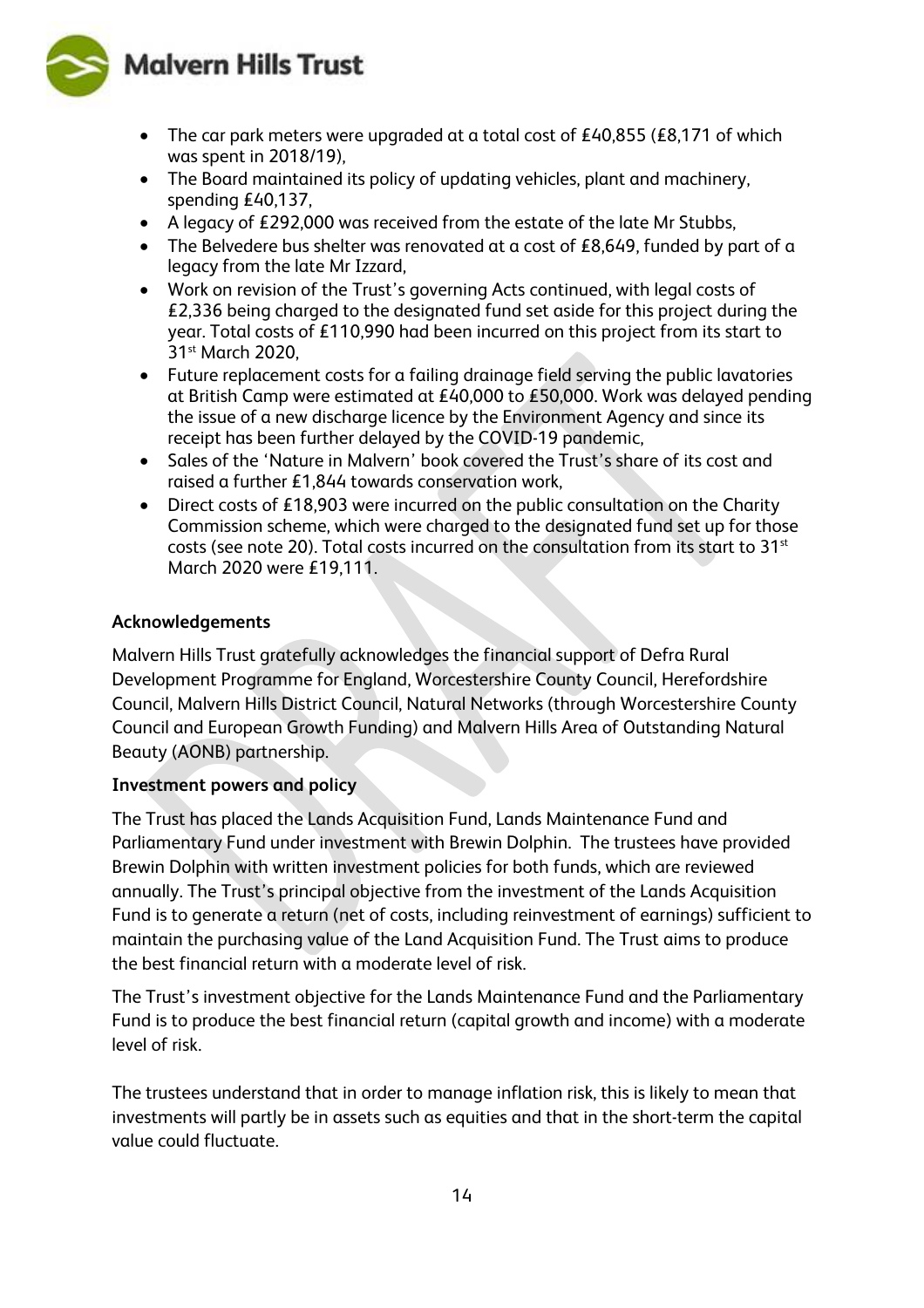

The charity's assets can be invested widely and are diversified by asset class, geographical spread, sector and security. The Trust's investment policies provide that Asset classes that the trustees consider could be included within the portfolio are cash, fixed interest products, equities, commercial property, private equity, commodities and any other asset that may be agreed to be suitable for the charity. Access to these asset classes can be achieved directly or via collective investment vehicles such as unit or investment trusts. No single direct equity investment should exceed 5% of the total value of the portfolio and no single investment in a collective fund should exceed 10% of the value of the portfolio. Investments in negotiable instruments known as 'derivatives' are not permitted without prior approval of the trustees.

The Finance, Administration and Resources Committee, with the advice of the Trust's Investment Manager, is charged with recommending to the trustees a suitable asset allocation strategy, with the aim of achieving the charity's investment objectives. Brewin Dolphin's risk category 6 Index is used as a guide for the structure of the portfolio and provides a ready measure of its performance.

#### **Investment performance**

The estimated annual yield on the Lands Acquisition portfolio was 2.8% and on the Parliamentary and Lands Maintenance portfolio 3.6%. The portfolio return gross of fees on the Lands Acquisition portfolio was -7.89% (net of fees -8.62%) against the benchmark of -7.17% and on the Parliamentary and Lands Maintenance portfolio it was -6.55% (net of fees -7.28%) against a benchmark of -7.17%. The trustees receive a full report from Brewin Dolphin in June and December and an interim report in March and September.

Since March 2020, the global impacts of COVID-19 on investments has been a major risk. The Trust is receiving regular information and briefings from its Investment Manager through this turbulent period. [update nearer to signing, drop in value to be disclosed]

The Trust's assets are invested in line with the long term interests of the charity. Malvern Hills Trust exists to protect the Malvern Hills and commons. Climate change poses a threat to the unique environment the Trust cares for. The trustees have therefore agreed to exclude any fossil fuel, mining and quarrying companies from the investment portfolios by 31<sup>st</sup> March 2021. The trustees will also exclude individual investments which are perceived to conflict with the charity's purpose.

#### **Reserves policy and going concern**

The Board of Trustees is required to maintain sufficient unrestricted funds to enable it to finance its principal activities. For this purpose, Malvern Hills Trust's reserves are defined as the total unrestricted funds, excluding funds designated for a specific purpose, fixed assets funded from the general fund and the defined benefit pension scheme deficit.

The level of reserves and cash balances are reviewed quarterly against the agreed policy. That policy is reassessed annually.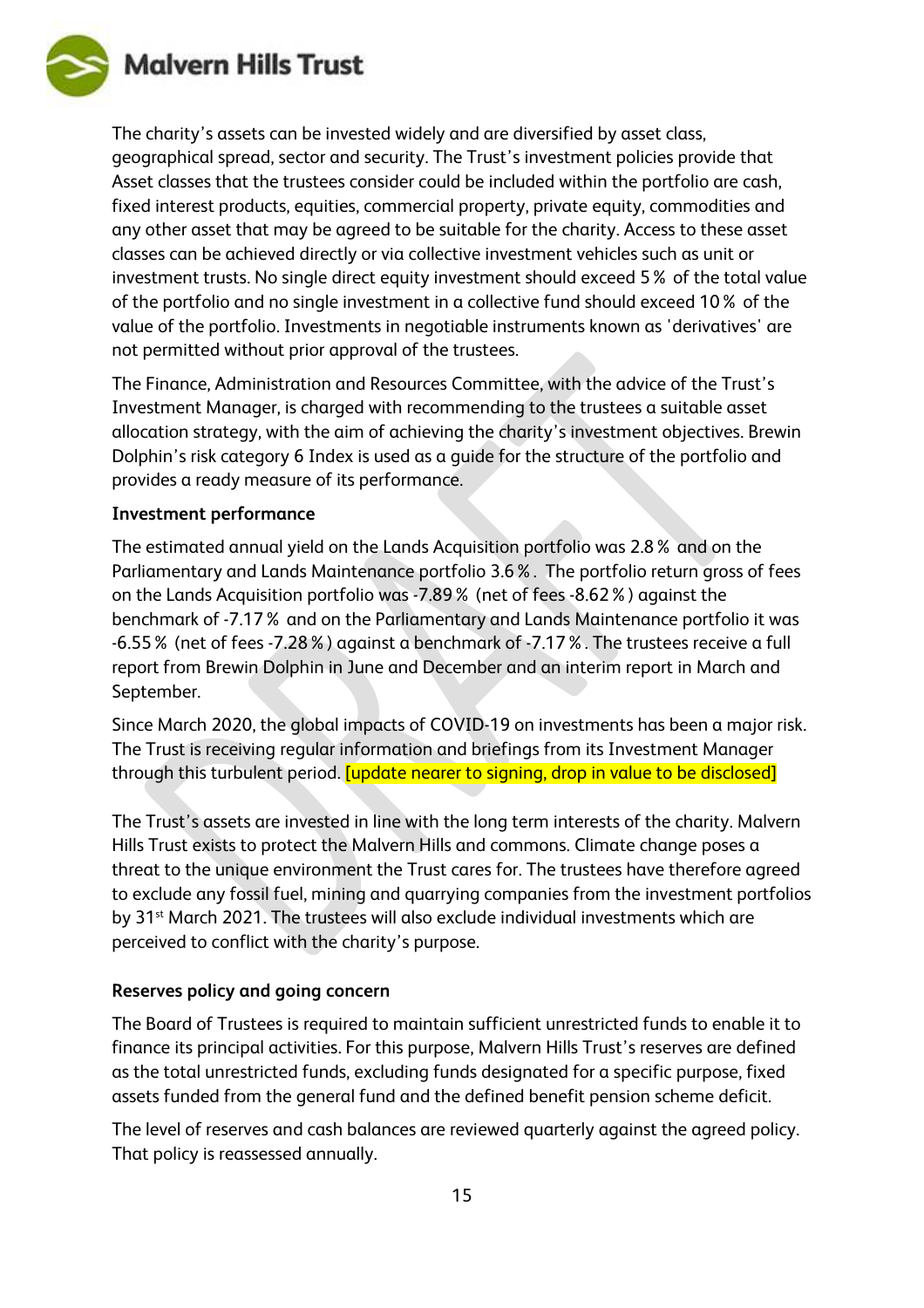

The level of reserves required will vary from time to time depending on the Trust's overall financial position, the economic climate, the security of income from grants and other sources (in particular from parking revenue), the expected levels of planned expenditure and the risks of unplanned costs.

The financial impact of the COVID-19 crisis will not fully be known until such time as all restrictions are lifted. [update nearer to signing, quantify loss of income, costs and any other impact at that time]

The Trust's policy is to aim to maintain the total unrestricted reserves level (excluding the FRS 102 pension provision and committed designated funds) above £250,000. This threshold has been set by the trustees taking into account the following factors:

- The need to hold funds to maintain the viability of MHT in case of unexpected events leading to uninsured costs,
- The need to provide protection against the risk of a significant drop in grant or other income or unexpected delays in receipts,
- The need to provide working capital for MHT, both for day to day work and for future (possibly grant-funded) development and
- The need to provide a degree of protection against fluctuations in investment income.

The policy was adopted in June 2018 and updated in January 2019. At 31<sup>st</sup> March 2020 the unrestricted reserves shown in the accounts (excluding the FRS102 pension fund balance) amounted to £1,106,663 of which £334,668 is the General Fund. Deducting the net book value of fixed assets and committed designated funds, the level of reserves as defined above was £697,342 at 31<sup>st</sup> March 2020. The balance is higher than the target level due to the receipt of a generous unrestricted legacy during the year. Plans are being drawn up on how best to use this legacy. Details of all the designated funds are given in note 20 to the financial statements.

#### **Pension scheme**

Malvern Hills Trust is a member of the Worcestershire County Council Pension Fund (WCCPF), which is a defined benefit scheme. The costs and liabilities shown in these financial statements are accounted for under FRS 102, with details being given in note 27. The pension figures reflected in these financial statements have been provided by Mercer, the Actuary to the Fund.

The FRS 102 accounting deficit at the year end has been calculated as £1.842 million (2019 £1.834 million). The employer's contribution rate during the year was 18.2% (2018/19 18.2%).

The most recent Actuarial valuation was carried out at 31<sup>st</sup> March 2019. This valuation provides the basis for the calculation of future contributions to WCCPF. The Trust's deficit (that is the excess of pension liabilities over assets) in WCCPF at 31st March 2019 was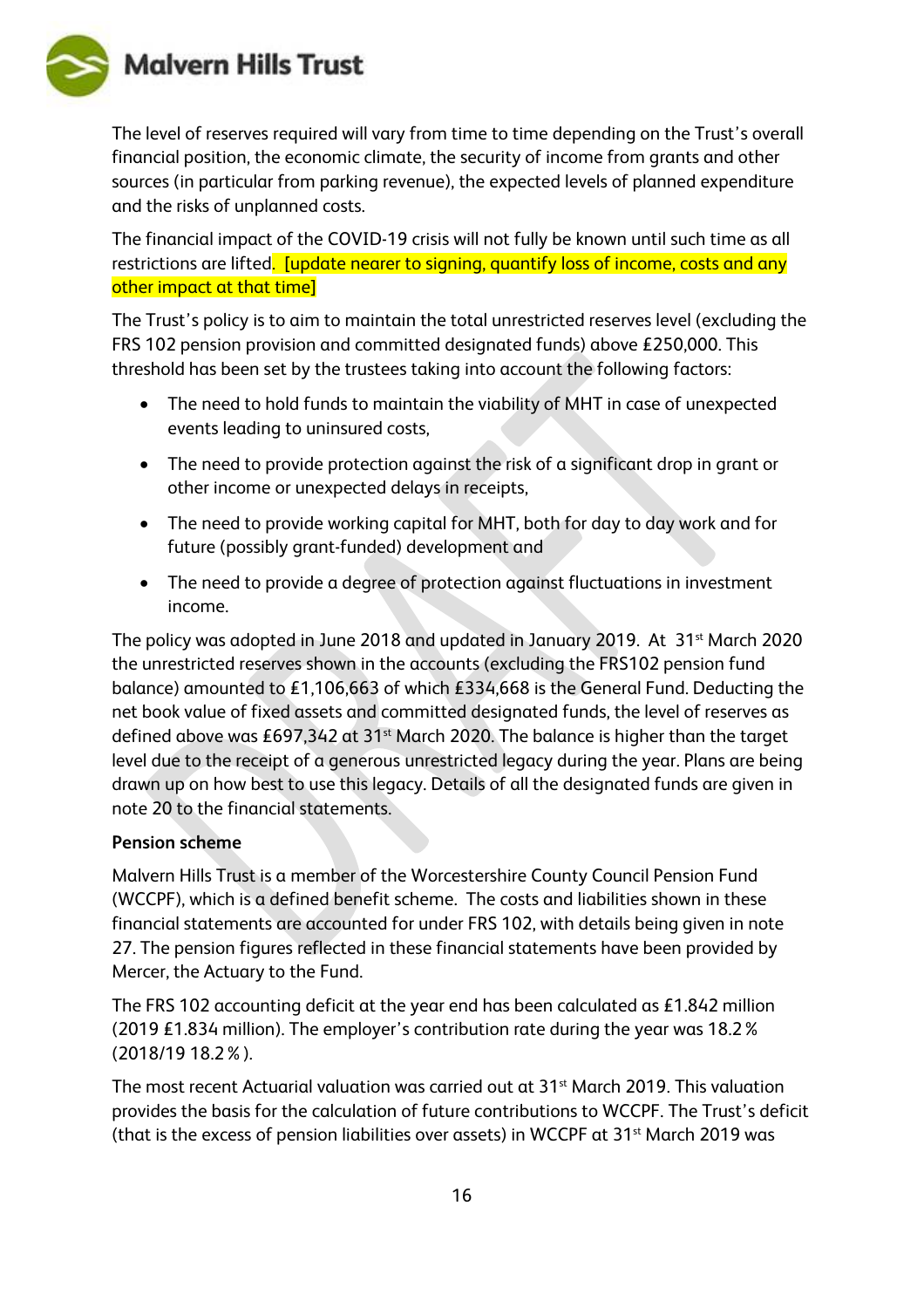

£926,000 (69% funding level). This was an improvement over the position at the 2016 valuation (deficit of £1,092,000, 57% funding level).

The Trust receives a schedule of contribution rates from the Actuary following each triennial valuation, comprising a rate to support on-going benefits and a deficit recovery element. The Business Plan and budgets include provision for these payments. The deficit recovery period following the 2019 Actuarial Valuation is 15 years. The deficit payments in 2019/20 totalled £72,000 (2018/19 £69,400). The amount due for 2020/21 is £63,600.

In July 2016 the Board closed WCCPF to new joiners, following a review of pension provision. In order to meet its obligations under auto enrolment legislation, new employees are enrolled in the People's Pension, which is a defined contribution scheme. The employer's contribution rate to this scheme is 10%.

#### **Plans for future periods**

In the early months of the 2020/21 financial year, the impact of the COVID-19 restrictions has hit all areas of the Trust's operations. Income has been lost through the closure of the car parks. Reduced staff capacity through furloughing, the loss of volunteer support and restrictions on contractors have all reduced the capacity to carry out planned work.

In the first 2 months of 2020/21, conservation work has been affected by the furloughing of staff and diversion of staff away from conservation work to carry out essential COVID-19 related tasks and to support the Wardening service. Woodland assessments which should have been carried out in April 2020 did not happen. Communications work to help prevent unlawful and damaging mountain biking activity has been delayed. Events have been cancelled and the Trust's ability to engage with the public has been vastly reduced.

The requirement for staff to work at home where possible has impacted on efficiency, with significant amounts of time being spent on video conferences with colleagues and trustees. However, IT systems have worked well. Arrangement are being made for future board meetings to be held via video link [update nearer to signing]

The impact of the loss of volunteers is significant. The volunteer warden service has been lost. Conservation projects such as thistle pulling, rubbish picking and some biological recording have been halted, as have some mapping and research projects. In the office, the team that assists with the Trust's archive and vital administration support with telephone answering and recording car park pass sale has been lost. At this stage the Trust does not know when its volunteers will be able safely to return.

Much of the routine work of the charity is carried out on an on-going basis. The Land Management Plan, which will be updated in the next year, will be followed to meet its conservation and public access objectives. The car parks and paths will continue to be maintained to facilitate public access to the charity's land.

In addition to the routine work, the following work is planned for the forthcoming year:

- Agreement of a new 5-year land management plan 2021-2026,
- Continued review and implementation of the 5-year Business Plan,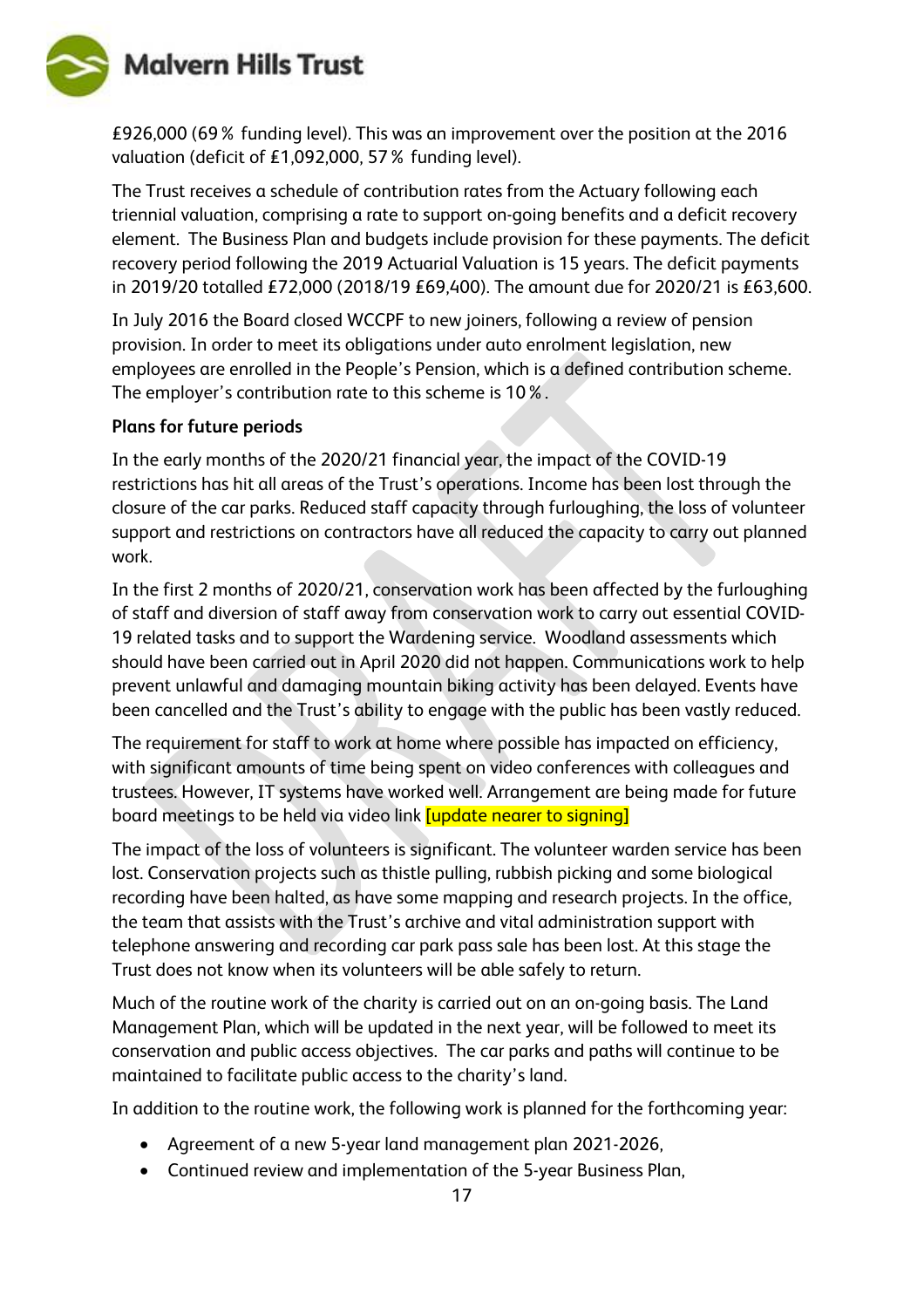## **Malvern Hills Trust**



- Completion of 2 applications to the new Countryside Stewardship schemes,
- Completion of delayed pathworks (as a result of wet weather) at the Community Woodland at Townsend Way,
- Fund-raising opportunities will be pursued as outlined in the Business Plan, but are vulnerable to a shift in charitable giving towards health-related charities as a result of the COVID-19 crisis,
- Habitat and access improvements will be undertaken in accordance with the Land Management Plan,
- Subject to the easing of current budgetary restrictions resulting from the COVID-19 crisis, essential refurbishment works may be carried out at the charity's premises at the Lower Shed and Manor House and
- Work on consideration of the consolidation and updating of the Trust's governing Acts will continue.

#### **Remuneration Policy**

Staff salaries are set against the Local Government pay scale with the exception of the Chief Executive Officer. Posts other than the Chief Executive Officer are allocated to a spinal column point depending upon the level of responsibility and qualifications needed for the post. Salaries were last independently benchmarked in 2018. The salary of the Chief Executive Officer is set by the Board, following an annual appraisal.

#### **Statement of trustees' responsibilities and corporate governance**

The trustees are responsible for preparing the Trustees' Annual Report and the financial statements in accordance with applicable law and United Kingdom Accounting Standards (United Kingdom Generally Accepted Accounting Practice).

The law applicable to charities in England & Wales requires the trustees to prepare financial statements for each financial year which give a true and fair view of the state of affairs of the charity and of the incoming resources and application of resources of the charity for that period. In preparing these financial statements, the trustees are required to:

- select suitable accounting policies and then apply them consistently,
- observe the methods and principles in the Charities SORP 2015 (FRS 102),
- make judgements and estimates that are reasonable and prudent,
- state whether applicable accounting standards have been followed, subject to any material departures disclosed and explained in the financial statements,
- prepare the financial statements on the going concern basis unless it is inappropriate to presume that the charity will continue in operation.

The trustees are responsible for keeping proper accounting records that disclose with reasonable accuracy at any time the financial position of the charity and enable them to ensure that the financial statements comply with the Charities Act 2011, the Charities (Accounts and Reports) Regulations 2008 and the provisions of the governing Acts. They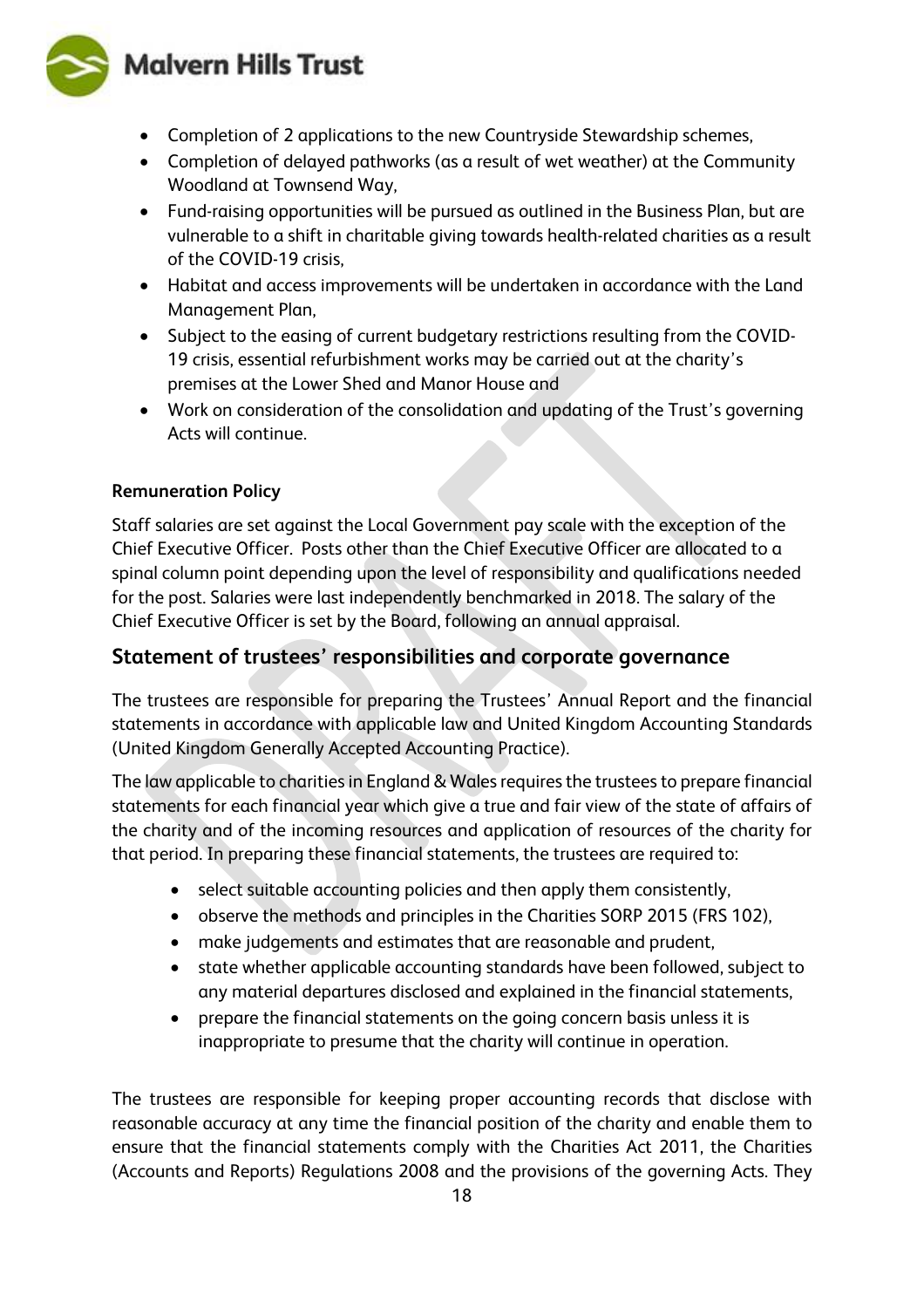

are also responsible for safeguarding the assets of the charity and hence for taking reasonable steps for the prevention and detection of fraud and other irregularities.

In so far as the trustees are aware:

- there is no relevant audit information of which the charity's auditor is unaware; and
- the trustees have taken all steps that they ought to have taken to make themselves aware of any relevant audit information and to establish that the auditor is aware of that information.

The trustees are responsible for the maintenance and integrity of the financial information included on the charity's website. Legislation in the United Kingdom governing the preparation and dissemination of financial statements may differ from legislation in other jurisdictions.

#### **Risk management**

The trustees have in place a formal risk management process to assess business risks and implement risk management strategies. This has involved identifying the types of risks the charity faces, prioritising them in terms of potential impact and likelihood of occurrence and identifying ways of managing the risks.

The key risks identified this year were:

- COVID-19 crisis as referred to above, the impact of this is far-reaching. Specific Health and Safety risks also arise both from changes to working practices and protection of public-facing staff,
- Grant funding reducing this risk relates to the Defra Higher Level Stewardship agreements which are 10-year agreements covering around 40% of the charity's land, two of which ended on 31<sup>st</sup> March 2020 and two others will end in 2023. Natural England have confirmed a grant for the North and Central Hills under the new 'Countryside Stewardship' scheme for 10 years commencing January 2018. Applications for new Countryside Stewardship Schemes have been submitted for Castlemorton and the Southern Hills.
- Defra's schemes are part-funded by the EU. The outcome of the UK's exit from the EU could have an impact on all future schemes. Other grant funding sources may also be adversely affected by Brexit.
- Pension commitments the pension liability (accounting deficit) under the LGPS is disclosed in detail in note 27 to the financial statements. Medium-term financial plans have been drawn up to ensure the charity can make the required contribution payments in the future and the scheme has been closed to new joiners. [COVID -19 impact – add when available from WCC]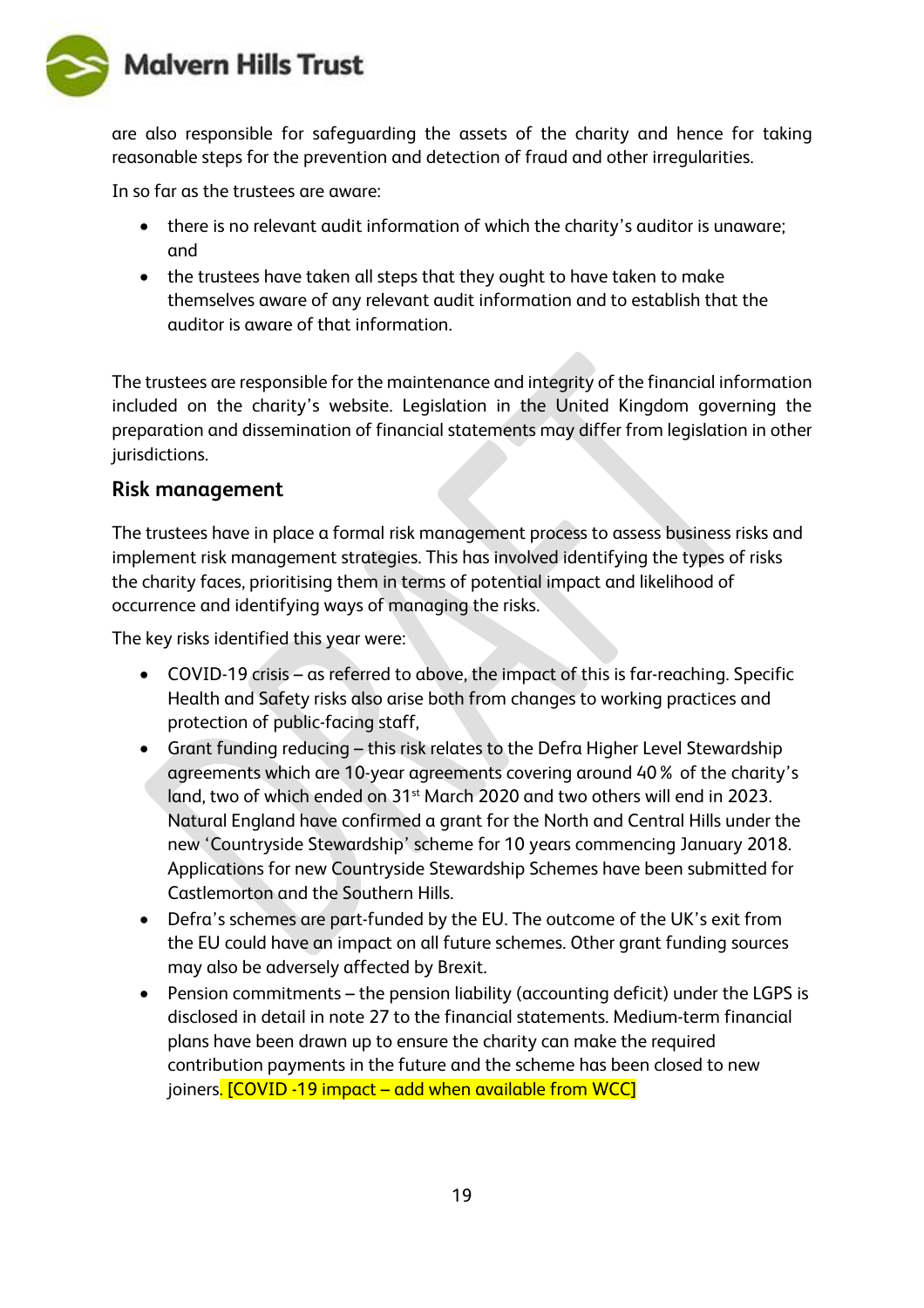

#### **Statement as to disclosure to our auditors**

In so far as the trustees are aware at the time of approving the trustees' annual report, the trustees have each taken appropriate steps to make themselves aware of any information relevant to the audit and to establish that the auditor is aware of that information.

By order of the Board of Trustees

Mick Davies (Chair) 10th September 2020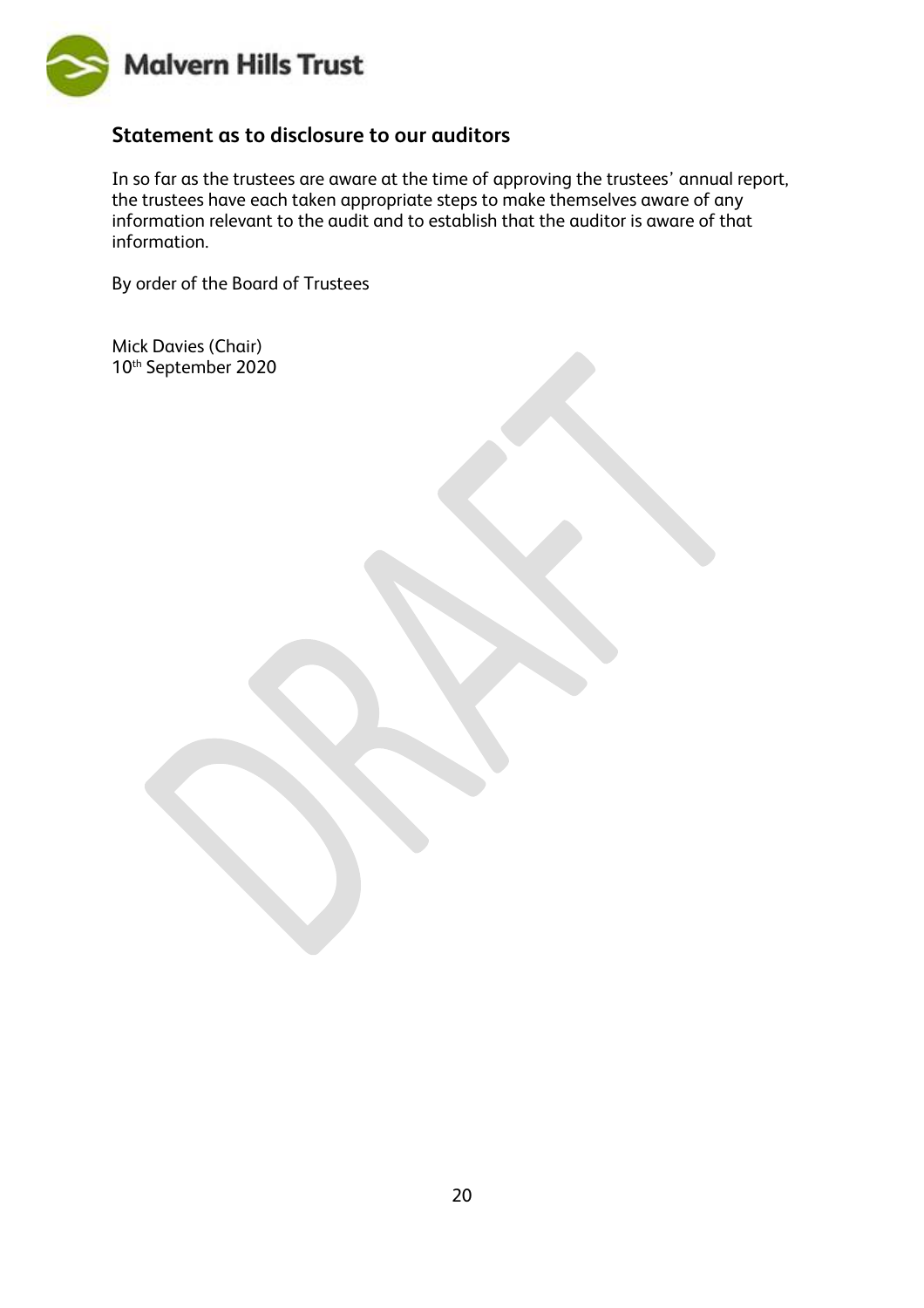

### **Independent Auditor's Report to the Trustees of Malvern Hills Trust**

#### **Opinion**

We have audited the financial statements of Malvern Hills Trust (the 'charity') for the year ended 31 March 2020 which comprise Statement of financial activities, Balance sheet, Statement of cashflow and notes to the financial statements, including a summary of significant accounting policies. The financial reporting framework that has been applied in their preparation is applicable law and United Kingdom Accounting Standards, including Financial Reporting Standard 102 *The Financial Reporting Standard applicable in the UK and Republic of Ireland* (United Kingdom Generally Accepted Accounting Practice).

In our opinion the financial statements:

- give a true and fair view of the state of the charity's affairs as at 31 March 2020, and of its incoming resources and application of resources, for the year then ended;
- have been properly prepared in accordance with United Kingdom Generally Accepted Accounting Practice; and
- have been prepared in accordance with the requirements of the Charities Act 2011.

#### **Basis for opinion**

We conducted our audit in accordance with International Standards on Auditing (UK) (ISAs (UK)) and applicable law. Our responsibilities under those standards are further described in the Auditor's responsibilities for the audit of the financial statements section of our report. We are independent of the charity in accordance with the ethical requirements that are relevant to our audit of the financial statements in the UK, including the FRC's Ethical Standard, and we have fulfilled our other ethical responsibilities in accordance with these requirements. We believe that the audit evidence we have obtained is sufficient and appropriate to provide a basis for our opinion.

#### **Conclusions relating to going concern**

We have nothing to report in respect of the following matters in relation to which the ISAs (UK) require us to report to you where:

- the trustees' use of the going concern basis of accounting in the preparation of the financial statements is not appropriate; or
- the trustees have not disclosed in the financial statements any identified material uncertainties that may cast significant doubt about the charity's ability to continue to adopt the going concern basis of accounting for a period of at least twelve months from the date when the financial statements are authorised for issue.

#### **Other information**

The trustees are responsible for the other information. The other information comprises the information included in the trustees' annual report, other than the financial statements and our auditor's report thereon. Our opinion on the financial statements does not cover the other information and, except to the extent otherwise explicitly stated in our report, we do not express any form of assurance conclusion thereon.

In connection with our audit of the financial statements, our responsibility is to read the other information and, in doing so, consider whether the other information is materially inconsistent with the financial statements or our knowledge obtained in the audit or otherwise appears to be materially misstated. If we identify such material inconsistencies or apparent material misstatements, we are required to determine whether there is a material misstatement in the financial statements or a material misstatement of the other information. If, based on the work we have performed, we conclude that there is a material misstatement of this other information, we are required to report that fact.

We have nothing to report in this regard.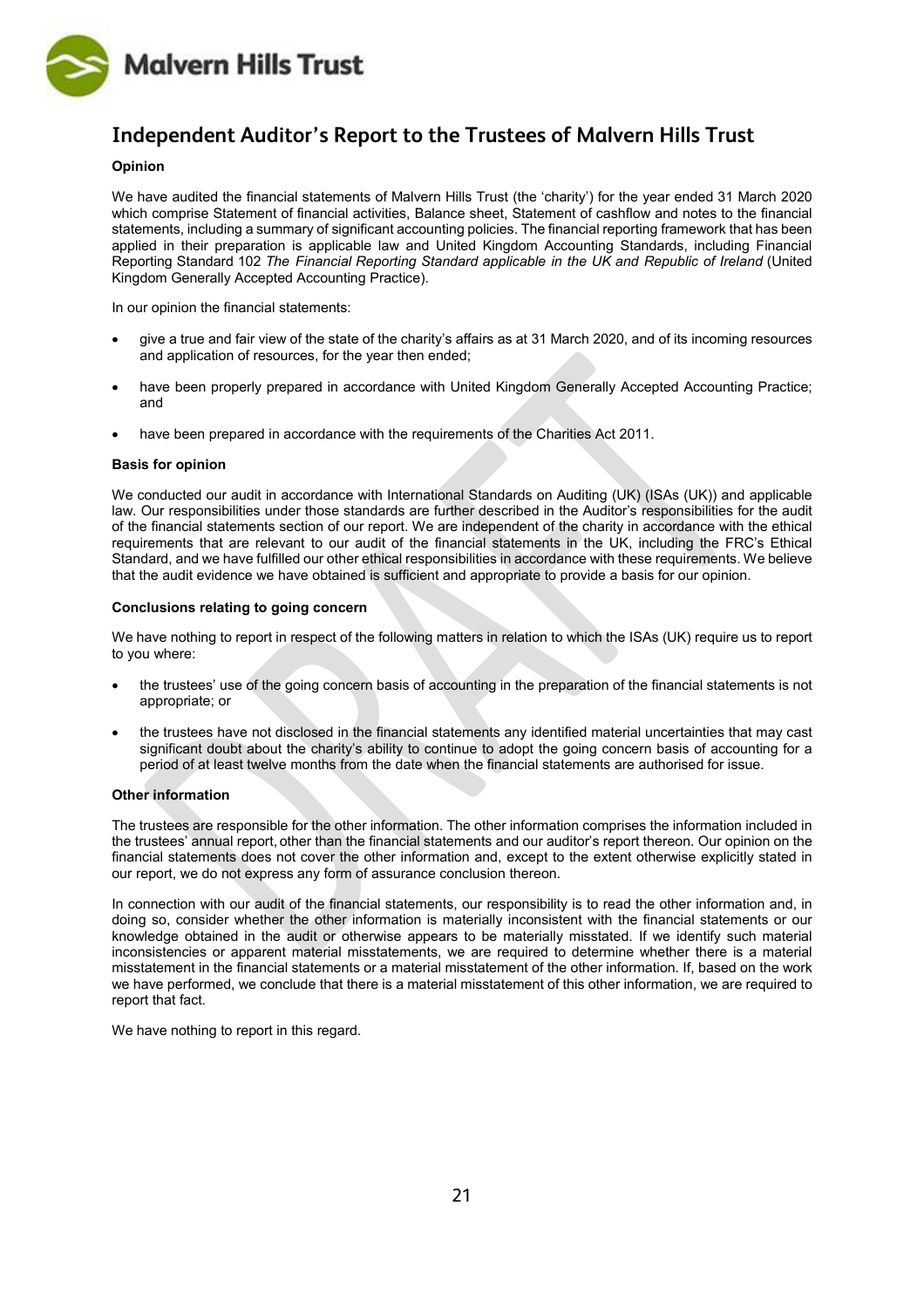

#### **Matters on which we are required to report by exception**

We have nothing to report in respect of the following matters in relation to which the Charities (Accounts and Reports) Regulations 2008 require us to report to you if, in our opinion:

- the information given in the financial statements is inconsistent in any material respect with the trustees' report; or
- sufficient accounting records have not been kept; or
- the financial statements are not in agreement with the accounting records; or
- we have not received all the information and explanations we require for our audit.

#### **Responsibilities of trustees**

As explained more fully in the trustees' responsibilities statement set out on page 18, the trustees are responsible for the preparation of financial statements which give a true and fair view, and for such internal control as the trustees determine is necessary to enable the preparation of financial statements that are free from material misstatement, whether due to fraud or error.

In preparing the financial statements, the trustees are responsible for assessing the charity's ability to continue as a going concern, disclosing, as applicable, matters related to going concern and using the going concern basis of accounting unless the trustees either intend to liquidate the charity or to cease operations, or have no realistic alternative but to do so.

#### **Auditor's responsibilities for the audit of the financial statements**

We have been appointed as auditor under section 144 of the Charities Act 2011 and report in accordance with regulations made under section 154 of that Act.

Our objectives are to obtain reasonable assurance about whether the financial statements as a whole are free from material misstatement, whether due to fraud or error, and to issue an auditor's report that includes our opinion. Reasonable assurance is a high level of assurance, but is not a guarantee that an audit conducted in accordance with ISAs (UK) will always detect a material misstatement when it exists. Misstatements can arise from fraud or error and are considered material if, individually or in the aggregate, they could reasonably be expected to influence the economic decisions of users taken on the basis of these financial statements.

A further description of our responsibilities for the audit of the financial statements is located on the Financial Reporting Council's website at: www.frc.org.uk/auditorsresponsibilities. This description forms part of our auditor's report.

#### **Use of our report**

This report is made solely to the charity's trustees, as a body, in accordance with Part 4 of the Charities (Accounts and Reports) Regulations 2008. Our audit work has been undertaken so that we might state to the charity's trustees those matters we are required to state to them in an auditor's report and for no other purpose. To the fullest extent permitted by law, we do not accept or assume responsibility to anyone other than the charity and the charity's trustees as a body, for our audit work, for this report, or for the opinions we have formed.

*This report has not yet been signed For and on behalf of Bishop Fleming LLP 16 Queen Square Bristol BS1 4NT*

*Date:10th September 2020*

*Bishop Fleming LLP is eligible to act as an auditor in terms of section 1212 of the Companies Act 2006.*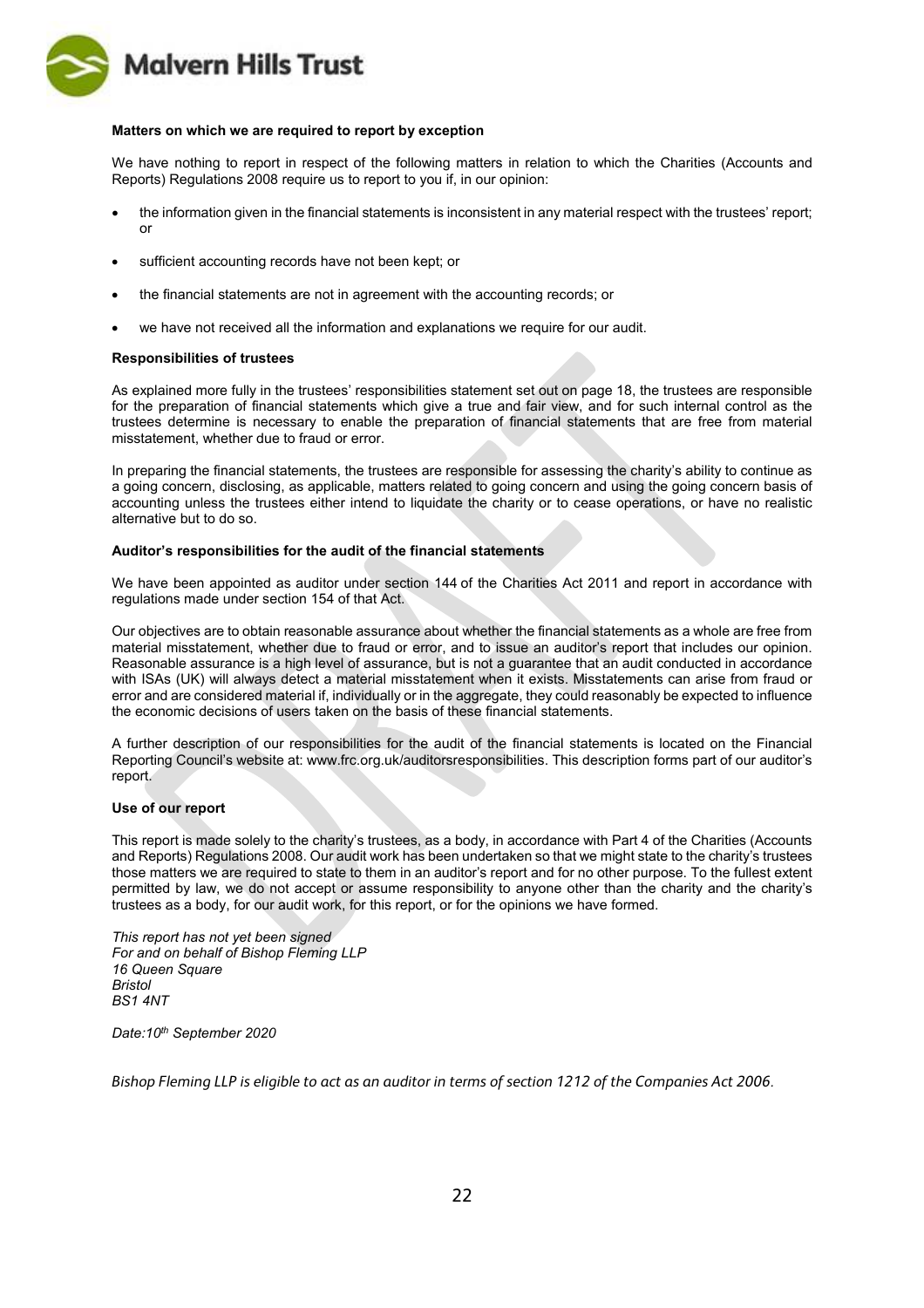

## <span id="page-22-0"></span>**Statement of Financial Activities for the year ended 31st March 2020**

|                                                                                | Note           | Unrestricted Restricted Total funds 2019 (note<br>funds | funds        | 2020       | <b>Total funds</b><br>29) |
|--------------------------------------------------------------------------------|----------------|---------------------------------------------------------|--------------|------------|---------------------------|
|                                                                                |                | £                                                       | £            | £          | £                         |
| Income and endowments from:                                                    |                |                                                         |              |            |                           |
| Donations and legacies                                                         | 3              | 297,820                                                 | 1,200        | 299,020    | 94,513                    |
| Charitable activities:                                                         |                |                                                         |              |            |                           |
| Management of the hills and commons                                            | $\overline{7}$ | 722,812                                                 | 4,617        | 727,429    | 731,643                   |
| Car parks                                                                      |                | 289,167                                                 | $\mathbf{0}$ | 289,167    | 269,281                   |
| Other trading activities                                                       | 4              | 39,168                                                  | 3,232        | 42,400     | 34,973                    |
| Investments:                                                                   |                |                                                         |              |            |                           |
| <b>Bank deposits</b>                                                           |                | 3,145                                                   | 0            | 3,145      | 2,691                     |
| Investment portfolio                                                           |                | $\mathbf 0$                                             | 48,172       | 48,172     | 55,719                    |
| Other                                                                          | 5              | 6,002                                                   | $\mathbf 0$  | 6,002      | 37,576                    |
| <b>Total income</b>                                                            |                | 1,358,114                                               | 57,221       | 1,415,335  | 1,226,396                 |
| Expenditure on:                                                                |                |                                                         |              |            |                           |
| Charitable activities                                                          | 6              | 1,102,149                                               | 80,004       | 1,182,153  | 1,185,930                 |
| Other expenditure                                                              | 6              | 0                                                       | $\mathbf{0}$ | 0          | 6,425                     |
| <b>Total expenditure</b>                                                       |                | 1,102,149                                               | 80,004       | 1,182,153  | 1,192,355                 |
|                                                                                |                |                                                         |              |            |                           |
| Net gains/(losses) on investments                                              | 16             | $\mathbf 0$                                             | (150, 702)   | (150, 702) | 65,856                    |
| Net income/(expenditure)                                                       |                | 255,965                                                 | (173, 485)   | 82,480     | 99,897                    |
| <b>Transfers between funds</b>                                                 |                | 22,709                                                  | (22,709)     | 0          | $\mathbf 0$               |
| Other recognised gains/(losses)<br>Actuarial gains/(losses) on defined benefit |                |                                                         |              |            |                           |
| pension scheme                                                                 | 27             | 12,000                                                  | 0            | 12,000     | (167,000)                 |
| Net movement in funds                                                          |                | 290,674                                                 | (196, 194)   | 94,480     | (67, 103)                 |
|                                                                                |                |                                                         |              |            |                           |
| <b>Reconciliation of funds:</b>                                                |                |                                                         |              |            |                           |
| Total funds brought forward                                                    |                | (1,026,011)                                             | 3,091,224    | 2,065,213  | 2,132,316                 |
| <b>Total funds carried forward</b>                                             | 24             | (735, 337)                                              | 2,895,030    | 2,159,693  | 2,065,213                 |

The statement of financial activities includes all gains and losses recognised in the year.

All income and expenditure derive from continuing activities.

The notes on pages 26 to 49 form part of these financial statements.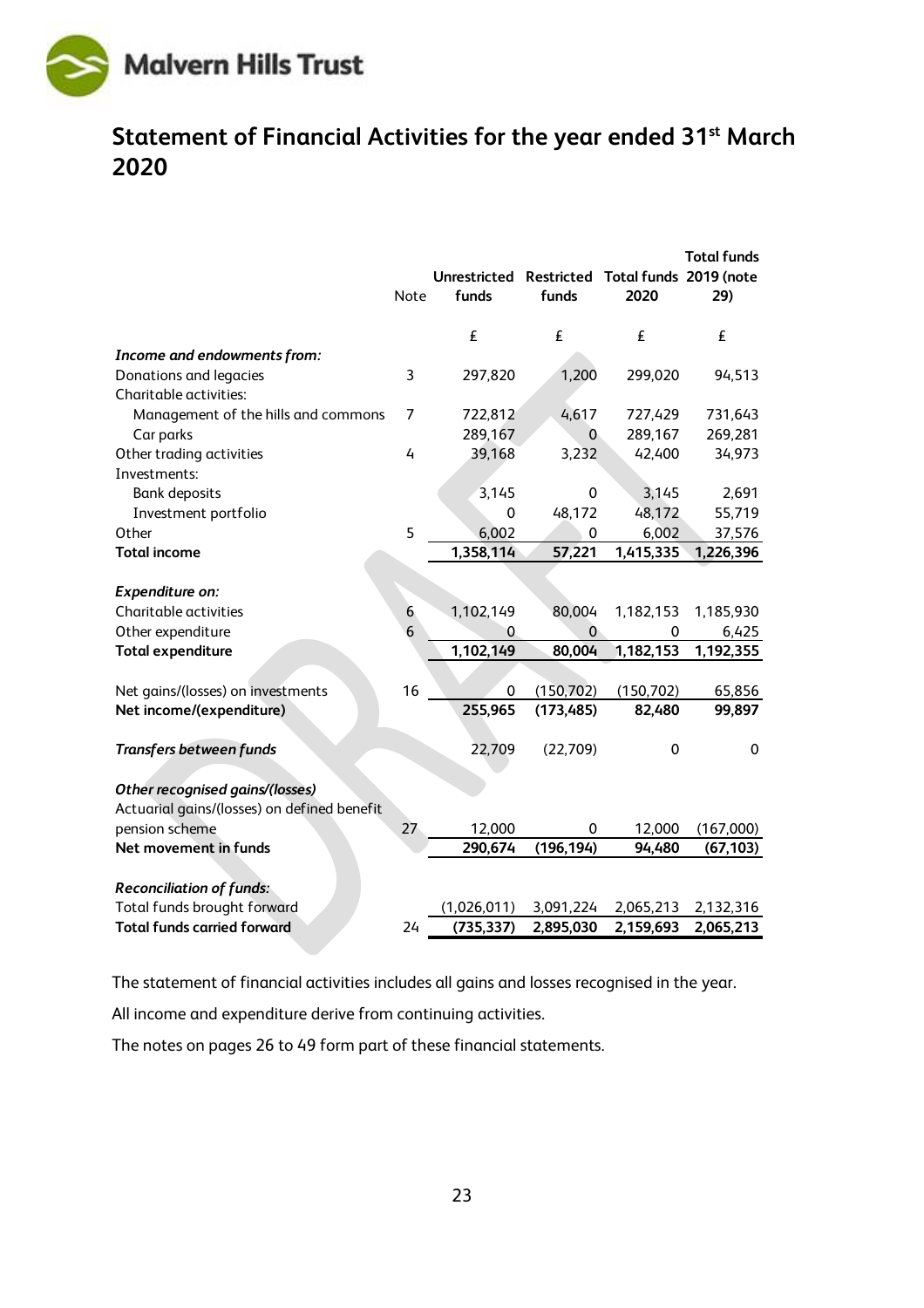

## <span id="page-23-0"></span>**Balance Sheet as at 31st March 2020**

|                                                |                             | Note | 2020        | 2019        |
|------------------------------------------------|-----------------------------|------|-------------|-------------|
| <b>Fixed Assets</b>                            |                             |      | £           | £           |
| Tangible fixed assets                          |                             | 14   | 518,912     | 533,464     |
| Heritage assets                                |                             | 15   | 1,060,261   | 1,060,261   |
| Investments                                    |                             | 16   | 1,353,684   | 1,541,713   |
|                                                | <b>Total fixed assets</b>   |      | 2,932,857   | 3,135,438   |
| <b>Current Assets</b>                          |                             |      |             |             |
| Livestock                                      |                             |      | 25,320      | 25,320      |
| Debtors                                        |                             | 17   | 182,148     | 364,641     |
| Short term deposits                            |                             |      | 965,535     | 484,856     |
| Cash at bank and in hand                       |                             |      | 172         | 200         |
|                                                | <b>Total current assets</b> |      | 1,173,175   | 875,017     |
|                                                |                             |      |             |             |
| Creditors: Amounts falling due within one year |                             | 18   | (104, 339)  | (111, 242)  |
| Net Current Assets excluding pension liability |                             |      | 1,068,836   | 763,775     |
|                                                | <b>Net assets</b>           |      | 4,001,693   | 3,899,213   |
| <b>Pension Fund liability</b>                  |                             | 27   | (1,842,000) | (1,834,000) |
| Net Assets including pension liability         |                             |      | 2,159,693   | 2,065,213   |
| The funds of the charity                       |                             |      |             |             |
| Unrestricted - General Fund                    |                             | 19   | 334,668     | 311,064     |
| Unrestricted - Designated Funds                |                             | 20   | 771,995     | 496,925     |
| Unrestricted - Pension Fund                    |                             | 21   | (1,842,000) | (1,834,000) |
| <b>Restricted Funds</b>                        |                             | 22   | 2,895,030   | 3,091,224   |
|                                                | <b>Total charity funds</b>  |      | 2,159,693   | 2,065,213   |
|                                                |                             |      |             |             |

The notes on pages 26 to 49 form part of these financial statements.

Signed

Mick Davies Chair of Trustees on behalf of the Trustees 10th September 2020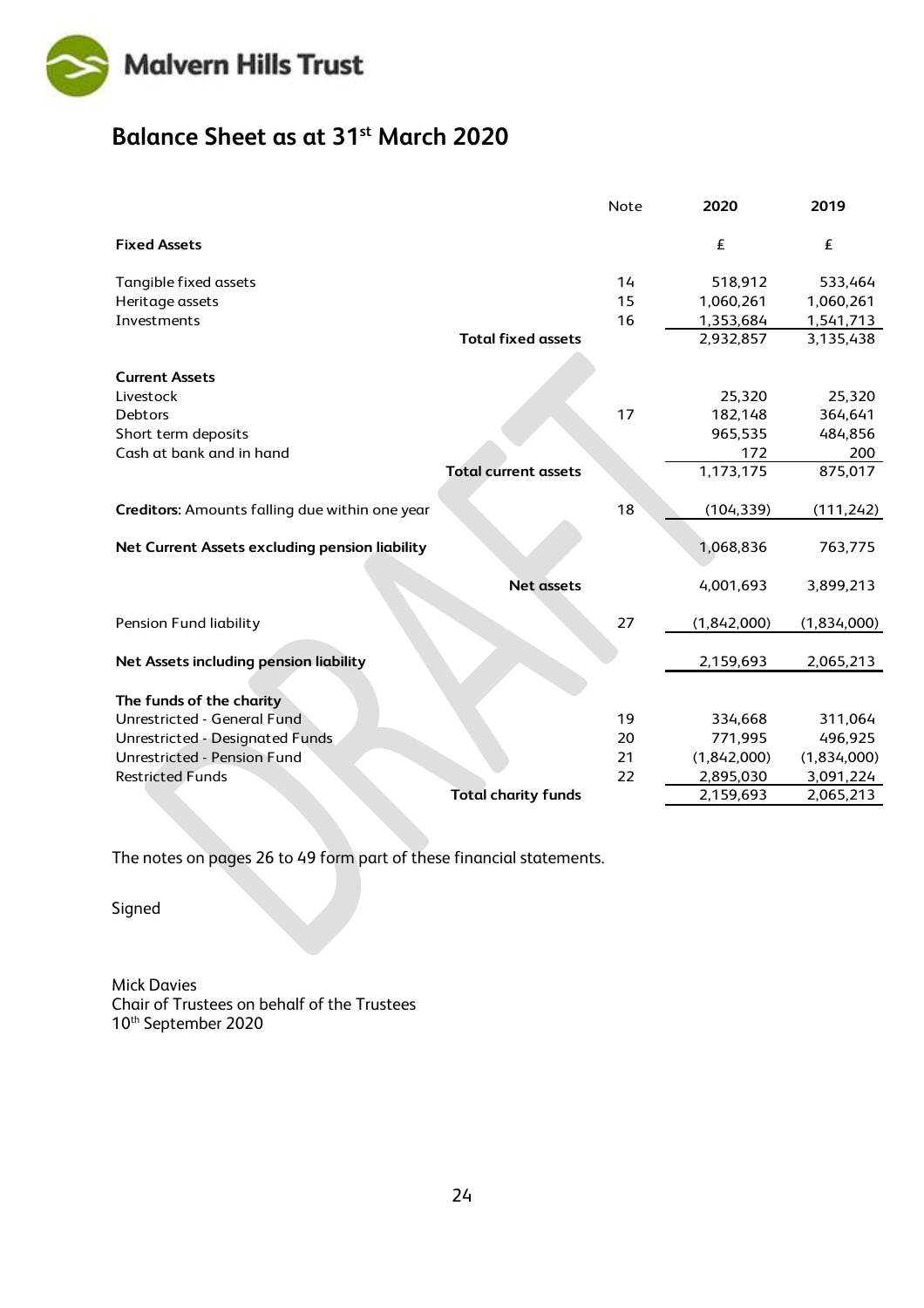

## <span id="page-24-0"></span>**Statement of cash flows for the year ended 31st March 2020**

|                                                                    | 2020       | 2019       |
|--------------------------------------------------------------------|------------|------------|
|                                                                    | £          | f          |
| <b>Cash flows from operating activities</b>                        |            |            |
| Net movement in funds                                              | 94,480     | (67, 103)  |
| Add back depreciation charge                                       | 116,277    | 109,419    |
| Investment (gains)/ losses                                         | 150,702    | (65, 856)  |
| Profit on disposal of fixed assets                                 | (1,950)    | (18,400)   |
| Income on investing activities retained in portfolio               | (25, 361)  | (32, 819)  |
| (Gain)/loss on pension scheme                                      | 8,000      | 192,000    |
| Decrease in stock                                                  | 0          | 10,800     |
| Decrease/(increase) in debtors                                     | 182,493    | (117, 404) |
| Decrease in creditors                                              | (6,903)    | (32, 678)  |
| Net cash provided by/(used in) operating activities                | 517,738    | (22,041)   |
|                                                                    |            |            |
| <b>Cashflows from investing activities:</b>                        |            |            |
| Proceeds from the sale of fixed assets                             | 1,950      | 18,400     |
| Purchase of property, plant and equipment                          | (101, 725) | (473, 838) |
| Investment manager's fees deducted from portfolio                  | 8,947      | 10,358     |
| Funds transferred from investment portfolio                        | 53,741     | 310,347    |
| Net cash provided by investing activities                          | (37,087)   | (134, 733) |
|                                                                    |            |            |
| Change in cash and cash equivalents in the reporting period        | 480,651    | (156, 774) |
| Cash and cash equivalents at the beginning of the reporting period | 485,056    | 641,830    |
| Cash and cash equivalents at the end of the reporting period       | 965,707    | 485,056    |
|                                                                    |            |            |
| Analysis of cash and cash equivalents                              |            |            |
| Cash in hand                                                       | 172        | 200        |
| Current account                                                    | 200        | 51,472     |
| Notice deposits (less than 3 months)                               | 965,335    | 433,384    |
| Total cash and cash equivalents                                    | 965,707    | 485,056    |
|                                                                    |            |            |

The notes on pages 26 to 49 form part of these financial statements.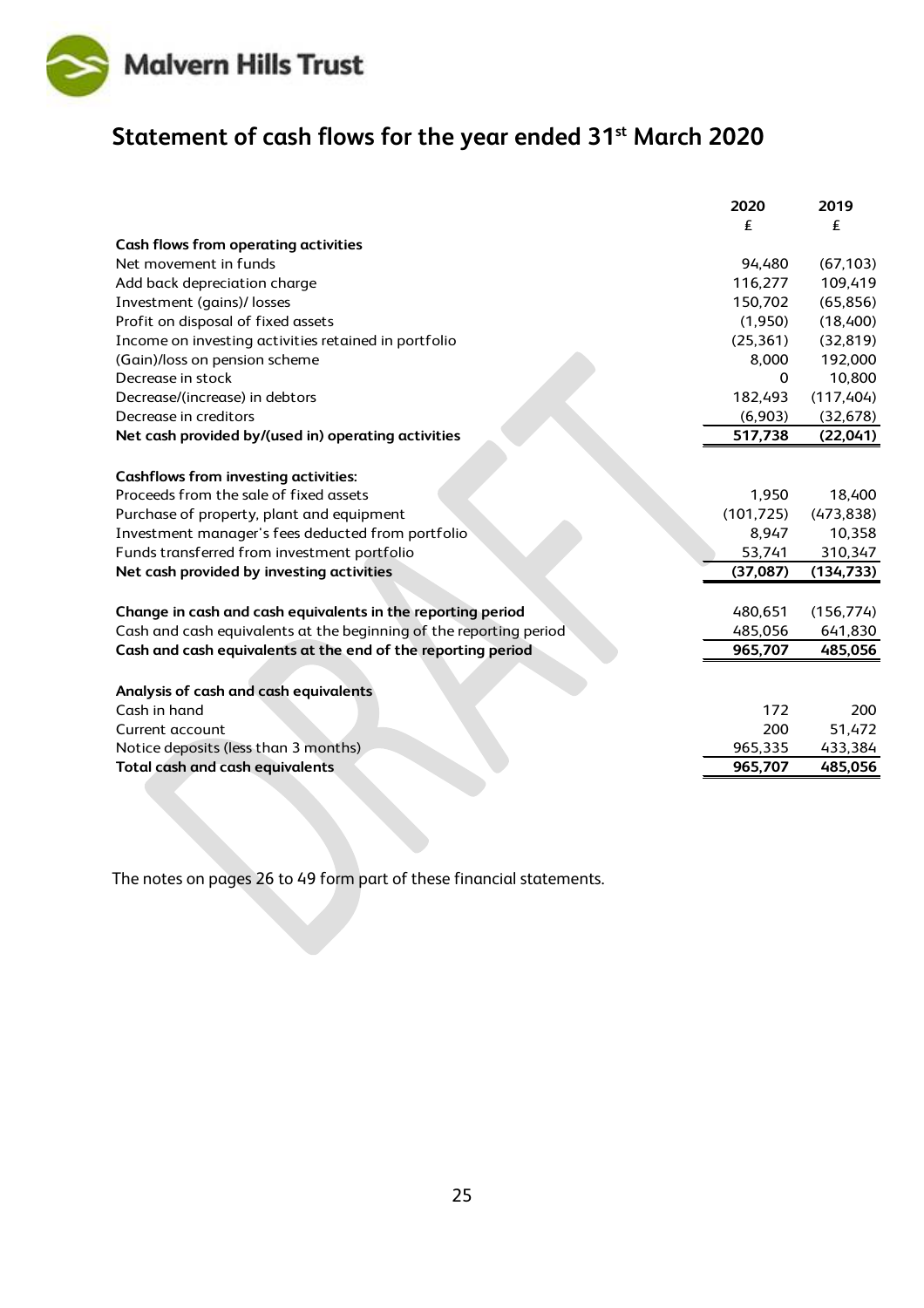

## <span id="page-25-0"></span>**Notes to the financial statements for the year ended 31st March 2020**

### **1 Accounting policies**

The principal accounting policies adopted, judgements and key sources of estimation and uncertainty in the preparation of the financial statements are as follows:

#### **Basis of preparation**

The financial statements have been prepared in accordance with Accounting and Reporting by Charities: Statement of Recommended Practice applicable to charities preparing their financial statements in accordance with the Financial Reporting Standard applicable in the UK and Republic of Ireland (FRS 102) (effective January 2015) – (Charities SORP (FRS102)) and the Financial Reporting Standard applicable in the UK and Republic of Ireland (FRS 102).

Malvern Hills Trust meets the definition of a public benefit entity under FRS 102. Assets and liabilities are initially recognised at historical cost or transaction value unless otherwise stated in the relevant accounting policy notes.

#### **a) Preparation of the financial statements on a going concern basis**

The charity reported a cash inflow of £480,651 for the year. The charity has cash resources and has no requirement for external funding. The trustees have a reasonable expectation that the charity has adequate resources to continue in operational existence for the foreseeable future. They continue to believe the going concern basis of accounting to be appropriate in preparing the annual financial statements.

#### **b) Income**

Income is recognised when all of the following criteria are met:

- Entitlement control over the rights or other access to the economic benefit has passed to the charity,
- Probable it is more likely than not that the economic benefit associated with the transaction or gift will flow to the charity,
- Measurement the monetary value or amount of the income can be measured reliably and the costs incurred for the transaction and the costs to complete the transaction can be measured reliably.

Income is deferred when the donor specifies the grant or donation must be used in a future accounting period.

When donors specify that grants or donations, including capital grants, are for particular restricted purposes, this income is included in the incoming resources of restricted funds when it is receivable.

Grants that are subject to performance-related conditions are recognised when those conditions have been met.

Legacies are recognised upon the earlier of notification of probate being granted or receipt.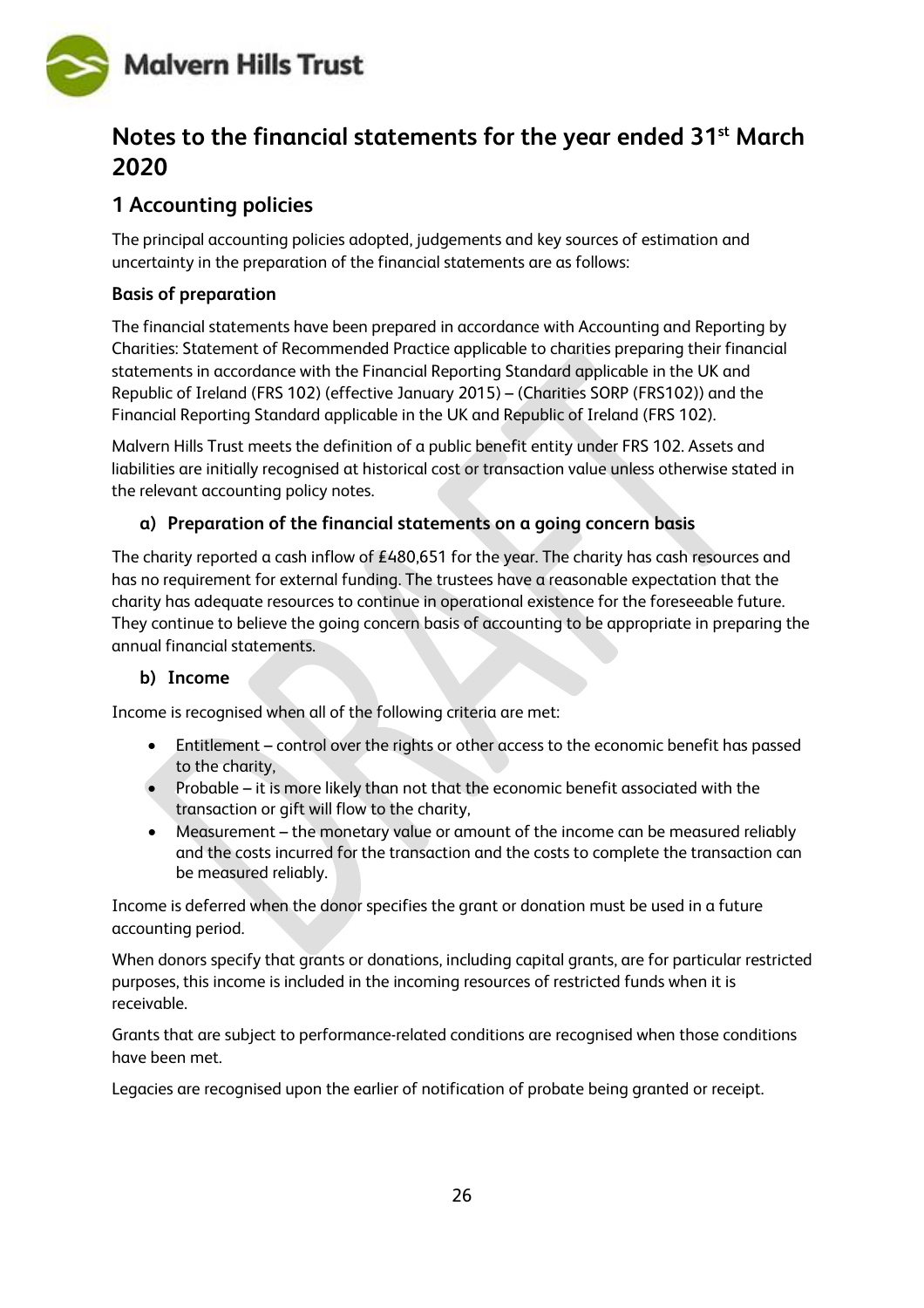

#### **c) Operating leases**

Income from operating leases is recognised in the statement of financial activities on a straightline basis over the lease term.

#### **d) Expenditure**

Expenditure is included in the statement of financial activities on an accruals basis, exclusive of VAT. Support costs are apportioned on a reasonable basis. Salaries are allocated on an estimate of time spent on each activity. Depreciation is allocated by the use of the assets. Administration costs are allocated by invoice where possible otherwise an estimate has been made based on staff time. Governance costs include direct and indirect expenditure involved in ensuring that the charity complies with its charitable and statutory obligations.

#### **e) Recognition of liabilities**

Liabilities are recognised on an accruals basis, and once there is a legal or constructive obligation that commits the charity to the obligation.

#### **f) Taxation**

Malvern Hills Trust is a registered charity, and as such is entitled to taxation exemptions on all its income and gains, properly applied for its charitable purposes.

#### **g) Tangible fixed assets and depreciation**

Tangible fixed assets are stated at cost less depreciation. A capitalisation limit of £500 has been set by the Trustees.

The land held by Malvern Hills Trust is reported in the Balance Sheet at cost. It is Malvern Hills Trust's objective to preserve and manage the land. The land is deemed to have an indefinite life and the Trustees do not therefore consider it appropriate to charge depreciation.

Depreciation on other assets is provided at rates calculated to write off the cost of fixed assets less their residual value on a straight-line basis over their expected useful lives on the following bases:

| Vehicles and equipment             | 25% of cost |
|------------------------------------|-------------|
| Office equipment                   | 25% of cost |
| Car Park improvements              | 20% of cost |
| Improvements to land and buildings | 20% of cost |
| Office buildings                   | 2% of cost  |

#### **h) Heritage Assets**

Part of the freehold land of the charity is held for conservation purposes to meet its charitable objects and is therefore considered to be a heritage asset. As this land is central to the charitable objects and can only be sold in very limited circumstances, it is also considered to be an inalienable asset.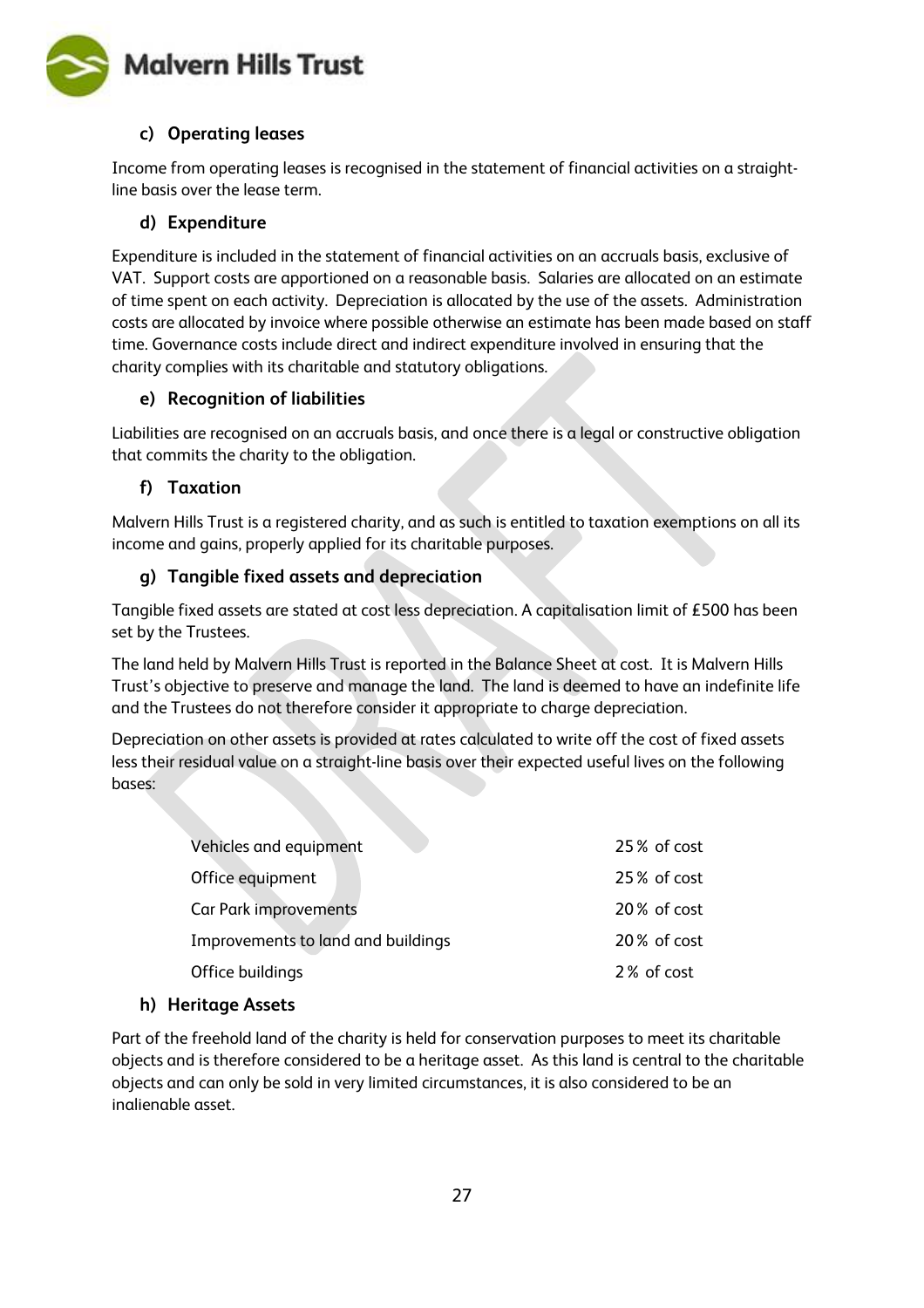

#### **i) Investments**

Investments are shown in the Balance Sheet at market value. Changes in the valuation of investments during the year are shown as gains or losses in the Statement of Financial Activities.

#### **j) Livestock**

Livestock is valued at the lower of cost or net realisable value.

#### **k) Pension scheme**

The charity participates in the Worcestershire County Council Pension Fund which is a part of the Local Government Pension Scheme (LGPS), a multi-employer scheme. The LGPS is a defined benefit scheme. Contributions are accounted for in accordance with FRS102. Further details are given in note 27 to the financial statements. Membership of the LGPS is closed to new joiners.

In order to meet its obligations under auto-enrolment, the charity enrols eligible new staff in the People's Pension Scheme, a defined contribution scheme.

#### **l) Fund accounting**

In April 2019 advice on the legal structure of the charity was received in the context of work on the Charity Commission Scheme. A consequence of part of this advice is that those funds previously categorised as permanent endowment in the accounts were reclassified as restricted funds by way of an in-year transfer in the accounts for the year ended  $31<sup>st</sup>$  March 2019. Further details are given in the Trustees' Annual Report, page 12 'Review of funds'.

Funds (as defined by the SORP, which are not necessarily cash funds or available for expenditure) held by the trustees are either:-

- Unrestricted general funds these are funds which can be used in accordance with the charitable objects at the discretion of the trustees.
- Unrestricted designated funds these funds are set aside by the trustees out of unrestricted general funds for specific future purposes or projects.
- Unrestricted pension fund this represents the estimate of pension liabilities as required by FRS 102.
- Restricted funds these are funds that can only be used for particular restricted purposes within the objects of the charity. Restrictions arise when specified by the donor, when funds are raised for particular restricted purposes or when required by the Malvern Hills Acts.
- Permanent Endowment Funds (prior year figures only) these funds include all of the lands acquired under the Malvern Hills Acts and the disposal proceeds of any interests in that land.

Further explanation of the nature and purpose of each fund is included in notes 19-23 to the financial statements.

#### **m) Debtors**

Trade and other debtors are recognised at the settlement date less any provision for bad debts. Prepayments are valued at the amount prepaid.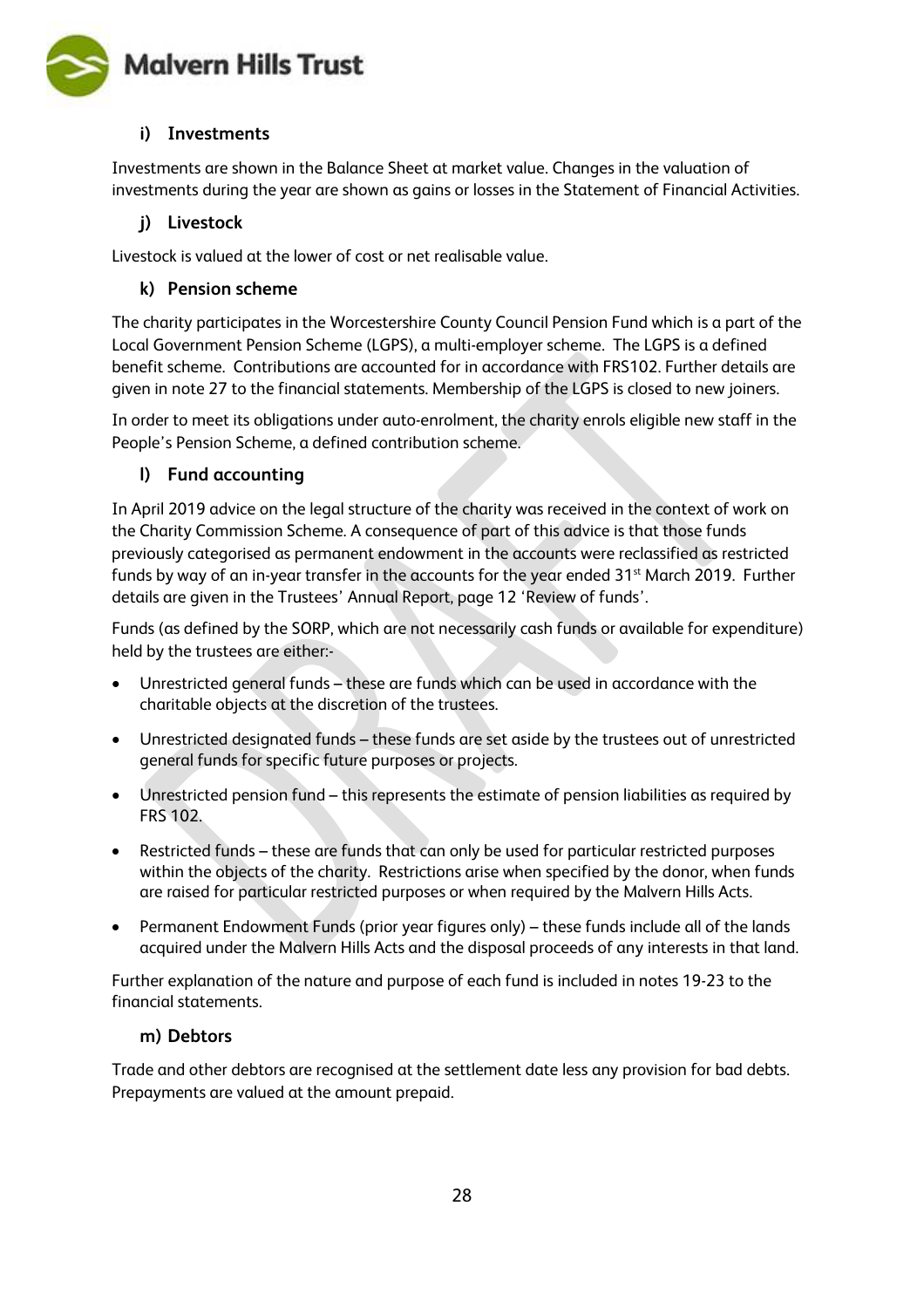

#### **n) Short term deposits and cash at bank and in hand**

Short term deposits comprise short-term highly liquid investments with a short maturity of three months or less. Cash at bank and in hand is the petty cash balance held.

#### **o) Creditors and provisions**

Creditors and provisions are recognised where the charity has a present obligation resulting from a past event that will probably result in the transfer of funds to a third party and the amount due to settle the obligation can be measured or estimated reliably.

#### **p) Financial instruments**

The charity only has financial assets and financial liabilities of a kind that qualify as basic financial instruments. Basic financial instruments are initially recognised at transaction value and subsequently measured at their settlement value.

Financial assets measured at fair value comprise quoted investments. Financial assets measured at settlement value comprise cash at bank and in hand, deposit financial statements, trade debtors and accrued income. Financial liabilities measured at settlement value comprise trade creditors and accruals.

Details of financial instruments are given in note 28 to the financial statements.

#### **q) Significant estimates and judgements**

Significant estimates and judgements are continually evaluated and are based on historical experience and other factors, including expectations of future events that are believed to be reasonable under the circumstances. The items in the financial statements where these estimates and judgements have been made include the useful economic lives of tangible fixed assets and bad debts.

The annual depreciation charge for the tangible fixed assets is sensitive to changes in the estimated useful economic lives and residual values of the assets. The useful economic lives and residual values are amended where necessary to reflect the current estimates, based on technological advancement, future investment, economic utilisation and the physical condition of the assets.

Provision is made for bad debts if they remain outstanding for more than three months.

### **2 Legal status of the charity**

Malvern Hills Trust is registered with the Charity Commission for England and Wales, number 515804.

The charity is a body corporate constituted by 5 Acts of Parliament, the Malvern Hills Acts 1884, 1909, 1924, 1930 and 1995.

The registered office is Manor House, Grange Road, Malvern, Worcestershire WR14 3EY.

The accounts are prepared in pounds sterling and rounded to the nearest £1.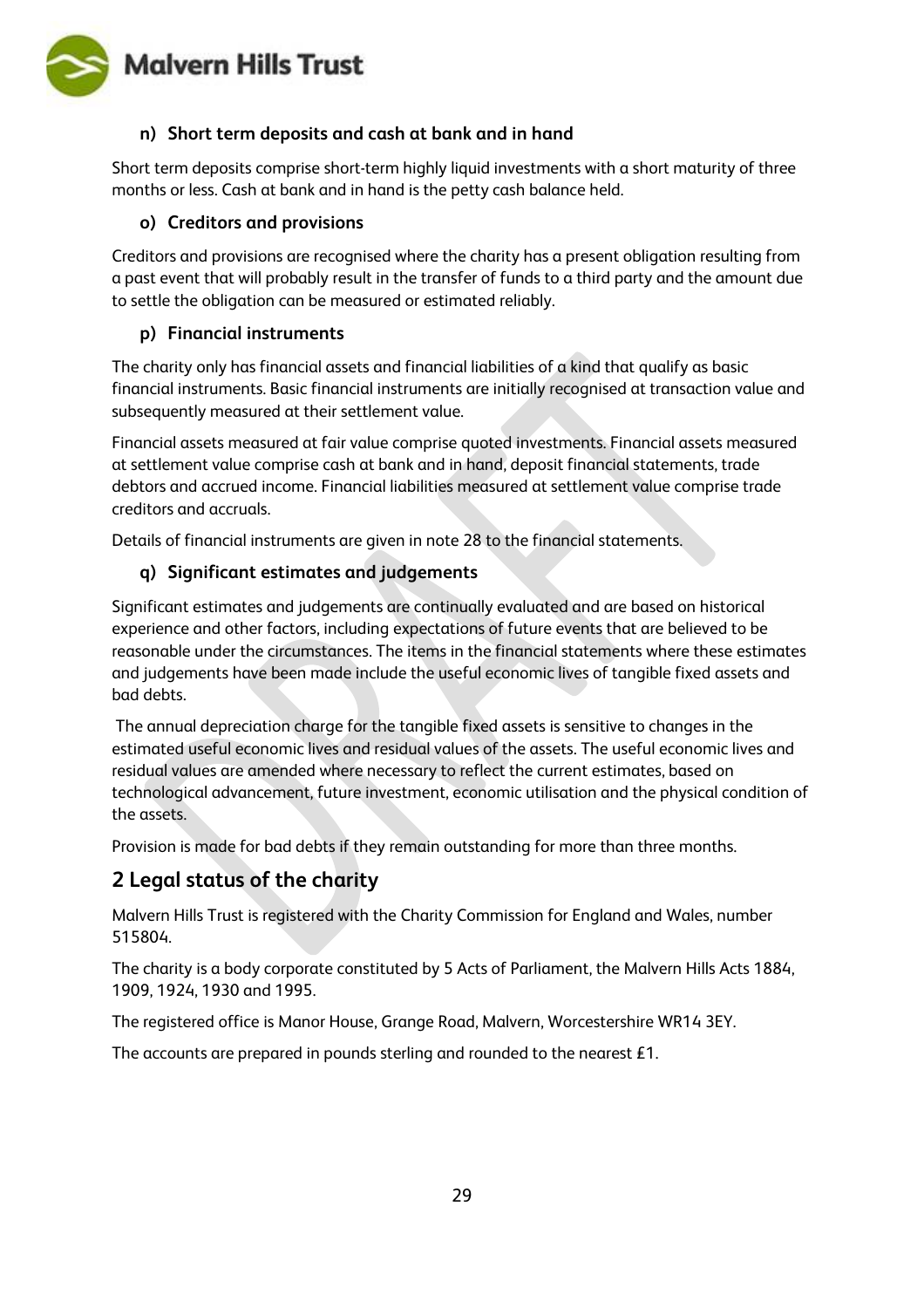

### **3 Analysis of income from donations and legacies**

|          | 2020    | 2019   |
|----------|---------|--------|
|          |         | £      |
| Gifts    | 7,020   | 13,128 |
| Legacies | 292,000 | 81,385 |
|          | 299,020 | 94,513 |

The income from donations and legacies was £299,020 (2019 £94,513) of which £297,820 was unrestricted (2019 £91,659) and £1,200 restricted (2019 £2,854).

The charity benefits greatly from the involvement and enthusiastic support of its many volunteers, details of which are given in the Trustees' annual report. In accordance with FRS 102 and the Charities SORP (FRS 102), the economic contribution of general volunteers is not recognised in the financial statements.

### **4 Analysis of income from other trading activities**

|                             | 2020   | 2019   |
|-----------------------------|--------|--------|
|                             | £      | f      |
| Rental income               | 32,389 | 27,496 |
| Easements and wayleaves     | 6,889  | 5,057  |
| Sales of books and leaflets | 3.122  | 2,420  |
|                             | 42.400 | 34.973 |
|                             |        |        |

Rental income in both years is unrestricted. £280 of the easements and wayleaves (2019 £nil) and £2,952 of the sales of books and leaflets (2019 £2,354) were restricted.

#### **5 Analysis of other income**

|                                    | 2020  | 2019   |
|------------------------------------|-------|--------|
|                                    |       | £      |
| Employment allowance               | 3,000 | 3,000  |
| Filming                            | O     | 600    |
| <b>Compensation for works</b>      | O     | 5,233  |
| Profit on disposal of fixed assets | 1,950 | 18,400 |
| Other                              | 1,052 | 10,343 |
|                                    | 6,002 | 37,576 |

All of the above income is unrestricted.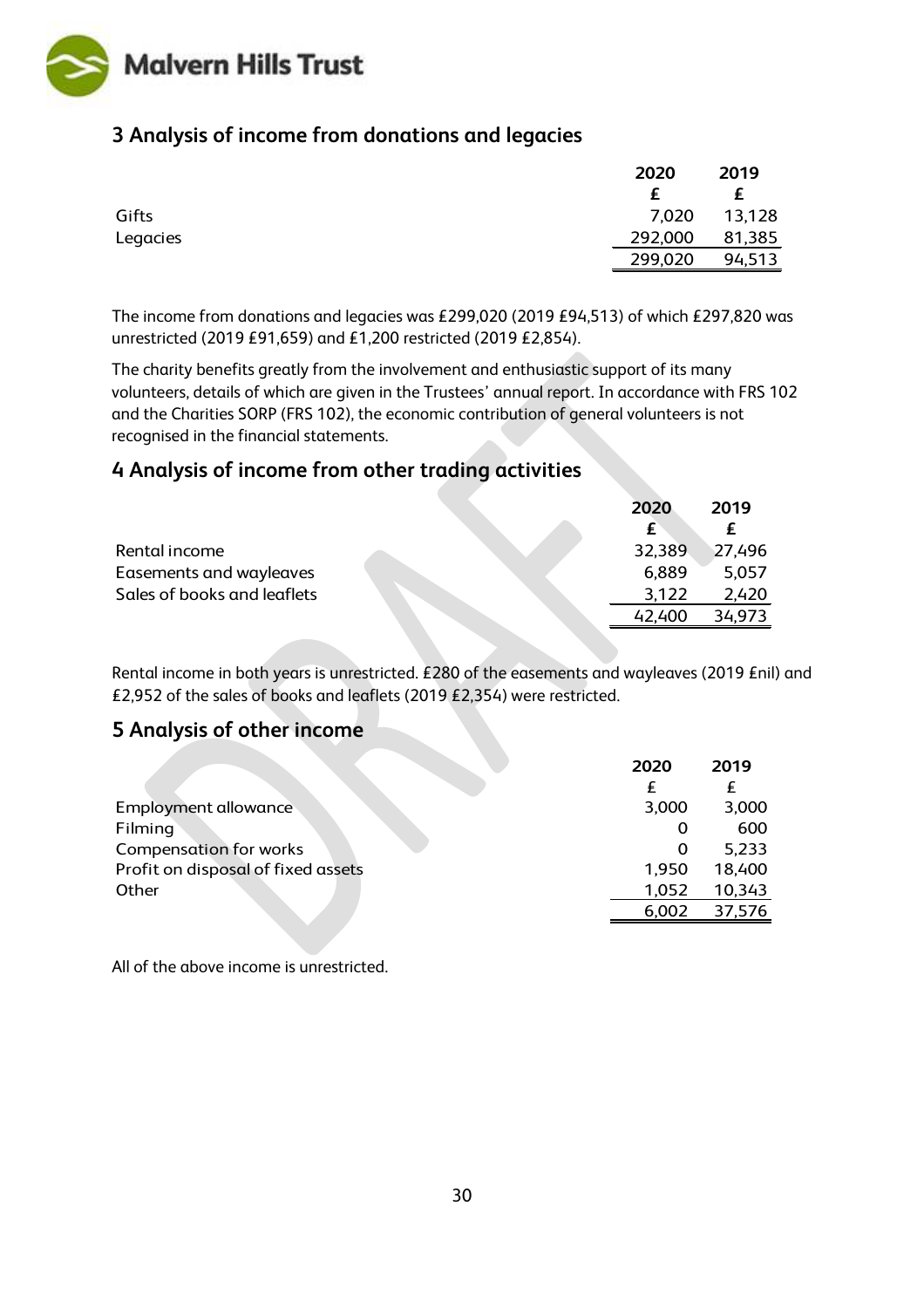

## **6 Analysis of expenditure**

#### **Expenditure on charitable activities:**

|                          | Estate<br>manage | Wardenin |           |             | Governan | Adminstr | Total             |           |
|--------------------------|------------------|----------|-----------|-------------|----------|----------|-------------------|-----------|
|                          | ment             | g        | Car parks | <b>PR</b>   | ce       | ation    | 2020              | 2019      |
|                          | £                | £        | £         | £           | £        | £        | £                 | £         |
| Salaries (note 10)       | 308,085          | 98,350   | 0         | 0           | 77,301   | 138,909  | 622,645           | 583,969   |
| Direct expenses          | 242,038          | 9,002    | 14,391    | 12,316      | 0        | 0        | 277,747           | 287,767   |
| Rates and water          | 5,913            | 0        | 0         | 0           | 0        | 2.632    | 8.545             | 8.007     |
| Heat and light           | 2,134            | 0        | 1.663     | 0           | 0        | 2,570    | 6,367             | 6,365     |
| Insurance                | 23,483           | 0        | 0         | $\mathbf 0$ | 0        | 6.393    | 29.876            | 28,046    |
| Maintenance of buildings | 2.649            | 0        | 0         | $\Omega$    | $\Omega$ | $\Omega$ | 2.649             | 1.382     |
| Depreciation             | 108.495          | 0        | 0         | O           | $\Omega$ | 7,782    | 116,277           | 109,419   |
| Investment management    | 0                | 0        | 0         | O           | 0        | 8.947    | 8.947             | 10,358    |
| Support costs (note 8)   | 7,589            | 0        |           | $\Omega$    | 62.869   | 38,642   | 109,100           | 150,617   |
|                          | 700.386          | 107.352  | 16.054    | 12.316      | 140,170  |          | 205,875 1,182,153 | 1.185.930 |

#### **Other expenditure**

Nature in Malvern book 0 6,425

Expenditure on charitable activities was £1,182,153 (2019 £1,185,930) of which £1,102,149 was unrestricted (2019 £1,108,800) and £80,004 was restricted (2019 £2,242 plus £74,888 charged to the Permanent Endowment).

### **7 Summary analysis of expenditure and related income for charitable activities**

This table shows the cost of the main charitable activities and the sources of income directly to support those activities.

|                                                  | M'gt of<br>hills and<br>commons |          | Car Parks Total 2020 Total 2019 |                                 |
|--------------------------------------------------|---------------------------------|----------|---------------------------------|---------------------------------|
|                                                  | £                               | £        | £                               | £                               |
| Income                                           |                                 |          |                                 |                                 |
| Levy on Council Tax payers in precepted parishes | 519,250                         | 0        | 519,250                         | 499,250                         |
| Stewardship grants                               | 192,394                         | 0        | 192,394                         | 181,337                         |
| Other grants                                     | 15,785                          | 0        | 15,785                          | 51,056                          |
| Car park takings                                 | 0                               | 289,167  | 289,167                         | 269,281                         |
| Total income from charitable activities          | 727,429                         | 289,167  | 1,016,596                       | 1,000,924                       |
| Charitable expenditure                           | (1, 166, 099)                   | (16,054) |                                 | $(1, 182, 153)$ $(1, 185, 930)$ |
| Net contribution/(cost funded by other income)   | (438,670)                       | 273,113  | (165, 557)                      | (185,006)                       |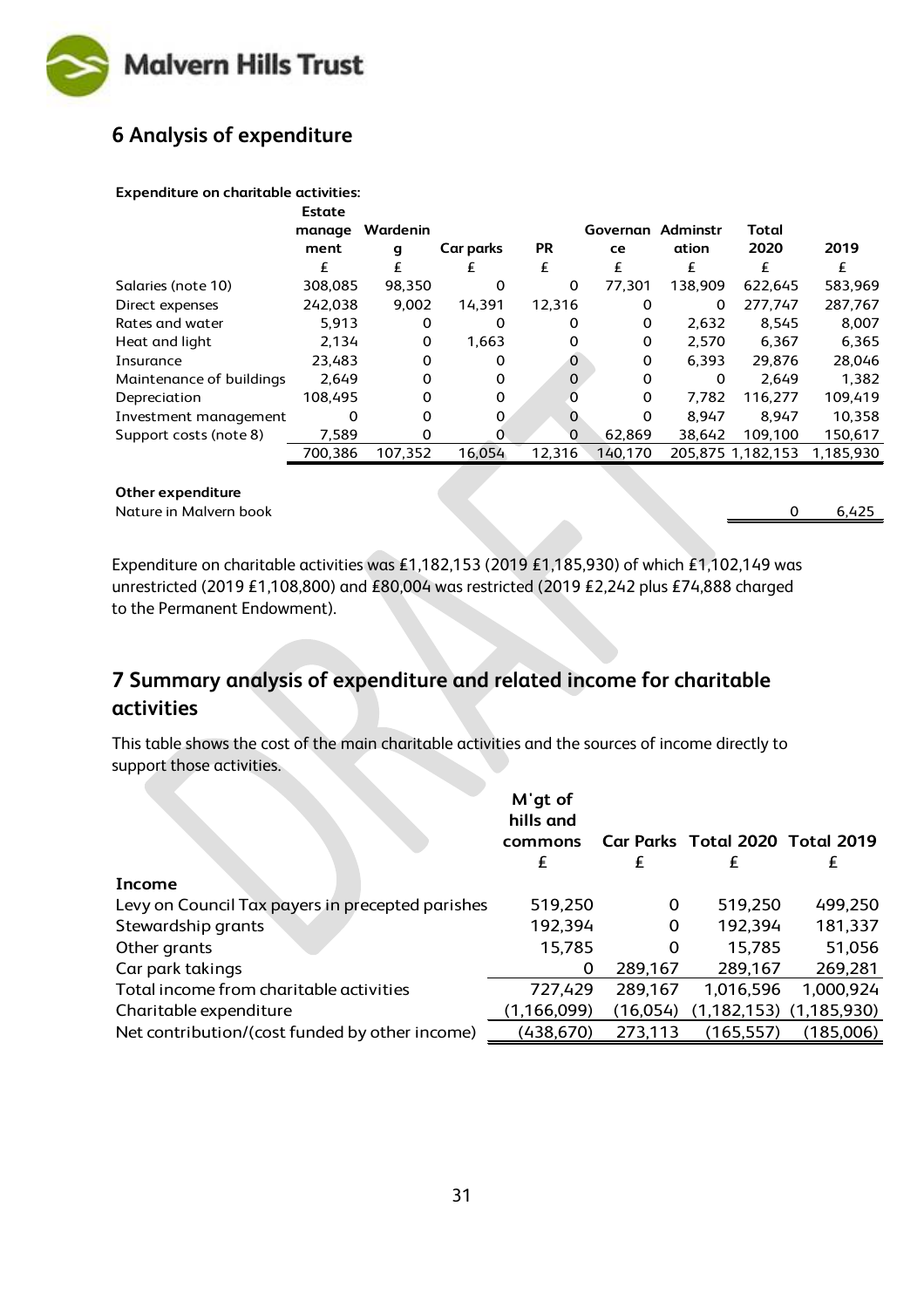

## **8 Analysis of support costs**

|                         | Estate<br>m'tce | Governa<br>nce | <b>Office</b><br>costs | Total<br>2020 | <b>Total</b><br>2019 | <b>Basis of</b><br>allocation |
|-------------------------|-----------------|----------------|------------------------|---------------|----------------------|-------------------------------|
|                         | £               | £              | £                      | £             | £                    |                               |
| Telephones              | 0               | 0              | 2,988                  | 2,988         | 3,489                | Invoice                       |
| Cleaning                | 0               | $\mathbf 0$    | 3,586                  | 3,586         | 3,134                | Invoice                       |
| Postage                 | 0               | 0              | 881                    | 881           | 1,786                | Invoice                       |
| Office equipment        | 0               | 170            | 2,738                  | 2,908         | 2,123                | Invoice                       |
| Printing and stationery | 0               | 1,430          | 5,117                  | 6,547         | 4,159                | Invoice                       |
| Travelling              | 0               | 0              | 1,310                  | 1,310         | 2,054                | Invoice                       |
| ΙT                      | $\Omega$        | 420            | 9,652                  | 10,072        | 9,237                | Invoice                       |
| Legal fees              | 1,322           | 25,467         | 0                      | 26,789        | 99,271               | Invoice                       |
| Audit fee               | 0               | 7,000          | $\Omega$               | 7,000         | 5,925                | Invoice                       |
| Other professional fees | 6,267           | 21,353         | 2,664                  | 30,284        | 8,658                | Invoice                       |
| Subscriptions           | 0               | 0              | 1,018                  | 1,018         | 1,222                | Invoice                       |
| Training                | 0               | 5,311          | 5,390                  | 10,701        | 3,637                | Invoice                       |
| Miscellaneous           | $\mathbf 0$     | 1,718          | (373)                  | 1,345         | 2,692                | Invoice                       |
| <b>Bank charges</b>     | 0               | $\Omega$       | 3,671                  | 3,671         | 3,230                | Invoice                       |
|                         | 7,589           | 62,869         | 38,642                 | 109,100       | 150,617              |                               |

## **9 Net income/(expenditure) for the year**

This is stated after charging:

| 2020            | 2019  |
|-----------------|-------|
|                 |       |
| 116,277 109,419 |       |
|                 |       |
| 7,000           | 5,925 |
|                 |       |
|                 |       |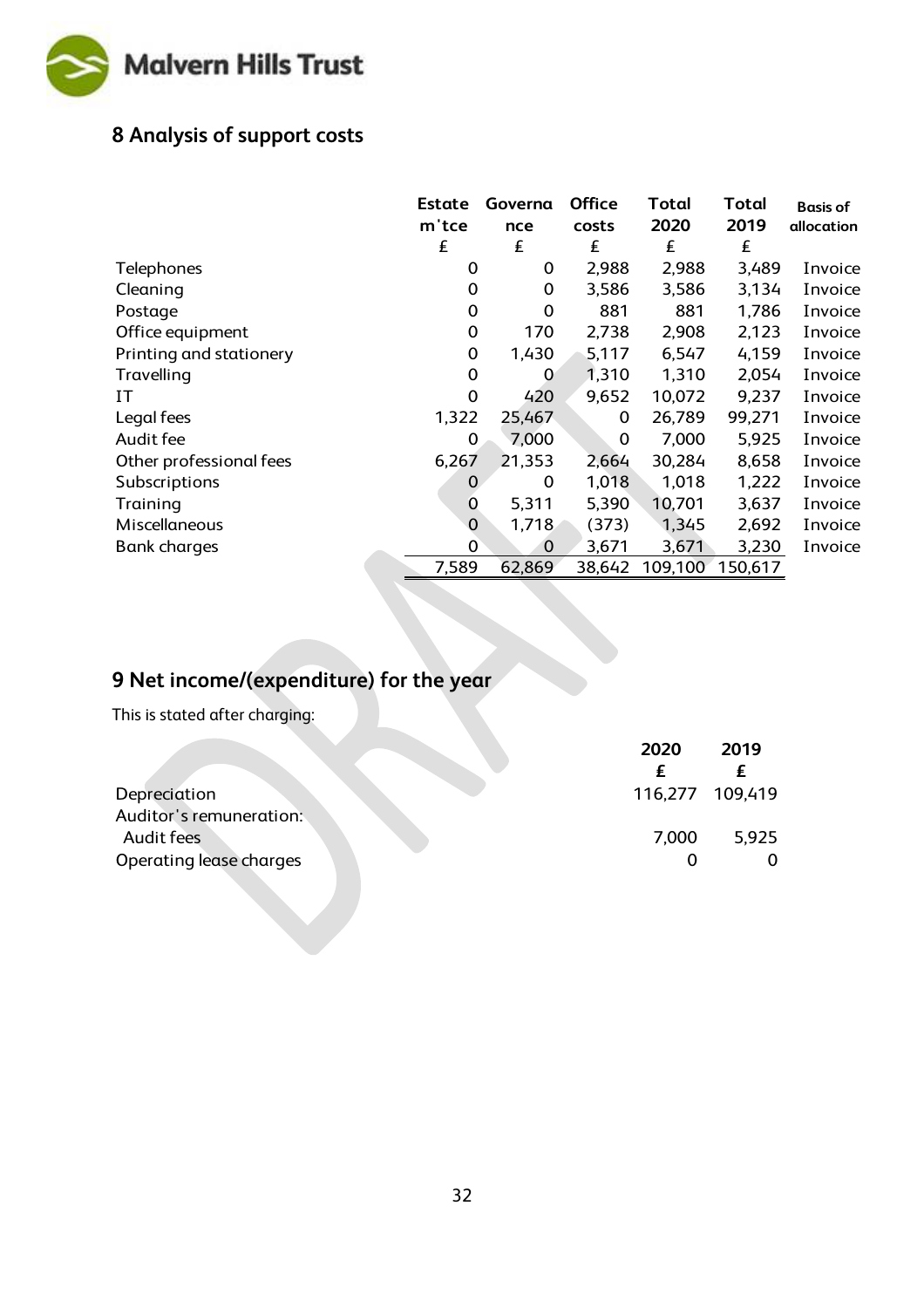

### **10 Analysis of staff costs, trustee remuneration and expenses and the cost of key management personnel**

|                                                         | 2020    | 2019    |
|---------------------------------------------------------|---------|---------|
|                                                         | £       | £       |
| Salaries and wages                                      | 415,435 | 392,709 |
| Social security costs                                   | 42,331  | 33,240  |
| Pension costs                                           | 135,873 | 128,669 |
| Group life assurance                                    | 1,641   | 1,381   |
| Casual staff                                            | 1,365   | 1,830   |
| FRS 102 - pension adjustment                            | 20,000  | 25,000  |
| FRS 102 - short term compensated absence charge to SOFA | 6,000   | 1,140   |
|                                                         | 622,645 | 583,969 |

No employees had benefits in excess of £60,000 (2019 £nil). Pension costs are allocated to activities in proportion to the related staffing costs and are wholly charged to unrestricted funds.

The charity trustees were neither paid nor received any other benefits from employment with the charity in the year (2019 £nil). No travelling expenses were reimbursed to trustees during the year (2019 £nil). Travelling expenses paid on behalf of trustees were £190 for three journeys (2019 £368 for three journeys). No charity trustee received payment for professional or other services supplied to the charity (2019 £nil).

The key management personnel comprise the Chief Executive Officer, the Conservation Manager, the Operations Manager, the Secretary to the Board and the Finance and Administration Manager. The total employee benefits of key management personnel of the charity, including employer's NI and pension contributions, were £217,301 (2019 £203,091).

### **11 Staff numbers**

The average monthly head count was 18 staff (2019: 17.75 staff) and the average monthly number of full-time equivalent employees (including part-time staff) during the year were as follows:

|                    | 2020 | 2019 |
|--------------------|------|------|
| Wardens            |      |      |
| <b>Field Staff</b> | 6.6  | 6.5  |
| Office based staff | 65   | 5.9  |
|                    | 16.1 |      |

### **12 Related party transactions**

Under the Charities SORP, trustees are required to disclose transactions with related parties. The trustees have identified the following transactions: -

• Worcestershire County Council has the power to appoint trustees to the charity. It made two grants to the charity during the year totalling £15,017 (2019 one grant of £10,100).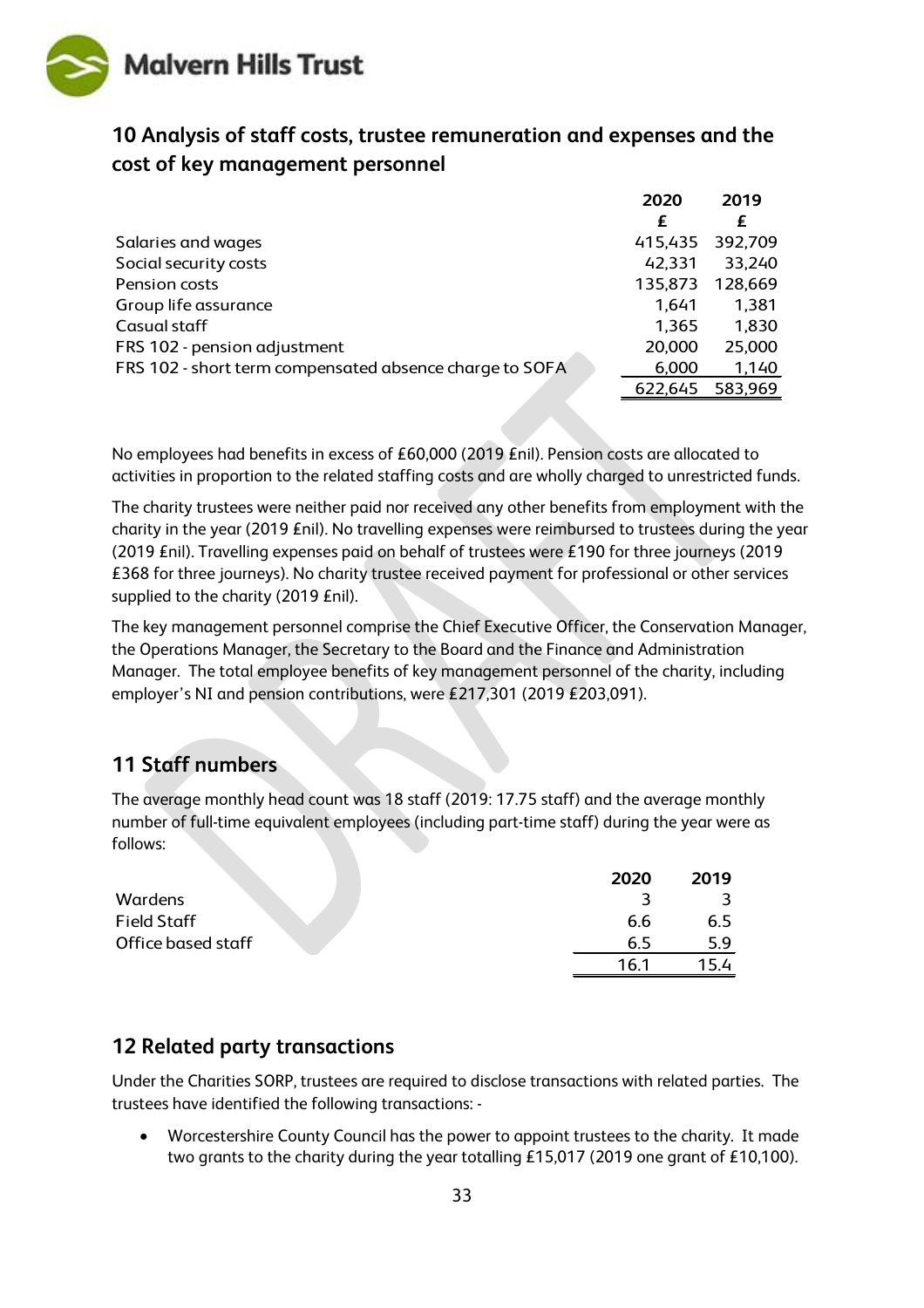

There were also some small commercial transactions with the Council which the trustees do not consider material to these financial statements.

- Malvern Hills District Council also has the power to appoint trustees. During the year, the charity paid business rates to the Council. There were also some other small commercial transactions with the Council which the trustees do not consider material to these financial statements.
- In 2019, Matthew Rouse, who is the son of trustee Christopher Rouse and brother of trustee Sarah Rouse, received payments under the stewardship scheme totalling £22,133 plus VAT. He also made payments of £2,000 to the Trust for rent. The businesses of Messrs and Miss Rouse are independent of each other. The agreement ended on 30th November 2018. There are no transactions to report in the year ended  $31<sup>st</sup>$  March 2020.

#### **13 Corporation tax**

The charity is exempt from tax on income and gains falling within section 505 of the Taxes Act 1988 or section 252 of the taxation of Chargeable Gains Act 1992 to the extent that these are applied to its charitable objectives.

|                  | Heritage<br>Assets - |            |          | Improv-   |           |                 |           |           |
|------------------|----------------------|------------|----------|-----------|-----------|-----------------|-----------|-----------|
|                  | Land &               |            |          | ements to |           | <b>Vehicles</b> |           |           |
|                  | buildings            |            | Office   | land and  |           | and             | Office    |           |
|                  | (note 15)            | Other land | building | buildings | Car parks | equipment       | equipment | Total     |
|                  | £                    |            | £        | £         | £         | £               | £         | £         |
| Cost             |                      |            |          |           |           |                 |           |           |
| 1st April 2019   | 1,060,261            | 102,733    | 138,770  | 861,016   | 160,460   | 353,067         | 65,674    | 2,741,981 |
| Additions        | 0                    | 0          | 0        | 26,455    | 0         | 72,821          | 2,449     | 101,725   |
| <b>Disposals</b> | $\Omega$             | 0          | 0        | 0         | 0         | (9,055)         | (11, 186) | (20, 241) |
| At 31st March    |                      |            |          |           |           |                 |           |           |
| 2020             | 1,060,261            | 102,733    | 138,770  | 887,471   | 160,460   | 416,833         | 56,937    | 2,823,465 |
|                  |                      |            |          |           |           |                 |           |           |
| Depreciation     |                      |            |          |           |           |                 |           |           |
| At 1st April     |                      |            |          |           |           |                 |           |           |
| 2019             | 0                    | 0          | 16,649   | 643,393   | 160,460   | 274,840         | 52,914    | 1,148,256 |
| Charge in the    |                      |            |          |           |           |                 |           |           |
| year             | 0                    | 0          | 2,775    | 62,316    | 0         | 46,179          | 5,007     | 116,277   |
| On disposals     | 0                    | $\Omega$   | 0        | 0         | 0         | (9,055)         | (11, 186) | (20, 241) |
| At 31st March    |                      |            |          |           |           |                 |           |           |
| 2020             | $\mathbf{0}$         | $\Omega$   | 19,424   | 705,709   | 160,460   | 311,964         | 46,735    | 1,244,292 |
|                  |                      |            |          |           |           |                 |           |           |
| Net book value   |                      |            |          |           |           |                 |           |           |
| 31st March       |                      |            |          |           |           |                 |           |           |
| 2020             | 1,060,261            | 102,733    | 119,346  | 181,762   | 0         | 104,869         | 10,202    | 1,579,173 |
| 31st March       |                      |            |          |           |           |                 |           |           |
| 2019             | 1,060,261            | 102,733    | 122,121  | 217,623   | 0         | 78,227          | 12,760    | 1,593,725 |

### **14 Tangible Fixed assets**

'Other land' is in-bye land at Hollybed Common, purchased pursuant to an order made by the Charity Commission under S105 of the Charities Act 2011. This land forms part of the inalienable assets of the charity.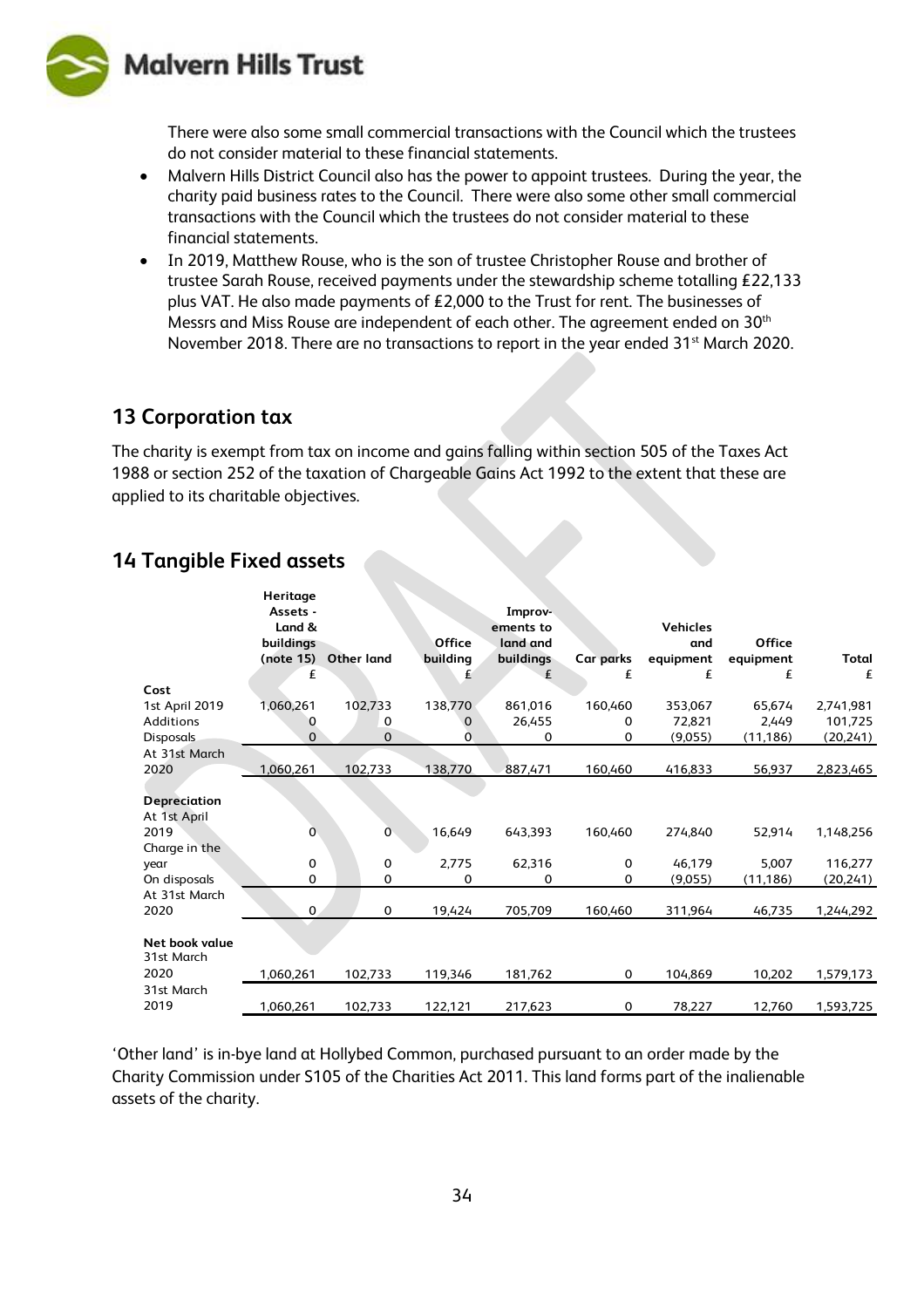

### **15 Heritage Assets**

Land and buildings (heritage assets) are held for the purposes of the charity. Details of the Lands Acquisition policy are given in the trustees' report. Under the Malvern Hills Acts, land can only be sold in very limited circumstances and so is considered inalienable. This land is shown at cost and therefore does not include the value of donated land.

| Year    |                                                                                   | £      | £      |
|---------|-----------------------------------------------------------------------------------|--------|--------|
| 1903    | Hill land near Brand Lodge                                                        |        | 220    |
| 1925    | W. Berington's mineral rights, Little Malvern                                     |        | 10,132 |
| 1925    | Ecclesiastical Commissioners' mineral and manorial rights                         |        | 1,036  |
| 1925    | Foley Manor                                                                       | 16,092 |        |
|         | Less: sale of Belle Vue island and Edith Walk                                     | (85)   |        |
|         |                                                                                   |        | 16,007 |
| 1926    | Price & Laird's land, The Wyche (portion)                                         |        | 999    |
| 1927    | Miss Cabrera's land and mineral rights                                            |        | 687    |
| 1928    | Major Raper's land and mineral rights                                             |        | 517    |
| 1931    | West of England quarries                                                          |        | 24,654 |
| 1931    | Thirds Wood, Jubilee Drive                                                        |        | 1,897  |
| 1937    | Land at Malvern Wells                                                             |        | 25     |
| 1938    | Land at Malvern Wells                                                             |        | 286    |
| 1955    | Land near Combe Lodge                                                             |        | 350    |
| 1958    | Land, part of The Shrubbery                                                       |        | 74     |
| 1958    | Land on North Hill                                                                |        | 369    |
| 1958    | Land at Wood Street, Guarlford                                                    |        | 37     |
| 1958    | Land on Malvern Common                                                            |        | 24     |
| 1958    | Lease of Park Cottage, West Malvern                                               |        | 51     |
| 1958    | Land at Old Wyche                                                                 |        | 171    |
| 1958    | Land at Happy Valley                                                              |        | 13     |
| 1959    | Land at Old Wyche                                                                 |        | 81     |
| 1960    | Land at British Camp                                                              |        | 243    |
| 1960    | Land at Happy Valley                                                              |        | 82     |
| 1960    | Land at West Malvern                                                              |        | 127    |
| 1960    | Land at Scar Quarry                                                               |        | 8      |
| 1960/62 | Providence Cottages, The Wyche                                                    |        | 940    |
| 1961    | Land at Holy Well                                                                 |        | 182    |
| 1961    | Land at The Old Collets                                                           |        | 24     |
| 1962    | Land at Holly Bush Roughs                                                         |        | 2,848  |
| 1962    | Hill Top Cottage, Chase End                                                       |        | 773    |
| 1962    | Land at Castlemorton                                                              |        | 656    |
| 1963    | Cottages and land at West Malvern                                                 |        | 580    |
| 1964    | F. B. Bradley-Birt manorial rights at Chase End and Ragged Stone Hill             |        | 343    |
| 1964    | Land at Upper Wyche                                                               |        | 62     |
| 1966    | Castlemorton Common land                                                          |        | 1,459  |
| 1966    | St. Ann's Well                                                                    |        | 3,743  |
| 1967    | Land at Colwall                                                                   |        | 256    |
| 1967    | Land at Malvern Wells                                                             |        | 115    |
| 1967    | Land at Old Hills and Newland                                                     |        | 1,796  |
| 1969    | Land at 34 Wyche Road, Malvern                                                    |        | 3,500  |
| 1970    | Land at Camp End                                                                  |        | 771    |
| 1971    | Land at Black Hill                                                                |        | 206    |
| 1972    | Land at Earnslaw                                                                  |        | 86     |
| 1976    | The Moat Pond, Sherrards Green                                                    |        | 59     |
| 1976    | Thirds Wood, Chase Road (part)                                                    |        | 1,057  |
| 1977    | Land at Castlemorton to be known as Brrok Meadow, Snookes Croft and Plants Piece) |        | 2,061  |
| 1980    | Land at Chances Pitch                                                             |        | 100    |
| 1980    | Mount Pleasant, Jubilee Drive                                                     |        | 2,700  |
| 1981    | Land at West Malvern                                                              |        | 8,000  |
| 1982    | <b>Gullet Quarry</b>                                                              |        | 4,500  |
|         | Sub-total                                                                         |        | 94,907 |
|         |                                                                                   |        |        |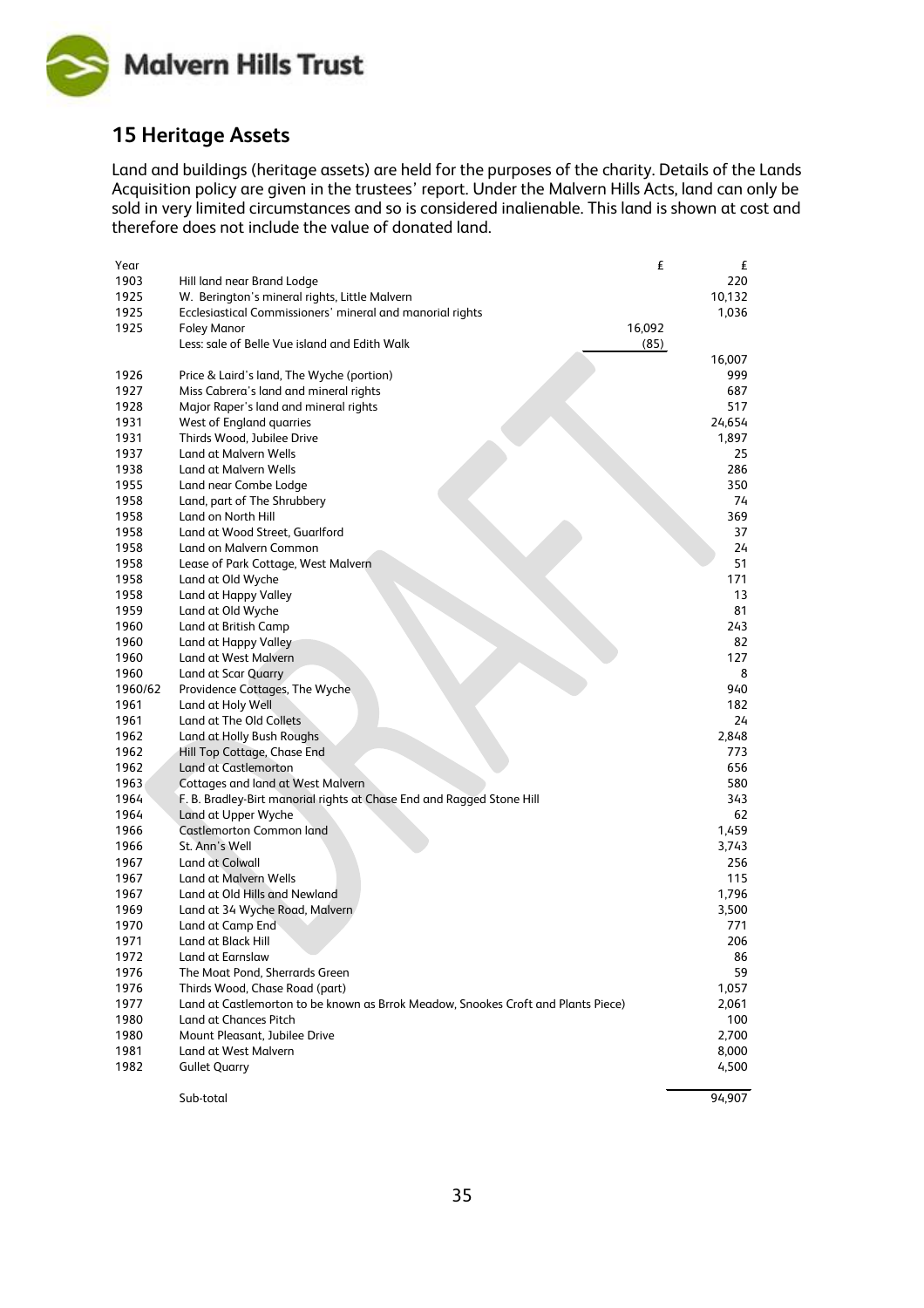

## **15 Heritage assets - continued**

| Year    |                                                                        | £        | £         |
|---------|------------------------------------------------------------------------|----------|-----------|
|         | Sub total b/fwd                                                        |          | 94,907    |
| 1984    | <b>Gullet Quarry</b>                                                   | 15,217   |           |
|         | Less Countryside Commission grant                                      | (4,500)  |           |
|         |                                                                        |          | 10,717    |
| 1986    | Earnslaw and Wyche Quarries                                            | 25,212   |           |
|         | Less: Countryside Commission grant                                     | (12,500) |           |
|         |                                                                        |          | 12,712    |
| 1986    | Grundy's Meadow                                                        | 6,203    |           |
|         | Less Countryside Commission grant                                      | (3,058)  |           |
|         |                                                                        |          | 3,145     |
| 1989    | <b>Ballards Land, Upper Colwall</b>                                    | 15,000   |           |
|         | Less Gift from Mrs N. Hadfield                                         | (3,750)  |           |
|         |                                                                        |          | 11,250    |
| 1990    | Park Wood, West Malvern                                                |          | 36,000    |
| 1991    | Fish Pool, Leys Coppice                                                |          | 15,373    |
| 1993    | Lodge Fields                                                           |          | 25,370    |
| 1993    | <b>Gardiners Cottage</b>                                               |          | 3,367     |
| 1993    | Park Wood, West Malvern                                                |          | 5,600     |
| 1994    | Land at St. Andrew's Road                                              |          | 5,000     |
| 1995    | Hill land at West Malvern, Eaton Road and Holy Well                    |          | 35,000    |
| 1995    | Mill Pond, Castlemorton                                                |          | 2,500     |
| 1998    | <b>Woodford's Meadow</b>                                               |          | 52,000    |
| 1999    | Meadow land at Park Wood                                               |          | 10,000    |
| 1999    | Colwall lands                                                          |          | 40,417    |
| 2002/03 | Land at Broomy Hill, Castlemorton                                      |          | 8,584     |
| 2002/03 | Land at Old Hollow, West Malvern                                       |          | 65,625    |
| 2003    | Land at The Hacketts, Mathon                                           |          | 176,411   |
| 2003    | Land at Little Malvern                                                 |          | 54,099    |
| 2007/08 | <b>Tank Quarry</b>                                                     |          | 25,498    |
| 2007/08 | Land at The Purlieu, West Malvern Road                                 |          | 10,915    |
| 2007/08 | Land at The Patch, Castlemorton                                        |          | 16,448    |
| 2008/09 | Small parcels of land at Worcestershire Beacon and above Jubilee Drive |          | 4,471     |
| 2009/10 | Land on 4 areas on East side Worcestershire Beacon, Black Hill and     |          | 1,395     |
| 2009/10 | Small parcels of land                                                  |          | 7,495     |
| 2010/11 | Small parcels of land                                                  |          | 2,229     |
| 2011/12 | Small parcels of land                                                  |          | 4,945     |
| 2012/13 | Small parcels of land                                                  |          | 200       |
| 2018/19 | Land at Castlemorton                                                   |          | 7,505     |
| 2018/19 | Land at Holywell                                                       |          | 13,684    |
| 2018/19 | Land at Castlemorton                                                   |          | 297,399   |
|         | Total to 31 <sup>st</sup> March 2020                                   |          | 1,060,261 |
|         |                                                                        |          |           |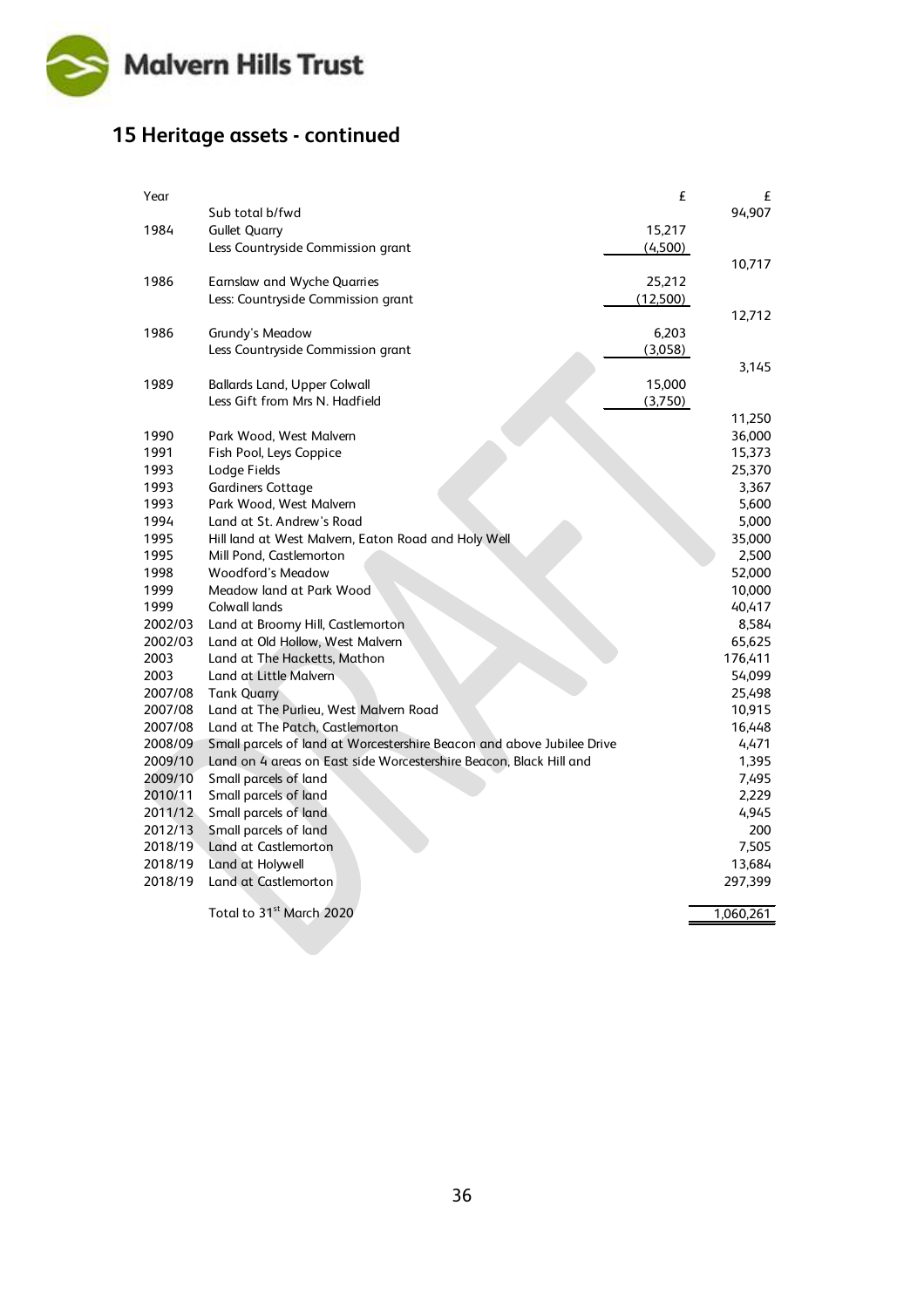

### **16 Investments**

Investments are held to provide capital growth and a return for the charity. There are two investment portfolios. One holds the Lands Acquisition Fund and the other the Lands Maintenance Fund and part of the Parliamentary Fund. Income earned on the Lands Acquisition portfolio is retained within the fund and reinvested. Income on the Parliamentary and Lands Maintenance portfolio is transferred to the Trust's current account each month.

The movement on the funds during the year was:

|                             | Combined   |            |            |            |  |
|-----------------------------|------------|------------|------------|------------|--|
|                             | LA         | Parl & LM  | 2020       | 2019       |  |
|                             | £          | £          |            | £          |  |
| <b>Opening Market Value</b> | 868,708    | 673,006    | 1,541,714  | 1,763,743  |  |
| Additions                   | 224,264    | 73,576     | 297.840    | 143,827    |  |
| Disposal proceeds           | (204, 030) | (118, 283) | (322, 313) | (459, 417) |  |
| Equalisations               | 807        | 410        | 1.217      | 0          |  |
| Gains/(losses)              | (92,684)   | (58,018)   | (150.702)  | 65,856     |  |
| Change in cash              | (4,731)    | (9,341)    | (14,072)   | 27,704     |  |
| Closing market value        | 792.334    | 561,350    | 1,353,684  | 1,541,713  |  |

The historical cost of investments at the balance sheet date was £1,386,893 (2019 £1,414.241). At the Balance Sheet date, the Lands Acquisition portfolio was invested in the following classes of investment:

|                         | 2020          |         |      | 2019    |  |
|-------------------------|---------------|---------|------|---------|--|
|                         | %             | £       | %    | £       |  |
| <b>UK Bonds</b>         | 9.5           | 75,115  | 10.8 | 93,615  |  |
| Overseas bonds          | 5.8           | 46,336  | 4.9  | 42,928  |  |
| UK equities             | 26.9          | 213.515 | 36.5 | 316,858 |  |
| North American equities | 22.9          | 181,331 | 17.9 | 155,379 |  |
| European equities       | 7.4           | 58.606  | 4.2  | 36,562  |  |
| Japanese equities       | $3.2^{\circ}$ | 25,436  | 3.2  | 27,964  |  |
| Asia pacific equities   | 4.7           | 37,326  | 4.1  | 35,704  |  |
| <b>Emerging markets</b> | 1.2           | 9.551   | 1.2  | 10,310  |  |
| Absolute return         | 4.7           | 36.974  | 2.9  | 24,771  |  |
| Global investments      | 3.9           | 30,512  | 5.3  | 45,689  |  |
| Property                | 2.2           | 17.084  | 2.1  | 18,447  |  |
| Other investments       | 4.7           | 36,953  | 3.7  | 32,154  |  |
| Cash                    | 3.0           | 23,595  | 3.3  | 28,326  |  |
|                         |               | 792,334 |      | 868.707 |  |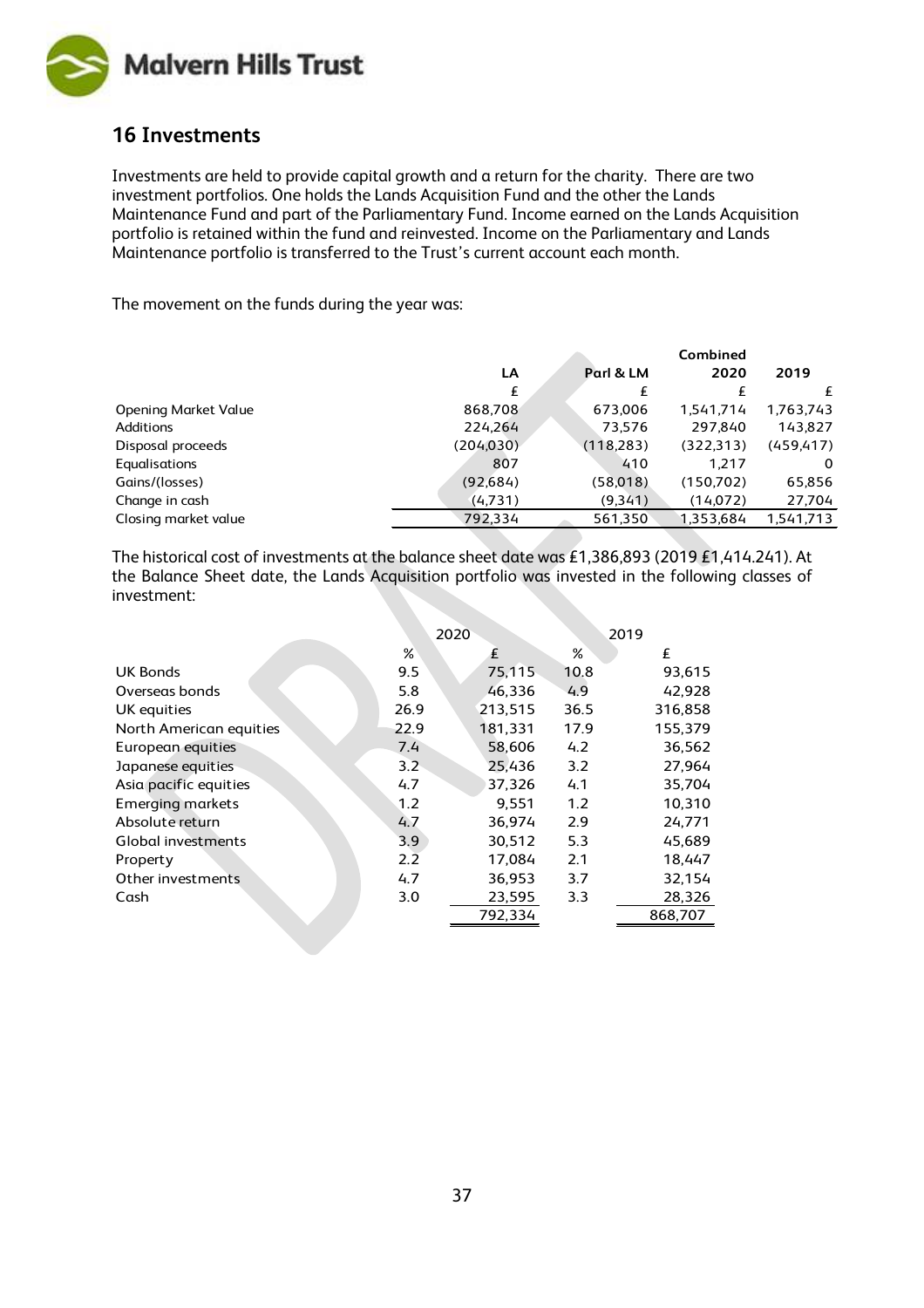

At the Balance Sheet date, the Parliamentary and Lands Maintenance portfolio was invested in the following classes of investment:

|                         |      | 2020    | 2019 |         |  |
|-------------------------|------|---------|------|---------|--|
|                         | $\%$ | £       | ℅    | £       |  |
| UK Bonds                | 11.5 | 64,521  | 10.8 | 72,354  |  |
| Overseas bonds          | 4.1  | 23,101  | 4.3  | 29,123  |  |
| UK equities             | 28.6 | 160,668 | 31.9 | 214,761 |  |
| North American equities | 20.6 | 115,737 | 18.8 | 126,531 |  |
| European equities       | 6.3  | 35,405  | 5.4  | 36,414  |  |
| Japanese equities       | 2.4  | 13,384  | 2.3  | 15,329  |  |
| Asia pacific equities   | 4.6  | 25,884  | 3.3  | 22,099  |  |
| <b>Emerging markets</b> | 1.3  | 7,540   | 1.3  | 8,888   |  |
| Absolute return         | 2.2  | 12,466  | 2.0  | 13,215  |  |
| Global investments      | 7.4  | 41,551  | 8.4  | 56,635  |  |
| Property                | 2.6  | 14,553  | 2.4  | 16,185  |  |
| Other investments       | 6.1  | 34,206  | 5.9  | 39,796  |  |
| Cash                    | 2.2  | 12,334  | 3.2  | 21,676  |  |
|                         |      | 561,350 |      | 673,006 |  |

No single investment is considered material in the context of the investment portfolio.

#### **17 Debtors**

|                 | 2020    | 2019    |
|-----------------|---------|---------|
|                 |         | £       |
| Trade debtors   | 8,672   | 16,430  |
| VAT recoverable | O       | 2,845   |
| Other debtors   | 2,457   |         |
| Accrued income  | 124,596 | 334,540 |
| Prepayments     | 46,423  | 10,826  |
|                 | 182,148 | 364,641 |
|                 |         |         |

Debtors are measured at the settlement value less any provision for bad debts. No bad debts were written off during the year (2019 £nil).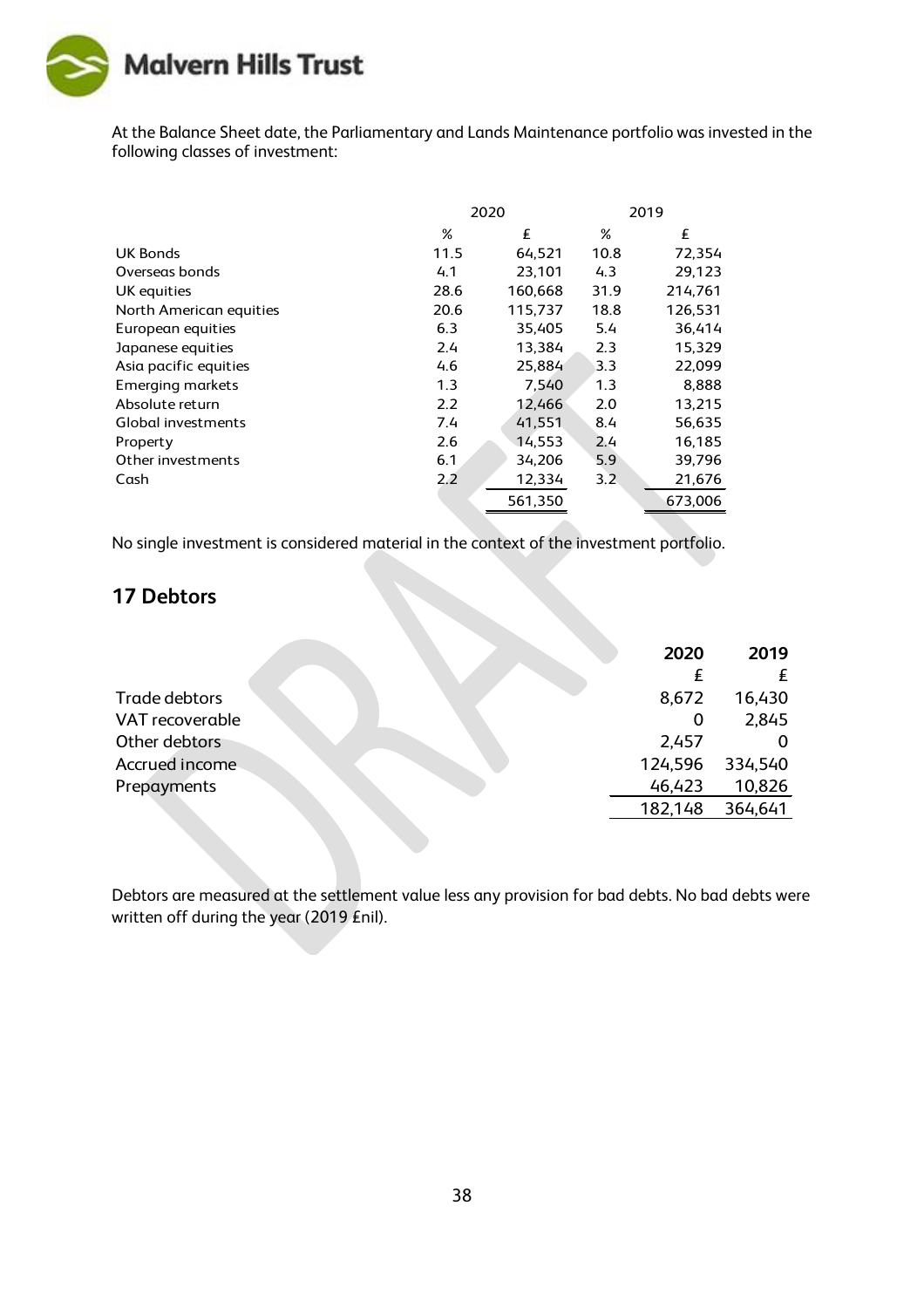

## **18 Creditors: amounts falling due within one year**

|                                      | 2020    | 2019    |
|--------------------------------------|---------|---------|
|                                      | £       | £       |
| <b>PAYE</b> and National Insurance   | 8,291   | 9,401   |
| VAT payable                          | 2,431   |         |
| Trade creditors                      | 8,606   | 10,661  |
| Accrued charges                      | 57,275  | 61,738  |
| Other creditors                      | 552     | 1,760   |
| Deferred income                      | 14,647  | 21,145  |
| FRS102 compensated absence provision | 12,537  | 6,537   |
|                                      | 104,339 | 111,242 |

Creditors are measured at invoiced value.

Deferred income comprises rents and car park pass payments received in advance. The movement on the deferred income account was:

| Balance at 1 <sup>st</sup> April 2019  | 21,145    |
|----------------------------------------|-----------|
| Released to the SOFA in the year       | (21, 145) |
| Received in the year                   | 14,647    |
| Balance at 31 <sup>st</sup> March 2020 | 14.647    |

### **19 General fund**

|                                                   | 2020   | 2019                    |
|---------------------------------------------------|--------|-------------------------|
|                                                   |        |                         |
| General Fund - balance 1 <sup>st</sup> April 2019 |        | 311,064 310,045         |
| Incoming resources                                |        | 865,747 852,538         |
| Resources expended                                |        | $(873,898)$ $(835,171)$ |
| <b>Transfers</b>                                  | 31,755 | (16, 348)               |
| Balance 31 <sup>st</sup> March 2020               |        | 334,668 311,064         |

Transfers were made during the year were:

| <b>Transfer details</b>                     | Reason                                   | £       |
|---------------------------------------------|------------------------------------------|---------|
| From Parliamentary fund                     | To transfer investment income            | 17,228  |
| From Lands Maintenance fund                 | To transfer investment income            | 5,863   |
| To Pond Restoration restricted fund         | Matched funding for grant                | (382)   |
| Net from restricted funds                   |                                          | 22.709  |
| From Stewardship designated fund            | To cover staff costs                     | 11,569  |
| From Thirds Wood designated fund            | To release funds no longer needed        | 4.529   |
| From Mountain bike campaign designated fund | To release funds no longer needed        | 948     |
| To Tree Disease fund designated fund        | To cover costs arising from tree disease | (3,000) |
| To Election Expenses designated fund        | To cover costs of elections to the Board | (5,000) |
|                                             |                                          | 31.755  |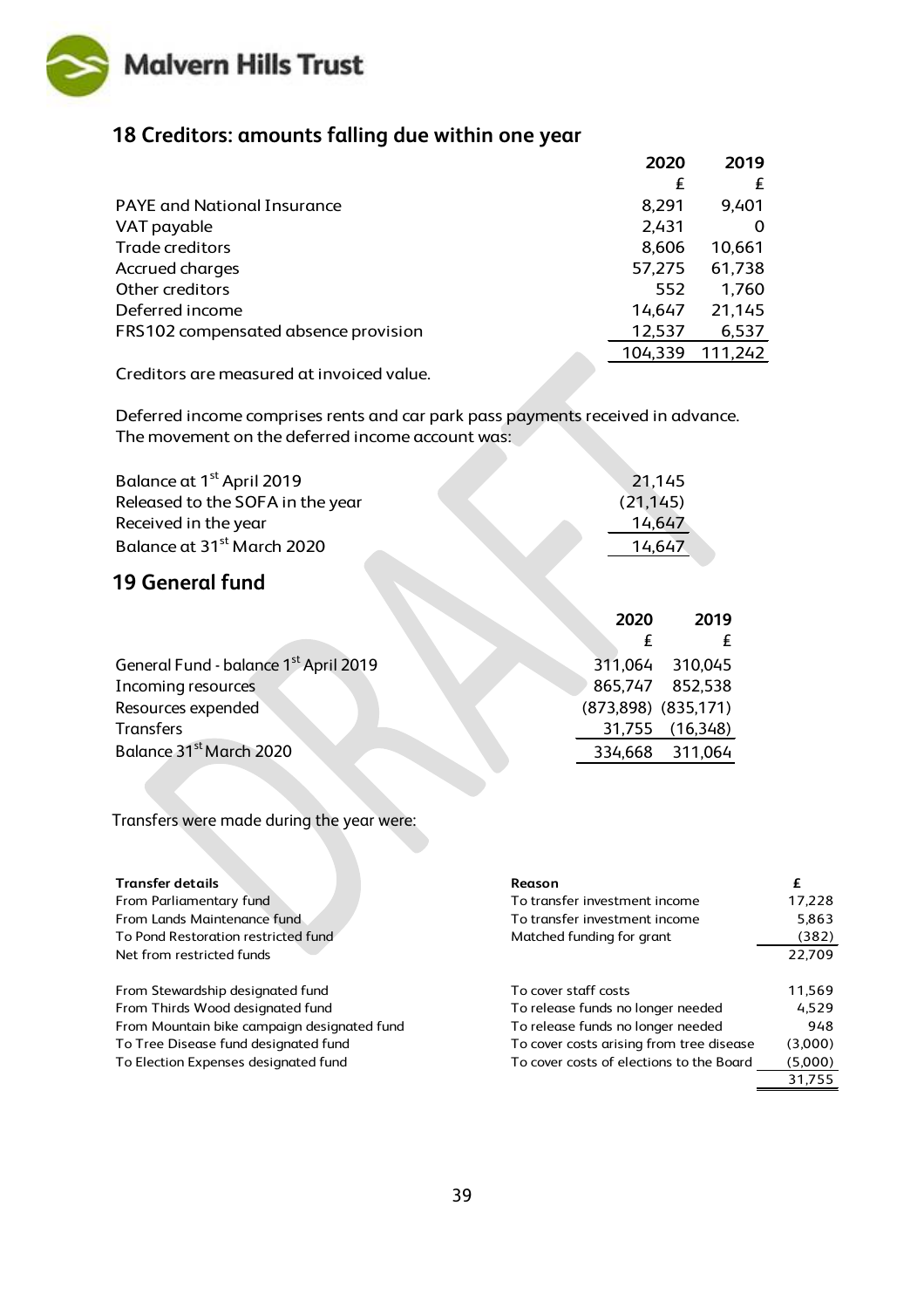

### **20 Designated funds**

#### **Current year**

|                                    | <b>Balance</b><br>1st April<br>2019 | Movement<br>incoming | <b>Resources</b> | <b>Transfers</b><br>(to)/from<br>outgoing other funds | <b>Balance 31st</b><br><b>March 2020</b> |
|------------------------------------|-------------------------------------|----------------------|------------------|-------------------------------------------------------|------------------------------------------|
|                                    | £                                   | £                    | £                | £                                                     | £                                        |
| Gift fund                          | 184,810                             | 292,429              | (12,996)         | 0                                                     | 464,243                                  |
| Higher Level Stewardship fund      | 153,866                             | 104.463              | (80.603)         | (11, 569)                                             | 166,157                                  |
| Countryside Stewardship fund       | 60,401                              | 94.991               | (73,689)         | 0                                                     | 81,703                                   |
| Thirds Wood fund                   | 4,346                               | 183                  | 0                | (4,529)                                               | O                                        |
| Tree disease fund                  | 6,000                               | 0                    | 0                | 3,000                                                 | 9,000                                    |
| Mountain biking campaign           | 948                                 | 0                    | 0                | (948)                                                 | 0                                        |
| Fundraising support fund           | 10,000                              | 0                    | 0                | 0                                                     | 10,000                                   |
| Charity Commission Scheme - legal  | 36,346                              | 0                    | (2,336)          | 0                                                     | 34,010                                   |
| Charity Commission Scheme - public |                                     |                      |                  |                                                       |                                          |
| consultation                       | 19,792                              | 0                    | (18,903)         | O                                                     | 889                                      |
| Election expenses fund             | 16,086                              | 0                    | (18, 593)        | 5,000                                                 | 2,493                                    |
| Dog campaign                       | 4,330                               | 302                  | (1, 132)         | 0                                                     | 3,500                                    |
|                                    | 496,925                             | 492.368              | (208.252)        | (9,046)                                               | 771,995                                  |

#### **Prior year**

| Prior year                        |                    |          |                  |                  |                      |
|-----------------------------------|--------------------|----------|------------------|------------------|----------------------|
|                                   |                    |          |                  | <b>Transfers</b> | <b>Balance</b>       |
|                                   | <b>Balance 1st</b> | Movement | <b>Resources</b> |                  | (to)/from 31st March |
|                                   | <b>April 2018</b>  | incoming | outgoing         | other funds      | 2019                 |
|                                   | €                  | £        |                  | £                | £                    |
| Gift fund                         | 104,080            | 81,460   | (730)            | $\Omega$         | 184,810              |
| Development fund                  | 1,091              | $\Omega$ | O                | (1,091)          | $\Omega$             |
| Higher Level Stewardship fund     | 196,455            | 107,563  | (132, 261)       | (17, 891)        | 153,866              |
| Countryside Stewardship fund      | 19,872             | 82,927   | (42, 398)        | $\Omega$         | 60,401               |
| Rebranding fund                   | 355                | 0        | (355)            | $\Omega$         | $\Omega$             |
| Thirds Wood fund                  | 5,739              | 0        | (1,738)          | 345              | 4,346                |
| <b>GDPR</b>                       | 5.000              | $\Omega$ | 0                | (5,000)          | $\Omega$             |
| Tree disease fund                 | 3,000              | 0        | O                | 3,000            | 6,000                |
| Mountain biking campaign          | 4,000              | 0        | (3,052)          | 0                | 948                  |
| Fundraising support fund          | 10,000             | $\Omega$ | $\Omega$         | $\Omega$         | 10,000               |
| Charity Commission Scheme - legal | 59,233             | 0        | (67, 887)        | 45,000           | 36,346               |
| consultation                      | 20,000             | $\Omega$ | (208)            | $\Omega$         | 19,792               |
| Election expenses fund            | 11,086             | 0        | $\Omega$         | 5,000            | 16,086               |
| Dog campaign                      | $\Omega$           | 0        | $\Omega$         | 4,330            | 4,330                |
|                                   | 439,911            | 271,950  | (248, 629)       | 33,693           | 496,925              |

- The Gift fund holds donations, legacies and gifts which were not restricted by the donor and which have been designated for use in projects in accordance with the Trustees' policy.
- The Development fund is no longer needed and the balance was transferred to the General fund in 2019.
- The Stewardship funds are the grazing projects to secure conservation of the Malvern Hills landscape as set out in the land management plan. The project receives funding from the Higher Level Stewardship and the new Countryside Stewardship schemes.
- The Rebranding fund covered the costs of the rebranding exercise.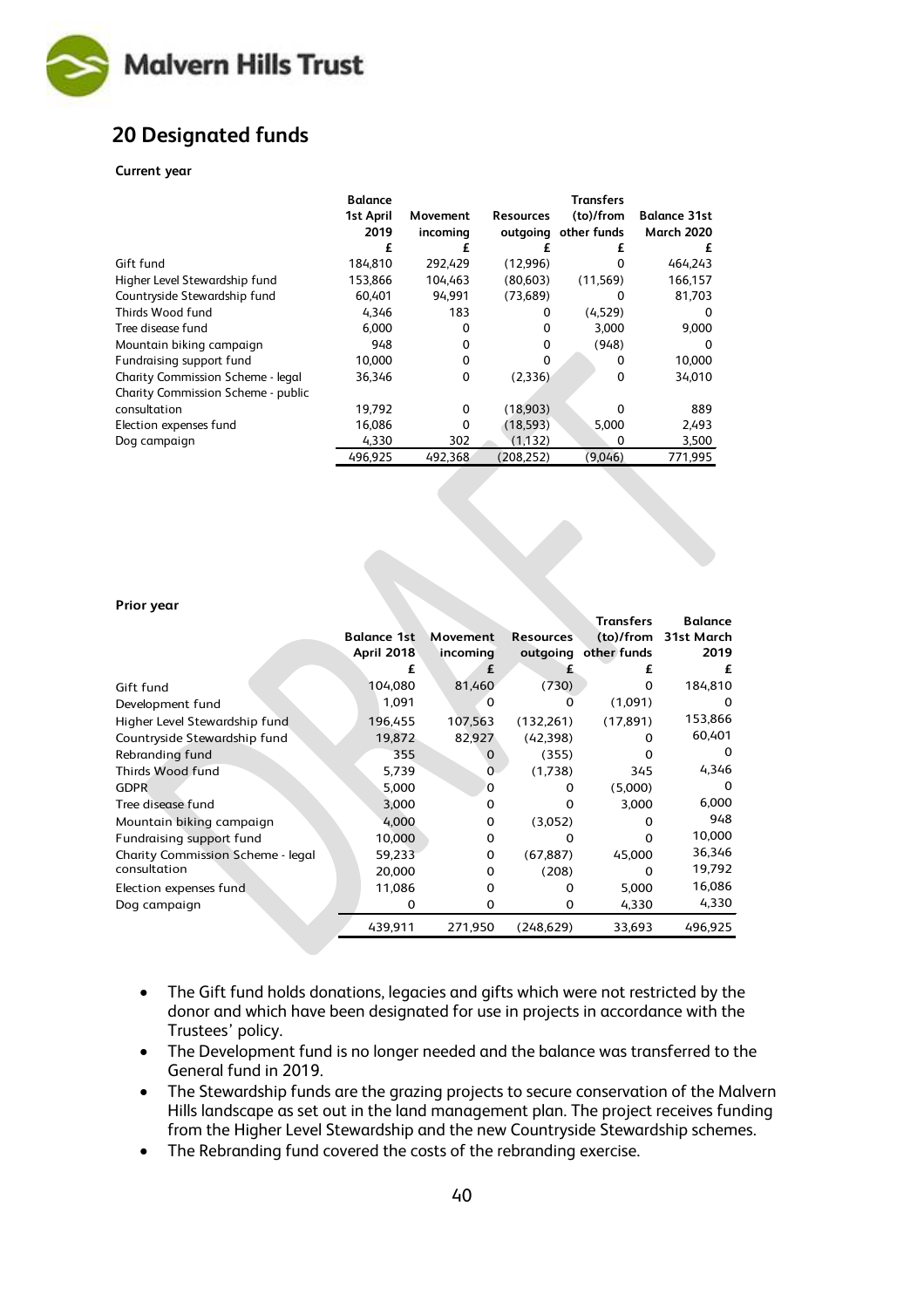

- The Thirds Wood fund was for essential works to the wood. The works have now been completed and the balance on the fund released back to the General fund.
- The GDPR fund is no longer needed and the balance was transferred to the General fund in 2019.
- The Tree Disease fund is to cover costs arising from tree diseases such as Ash Dieback.
- The Mountain Biking campaign has been completed and the balance on this fund transferred back to the General fund.
- The Fundraising support fund is to cover costs of future fundraising activities.
- The Charity Commission Scheme funds are to cover the costs of the scheme.
- The Election expenses fund is to cover the cost of the 4-yearly elections to the Board and any by-elections. An election was held in October 2019. The next elections will be held in Autumn 2023.
- The Dog campaign fund is to cover the costs of a campaign which was started in 2019/20.

Details of transfers made during the year are given in note 19.

### **21 Unrestricted pension fund**

| Current year |                                         |                      |                              |                                        |                                          |
|--------------|-----------------------------------------|----------------------|------------------------------|----------------------------------------|------------------------------------------|
|              | <b>Balance 1st</b>                      | Movement             | <b>Resources</b>             | <b>Transfers &amp; other</b>           | <b>Balance 31st</b>                      |
|              | <b>April 2019</b>                       | incoming             | outgoing                     | losses                                 | <b>March 2020</b>                        |
|              |                                         |                      |                              |                                        |                                          |
| Pension Fund | (1,834,000)                             | O                    | (20,000)                     | 12.000                                 | (1,842,000)                              |
| Prior year   |                                         |                      |                              |                                        |                                          |
|              | <b>Balance 1st</b><br><b>April 2018</b> | Movement<br>incoming | <b>Resources</b><br>outgoing | <b>Transfers &amp; other</b><br>losses | <b>Balance 31st</b><br><b>March 2019</b> |
|              |                                         |                      |                              | f                                      | £                                        |
| Pension Fund | (1,642,000)                             | $\Omega$             | (25,000)                     | (167,000)                              | (1,834,000)                              |

The unrestricted pension fund balance arises from the FRS 102 disclosures. The figure shown in 'Transfers and other losses' is the actuarial gain/(loss) as calculated by the Actuary.

Further information is given in note 27.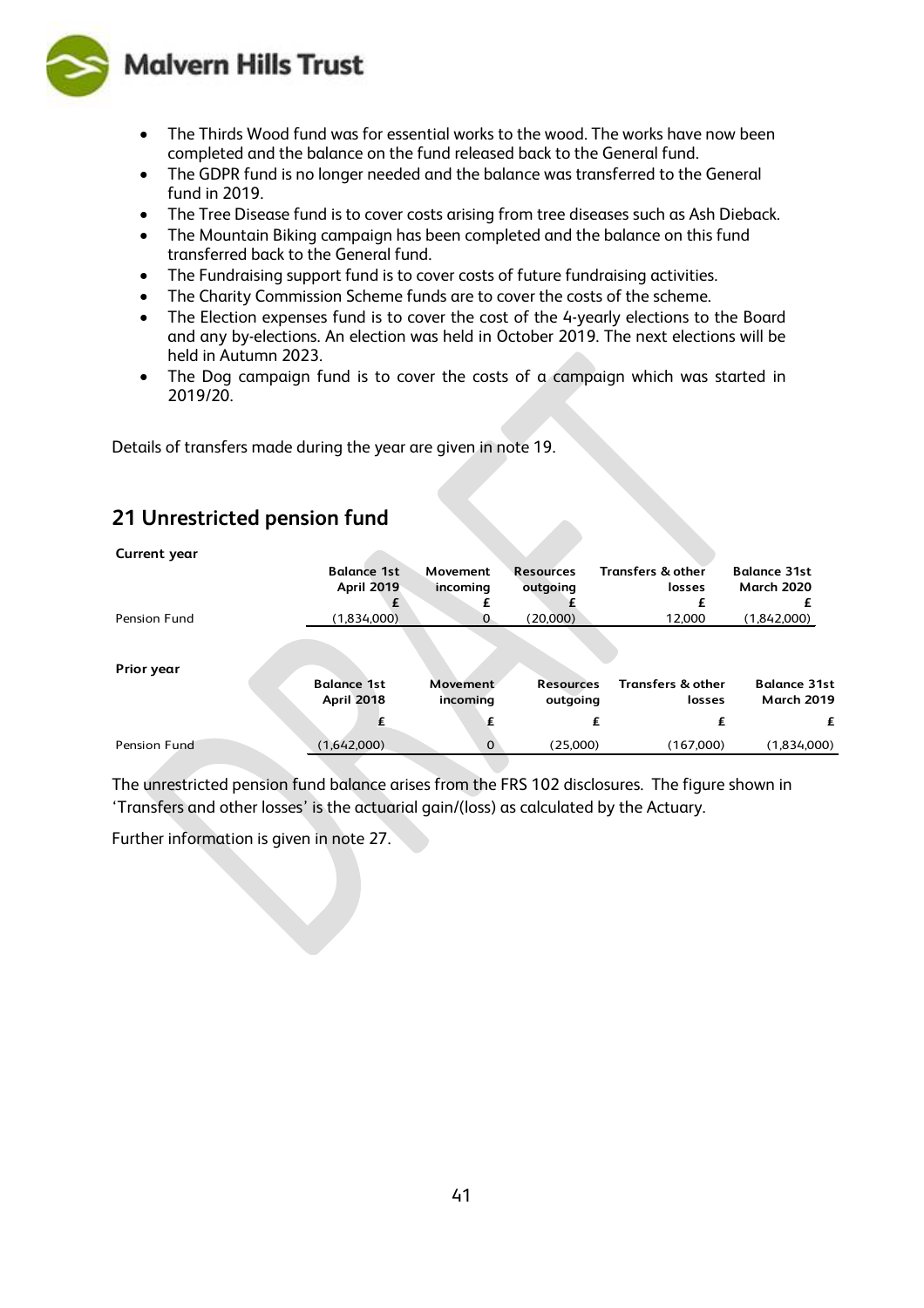

## **22 Restricted funds**

#### **Current year**

|                                | <b>Balance</b>    |                      |                              | <b>Transfers</b>         |                                                   |                   |
|--------------------------------|-------------------|----------------------|------------------------------|--------------------------|---------------------------------------------------|-------------------|
|                                | 1st April<br>2019 | Movement<br>incoming | <b>Resources</b><br>outgoing | (to)/from<br>other funds | Net gains/(losses) Balance 31st<br>on investments | <b>March 2020</b> |
|                                |                   |                      |                              |                          |                                                   |                   |
| Lands Maintenance fund         | 172,124           | 5,975                | (993)                        | (5,863)                  | (14,731)                                          | 156,512           |
| SDF fund                       | 453               | O                    |                              |                          |                                                   | 453               |
| Nature in Malvern book         | (1,108)           | 2,952                |                              |                          |                                                   | 1,844             |
| Gifts                          | 9,707             | 0                    |                              |                          |                                                   | 9,707             |
| Tree planting                  |                   | 50                   |                              |                          |                                                   | 50                |
| Picnic bench donations         |                   | 1,150                | (967)                        |                          |                                                   | 183               |
| Community Woodland             | 40,955            | $\Omega$             |                              |                          |                                                   | 40,955            |
| Pond restoration grant         |                   | 4,617                | (4,999)                      | 382                      |                                                   | 0                 |
| Lands Acquisition fund         | 867,605           | 24,642               | (5,097)                      | 0                        | (92,684)                                          | 794,466           |
| Parliamentary fund             | 498,238           | 17,835               | (2,857)                      | (43,680)                 | (43, 287)                                         | 426,249           |
| Capital Outlay Discharged fund | 1,503,250         | 0                    | (65,091)                     | 26,452                   | 0                                                 | 1,464,611         |
|                                | 3,091,224         | 57,221               | (80,004)                     | (22,709)                 | (150,702)                                         | 2,895,030         |

#### **Prior year**

|                                |                |                    |          | <b>Transfers</b>                        | Net                     | <b>Transfer</b>  |                |
|--------------------------------|----------------|--------------------|----------|-----------------------------------------|-------------------------|------------------|----------------|
|                                |                |                    |          |                                         | relating to gains/(loss | from             | <b>Balance</b> |
|                                | <b>Balance</b> |                    |          | routine                                 |                         | es) on Permanent | 31st           |
|                                |                | 1st April Movement |          | Resources tranaction investmen Endowmen |                         |                  | March          |
|                                | 2018           | incoming           | outgoing | s                                       | ts                      | t fund           | 2019           |
|                                | £              | £                  |          |                                         | £                       | £                | £              |
| Lands Maintenance fund         | 163,572        | 4,983              | (1, 122) | (3,000)                                 | 7,691                   | 0                | 172,124        |
| SDF fund                       | 453            |                    |          |                                         |                         | 0                | 453            |
| Nature in Malvern book         | 2,963          | 2,354              | (6,425)  | 0                                       | 0                       | 0                | (1,108)        |
| Gifts                          | 8,318          | 2,509              | (1,120)  | 0                                       | 0                       | 0                | 9.707          |
| Tree planting                  | 0              | 345                | 0        | (345)                                   | 0                       | 0                | $\Omega$       |
| <b>Community Woodland</b>      | 0              | 40,955             | 0        | 0                                       | 0                       | 0                | 40,955         |
| Lands Acquisition fund         | 0              | O.                 |          |                                         | 0                       | 867.605          | 867,605        |
| Parliamentary fund             | 0              |                    |          | 0                                       | $\Omega$                | 498.238          | 498,238        |
| Capital Outlay Discharged fund | 0              | o                  | O        | Ω                                       | 0                       | 1,503,250        | 1,503,250      |
|                                | 175,306        | 51,146             | (8,667)  | (3,345)                                 | 7,691                   | 2,869,093        | 3.091.224      |

The transfer from the Permanent Endowment funds to the Restricted funds in 2019 was as a result of advice received from the Charity Commission on the legal structure of the charity. Further details are given in the trustees' report, page 12 and note 1 (l) on page 28.

- The Lands Maintenance fund formed part of the consideration for the disposal of the land at Townsend Way for the purpose of providing income for the maintenance of the land forming the roadside verges.
- The SDF fund is for information boards at North and Tank Quarries.
- The Nature in Malvern book is a joint venture project to produce a high quality book show casing the nature of the area. The book was published in May 2018.
- The Gifts fund comprises legacies and donations made for specified projects to improve the amenities of the Malvern Hills.
- The tree planting fund received donations for planting trees at Thirds Wood.
- Picnic bench donations are for benches at the Community Woodland.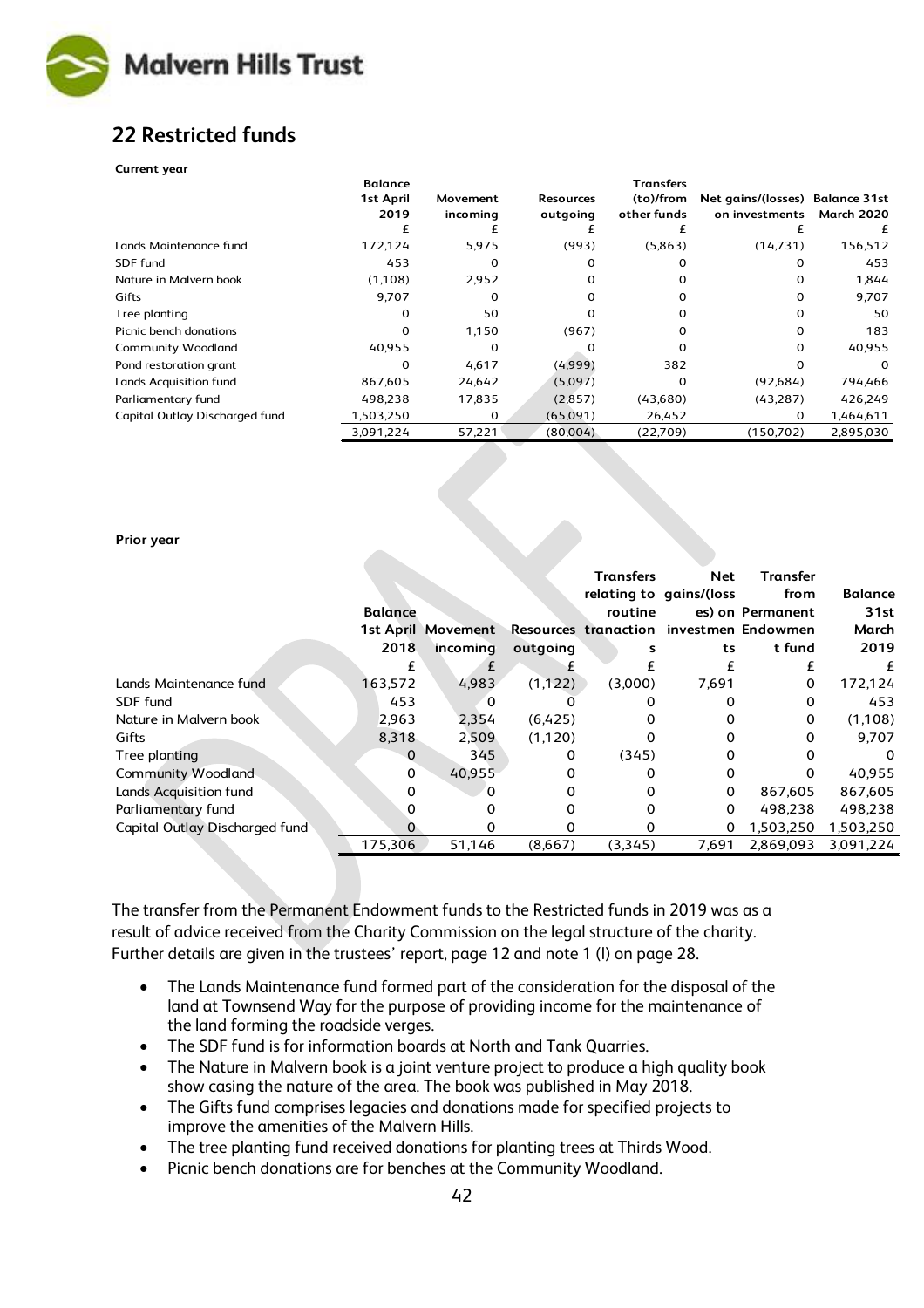**Malvern Hills Trust** 



- The Community Woodland fund is for work at the woodland at Townsend Way, funded by an S106 grant from Malvern Hills District Council.
- The pond restoration project was funded by Worcestershire County Council's Natural Networks programme.
- The Capital Outlay Discharged fund is represented by the cost of land and the net book value of improvements to land and buildings, the original cost of which was funded from the Lands Acquisition or Parliamentary Funds. These assets can only be sold in very limited circumstances (that is, they are inalienable) and any proceeds must be used for the purchase of land, so this fund should be considered as inalienable.
- The Parliamentary fund was established with a contribution by W. Berington under Section 56(5) of Malvern Hills Act 1924 to receive Capital Receipts and use of the capital of the fund is restricted to the purchase of land and improvements to capital assets. Investment income earned on this fund may be used for the Trust's general purposes. During the year, £17,228 investment income was transferred to the General Fund (2019 £14,000).
- The Lands Acquisition fund was set up in 1993 from the proceeds of the disposal of land for road works at Townsend Way. The use of the fund is restricted to the purchase of land.

### **23 Permanent Endowment**

#### **Prior year**

|                           |                |          |           |                                                        | relating to |                    | <b>Balance</b> |
|---------------------------|----------------|----------|-----------|--------------------------------------------------------|-------------|--------------------|----------------|
|                           | <b>Balance</b> |          |           | <b>Net</b>                                             | routine     | <b>Transfer to</b> | 31st           |
|                           |                |          |           | 1st April Movement Resources gains/(losses) transactio |             | Permanent          | March          |
|                           | 2018           | incoming | outgoing  | on invt's                                              | ns          | Endowment          | 2019           |
|                           |                | £.       | £         |                                                        |             |                    | £              |
| Capital Outlay Discharged | 1,131,584      | 0        | (65, 652) | 0                                                      | 437.318     | (1,503,250)        | $\mathbf 0$    |
| Parliamentary fund        | 588,369        | 17,943   | (2.945)   | 27.601                                                 | (132,730)   | (498, 238)         | $\Omega$       |
| Lands Acquisition fund    | 1,129,101      | 32,819   | (6,291)   | 30,564                                                 | (318,588)   | (867, 605)         | $\Omega$       |
|                           | 2,849,054      | 50,762   | (74, 888) | 58.165                                                 | (14.000)    | (2,869,093)        | $\Omega$       |

An in-year transfer of these funds was made to the Restricted funds in 2019, see note 22 for details.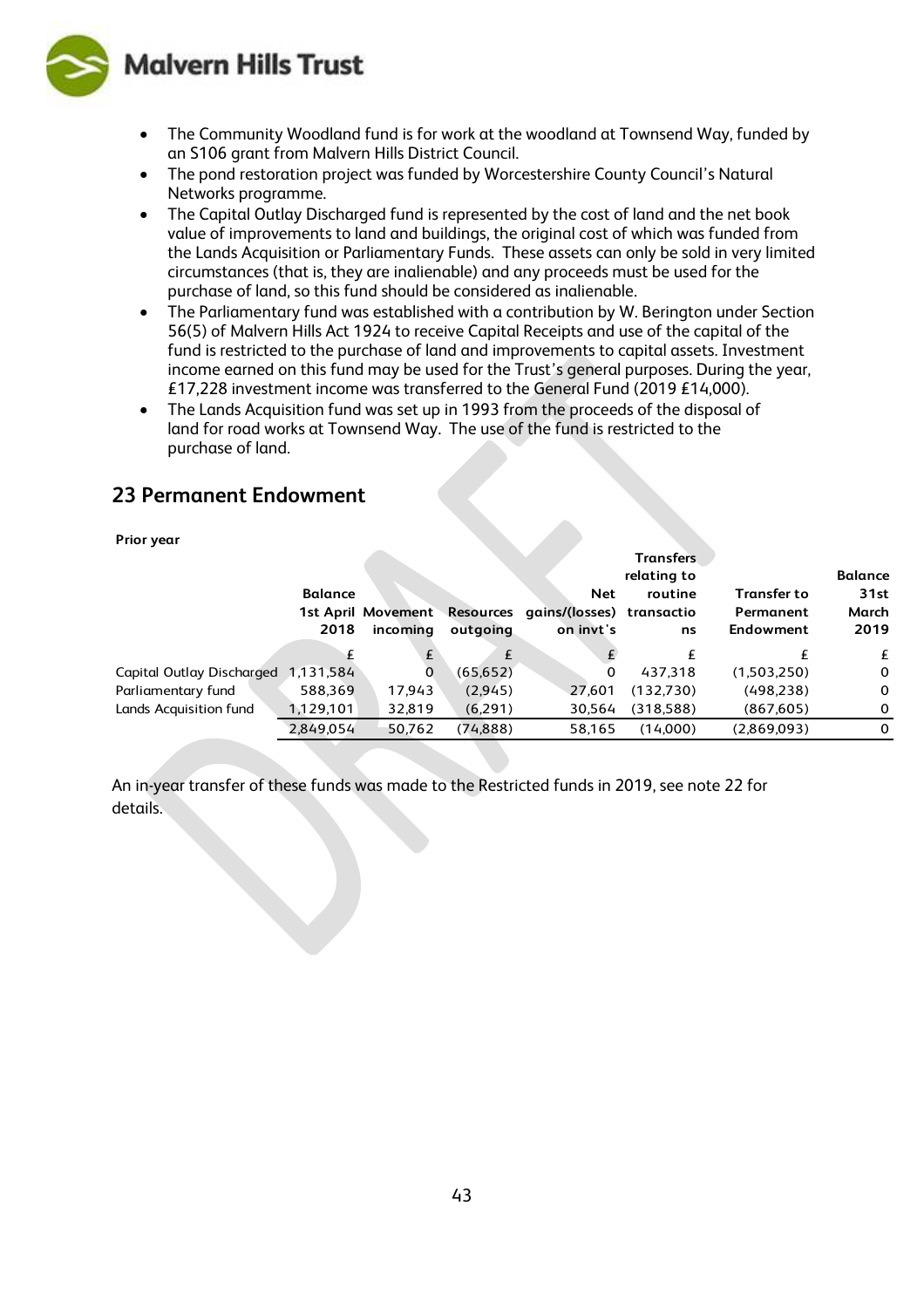

### **24 Analysis of net assets between funds**

| <b>Current year</b> |  |
|---------------------|--|
|---------------------|--|

|                                  |                 |             | Tangible     | <b>Pension</b> | Other net |             |
|----------------------------------|-----------------|-------------|--------------|----------------|-----------|-------------|
|                                  | Heritage assets | Investments | fixed assets | liability      | assets    | Total       |
|                                  | £               | £           | £            |                | £         | £           |
| <b>Restricted funds</b>          |                 |             |              |                |           |             |
| <b>Capital Outlay Discharged</b> | 1,060,261       | 0           | 403,840      | 0              | 510       | 1,464,611   |
| Parliamentary fund               |                 | 404,838     | o            | O.             | 21,411    | 426,249     |
| Lands Acquisition fund           | o               | 792.334     | 0            | U              | 2,132     | 794,466     |
| Lands Maintenance fund           |                 | 156,512     | 0            |                |           | 156,512     |
| Nature in Malvern book           |                 |             | 0            | O              | 1,844     | 1,844       |
| SDF fund                         |                 |             |              |                | 453       | 453         |
| Gift fund                        |                 |             |              | 0              | 9,707     | 9,707       |
| Tree planting                    |                 |             | 0            | o              | 50        | 50          |
| Picnic benches                   |                 |             |              | ŋ              | 183       | 183         |
| <b>Community Woodland</b>        |                 |             |              | 0              | 40,955    | 40,955      |
|                                  | 1,060,261       | 1,353,684   | 403,840      | $\Omega$       | 77,245    | 2,895,030   |
| <b>Unrestricted funds</b>        |                 |             |              |                |           |             |
| General fund                     |                 | 0           | 115,072      | 0              | 219,596   | 334,668     |
| Designated funds                 |                 | O           |              | 0              | 771,995   | 771,995     |
| Pension fund                     |                 | Ω           | 0            | (1,842,000)    | $\Omega$  | (1,842,000) |
|                                  | 0               | $\Omega$    | 115,072      | (1,842,000)    | 991,591   | (735, 337)  |
|                                  | 1,060,261       | 1,353,684   | 518,912      | (1,842,000)    | 1,068,836 | 2,159,693   |

| Prior year                       |                 |             |                                 |                      |                     |             |
|----------------------------------|-----------------|-------------|---------------------------------|----------------------|---------------------|-------------|
|                                  | Heritage assets | Investments | <b>Tangible fixed</b><br>assets | Pension<br>liability | Other net<br>assets | Total       |
|                                  | £               | £           |                                 | £                    | £                   | £           |
| <b>Restricted funds</b>          |                 |             |                                 |                      |                     |             |
| <b>Capital Outlay Discharged</b> | 1,060,261       | 0           | 442,477                         | 0                    | 512                 | 1,503,250   |
| Parliamentary fund               |                 | 500,882     | 0                               | 0                    | (2,644)             | 498,238     |
| Lands Acquisition fund           | 0               | 868,707     | 0                               | 0                    | (1,102)             | 867,605     |
| Lands Maintenance fund           |                 | 172,124     | $\mathbf 0$                     |                      |                     | 172,124     |
| Nature in Malvern book           |                 |             |                                 | 0                    | (1,108)             | (1,108)     |
| SDF fund                         |                 |             |                                 | Ω                    | 453                 | 453         |
| Gift fund                        |                 | o           |                                 | 0                    | 9,707               | 9,707       |
| <b>Community Woodland</b>        |                 | o           | 0                               | 0                    | 40,955              | 40,955      |
|                                  | 1,060,261       | 1,541,713   | 442,477                         | $\Omega$             | 46,773              | 3,091,224   |
| <b>Unrestricted funds</b>        |                 |             |                                 |                      |                     |             |
| General fund                     | 0               | O.          | 90,987                          | 0                    | 220,077             | 311,064     |
| Designated funds                 | 0               |             | 0                               | O                    | 496,925             | 496,925     |
| Pension fund                     | 0               | 0           | 0                               | (1,834,000)          | 0                   | (1,834,000) |
|                                  | $\mathbf 0$     | 0           | 90,987                          | (1,834,000)          | 717,002             | (1,026,011) |
|                                  | 1,060,261       | 1,541,713   | 533,464                         | (1.834,000)          | 763,775             | 2,065,213   |

### **25 Post balance sheet events and capital commitments**

At 31<sup>st</sup> March 2020, no capital expenditure had been contracted for (2019 £40,855). Capital expenditure which had been approved but not contracted at the year end was £nil (2019 £42,000).

Under the Higher Level and Countryside Stewardship schemes, the charity is contracted to make 6-monthly payments to graziers from the grants received. The grazing agreements for Castlemorton and the Southern Hills end on 31<sup>st</sup> May 2020. New 10 month grazing agreements will run from 1<sup>st</sup> June 2020 to 31<sup>st</sup> March 2021. Malvern Hills Trust's contracts with graziers on the North and Central hills and the Old Hills have an annual break clause. The annual payments currently committed total £123,401 (2019 £130,281).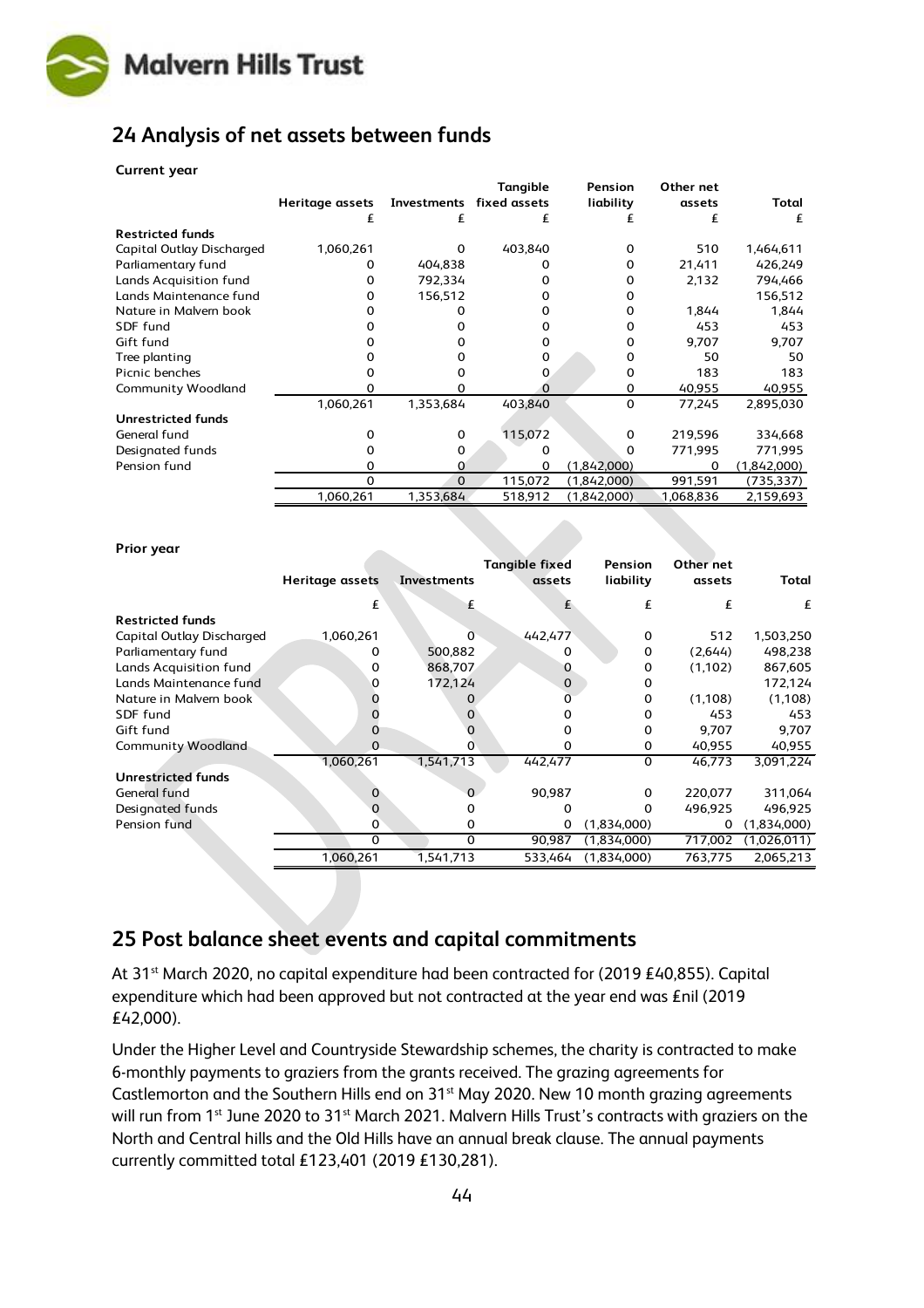**Malvern Hills Trust** 



#### **26 Operating leases**

The Charity has granted licenses and rental agreements over some of its land. Rentals receivable are recognised on a straight-line basis over the life of the agreement. The future minimum lease receipts under non-cancellable operating leases for each of the following periods is:

|                           | 2020    | 2019    |
|---------------------------|---------|---------|
|                           | £       |         |
| Within the next 12 months | 20,611  | 21,886  |
| Within 1-5 years          | 53,472  | 63,860  |
| 5 years plus              | 27,825  | 37,397  |
|                           | 101,908 | 123,143 |

#### **27 Defined benefit pension scheme**

Malvern Hills Trust participates in the Worcestershire County Council Pension Fund, which is part of the Local Government Pension Scheme (LGPS), a multi-employer scheme. Contributions are charged to the statement of financial activities so as to spread the cost of pensions over employees' working lives with the charity. The contributions are determined by a qualified actuary on the basis of triennial valuations using the projected unit method. The scheme was formally valued as at 31st March 2019 and was updated by the actuary on an FRS102 basis as at 31st March 2020.

The employer's contribution (including the FRS102 adjustment) for the period was £139,000 (2019: £139,000).

The amounts recognised in the Balance Sheet are as follows:

|                                     | 2020      | 2019                        |
|-------------------------------------|-----------|-----------------------------|
|                                     | £         |                             |
| Present value of funded obligations |           | $(3,876,000)$ $(3,984,000)$ |
| Fair value of plan assets           | 2,034,000 | 2,150,000                   |
|                                     |           | $(1,842,000)$ $(1,834,000)$ |
|                                     |           |                             |
| Amounts recognised as:              |           |                             |
| Liabilities                         |           | $(1,842,000)$ $(1,834,000)$ |
| <b>Assets</b>                       |           |                             |
| Net amount recognised               |           | $(1,842,000)$ $(1,834,000)$ |
|                                     |           |                             |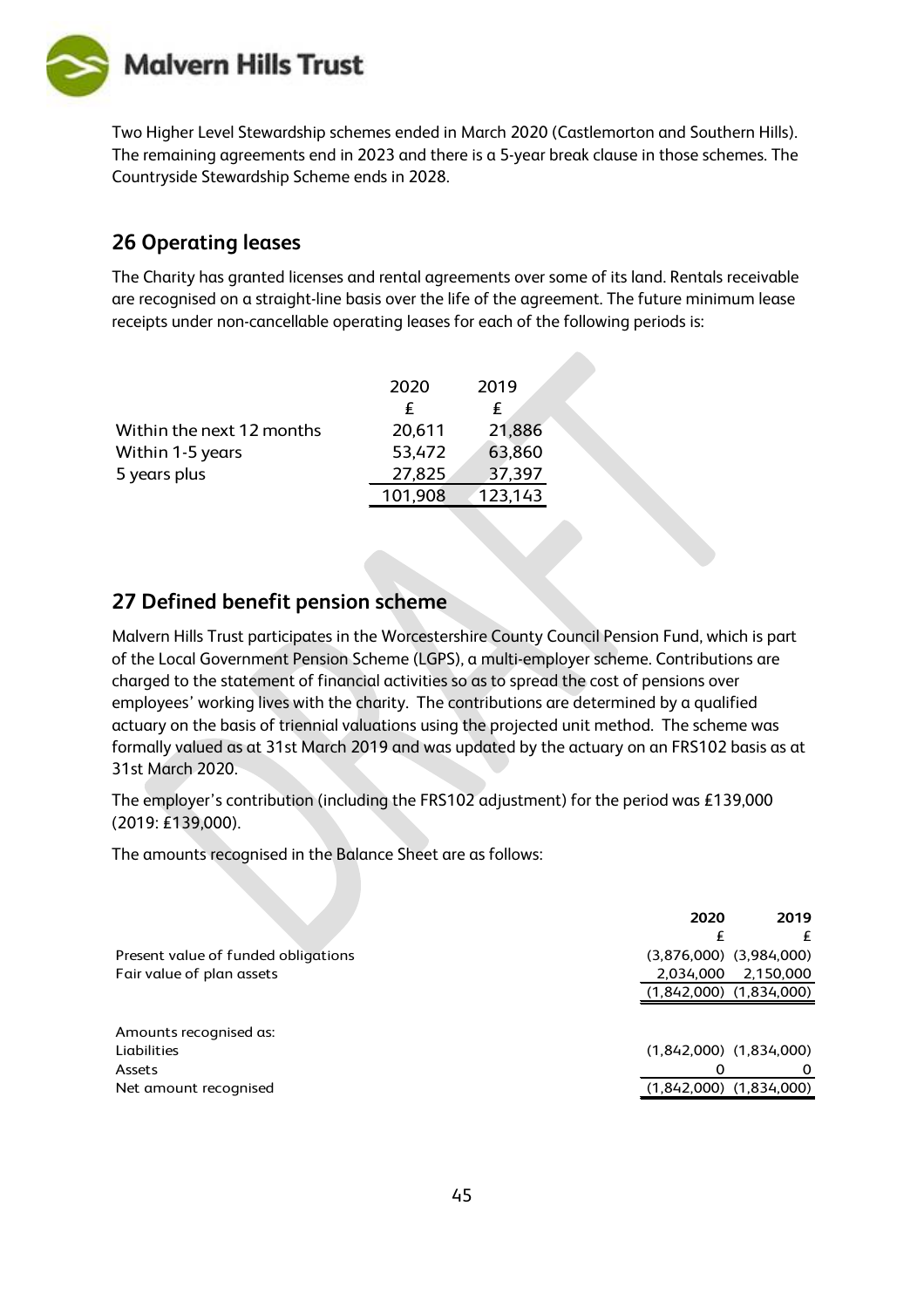

The amounts included within the Statement of Financial Activities are as follows:

|                                                          | 2020      | 2019      |
|----------------------------------------------------------|-----------|-----------|
|                                                          | £         | £         |
| Current service cost                                     | 94.000    | 82,000    |
| Interest on pension liabilities                          | 95,000    | 94,000    |
| Past service cost                                        | 1,000     | 15,000    |
| Administration costs                                     | 1.000     | 1.000     |
| Expected return on plan assets                           | (52,000)  | (53,000)  |
| Contributions by employer                                | (119,000) | (114,000) |
| Total pension cost charged within net incoming resources | 20,000    | 25,000    |
| Remeasurements (Actuarial loss/(gain))                   | (12,000)  | 167,000   |
| Total amount (credited)/charged to SOFA                  | 8,000     | 192,000   |
|                                                          |           |           |

The cumulative amount of actuarial loss recognised is £411,000 (2019 £423,000).

Changes in the present value of the defined benefit obligation are as follows:

|                                         | 2020      | 2019      |
|-----------------------------------------|-----------|-----------|
|                                         |           | £         |
| Opening defined benefit obligation      | 3,984,000 | 3,678,000 |
| Current service cost                    | 94,000    | 82,000    |
| Interest on pension liabilities         | 95,000    | 94,000    |
| Member contributions                    | 20,000    | 19,000    |
| Actuarial (gains)/losses on liabilities | (232,000) | 197,000   |
| Past service cost                       | 1.000     | 15.000    |
| Benefits/transfers paid                 | (86,000)  | (101,000) |
| Benefit obligation at end of period     | 3,876,000 | 3,984,000 |
|                                         |           |           |

Changes in the plan assets during the period to 31<sup>st</sup> March 2020 were as follows:

|                                                                   | 2020      | 2019                |
|-------------------------------------------------------------------|-----------|---------------------|
|                                                                   | £         | £                   |
| Fair value of plan assets at beginning of period                  | 2,150,000 | 2,036,000           |
| Expected return on scheme assets                                  | 52,000    | 53,000              |
| Administration expenses                                           | (1.000)   | (1,000)             |
| Remeasurements (assets) (Actuarial gains/(losses) on plan assets) | (220,000) | 30,000              |
| <b>Employer contributions</b>                                     | 119,000   | 114,000             |
| Member contribtions                                               | 20,000    | 19.000              |
| Benefits/transfers paid                                           | (86,000)  | (101,000)           |
| Fair value of plan assets at end of period                        |           | 2,034,000 2,150,000 |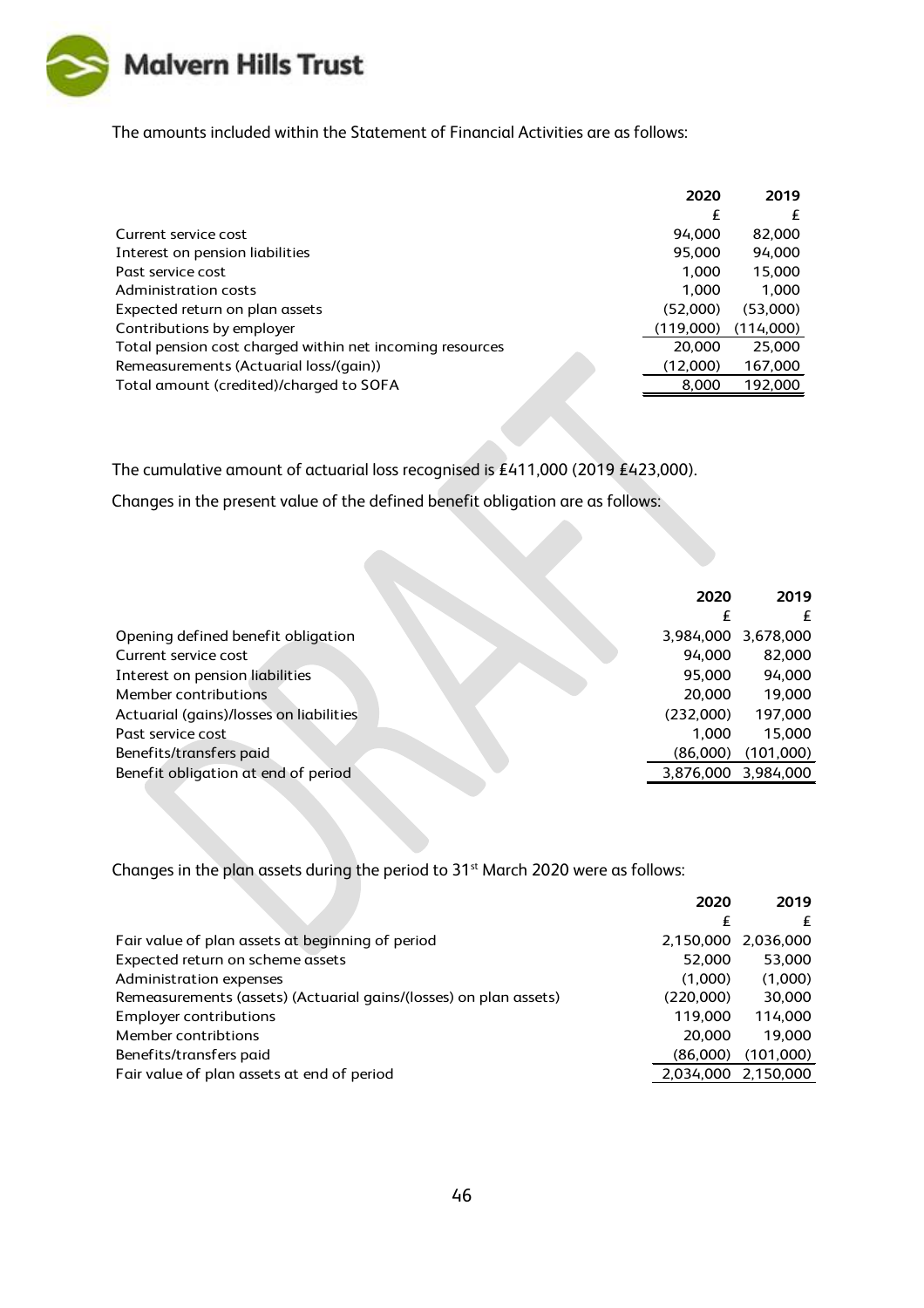

The weighted - average asset allocation at the period-end was as follows:

|                       | 31st March<br>2020 | Fair value at Fair value at<br>31st March<br>2019 |
|-----------------------|--------------------|---------------------------------------------------|
|                       | £                  | £                                                 |
| <b>Asset category</b> |                    |                                                   |
| Equities              | 1,436,000          | 1,547,000                                         |
| Government bonds      | 148,000            | 174,000                                           |
| Other bonds           | 102,000            | 105,000                                           |
| Property              | 118,000            | 135,000                                           |
| Other                 | 218,000            | 140,000                                           |
| Cash                  | 12,000             | 49,000                                            |
|                       | 2.034.000          | 2,150,000                                         |

|                                          |  | 2020      | 2019      |
|------------------------------------------|--|-----------|-----------|
|                                          |  |           |           |
| Experience gains/(losses) on assets      |  | (220.000) | 30,000    |
| Experience gains/(losses) on liabilities |  | 232,000   | (197.000) |

Weighted average assumptions used to determine benefit obligations at:

|                              | 2020 | 2019    |
|------------------------------|------|---------|
| Discount rate                | 2.4% | 2.4%    |
| Rate of increase in salaries | 3.6% | $3.7\%$ |
| Rate of increase in pension  | 2.2% | $2.3\%$ |
| Rate of CPI inflation        | 21%  | $2.2\%$ |

Weighted average assumptions used to determine net pension cost for period ended 31<sup>st</sup> March 2020:

|                                                 | 2020  | 2019  |
|-------------------------------------------------|-------|-------|
| Discount rate                                   | 2.40% | 2.40% |
| Rate of pension increase                        | 2.20% | 2.30% |
| Assumed life expectations on retirement age 65: |       |       |
| Retiring today - males                          | 22.6  | 22.8  |
| Retiring today - females                        | 25    | 25.8  |
| Retiring in 20 years - males                    | 24.2  | 25.1  |
| Retiring in 20 years - females                  | 27.0  | 28.2  |

#### **Contributions**

The employer expects to contribute £132,000 in the period to 31<sup>st</sup> March 2021.

The contributions payable by the employers are reassessed at each triennial valuation. The next actuarial valuation of the Worcestershire County Council Pension Fund will be carried out with an effective date of 31<sup>st</sup> March 2022.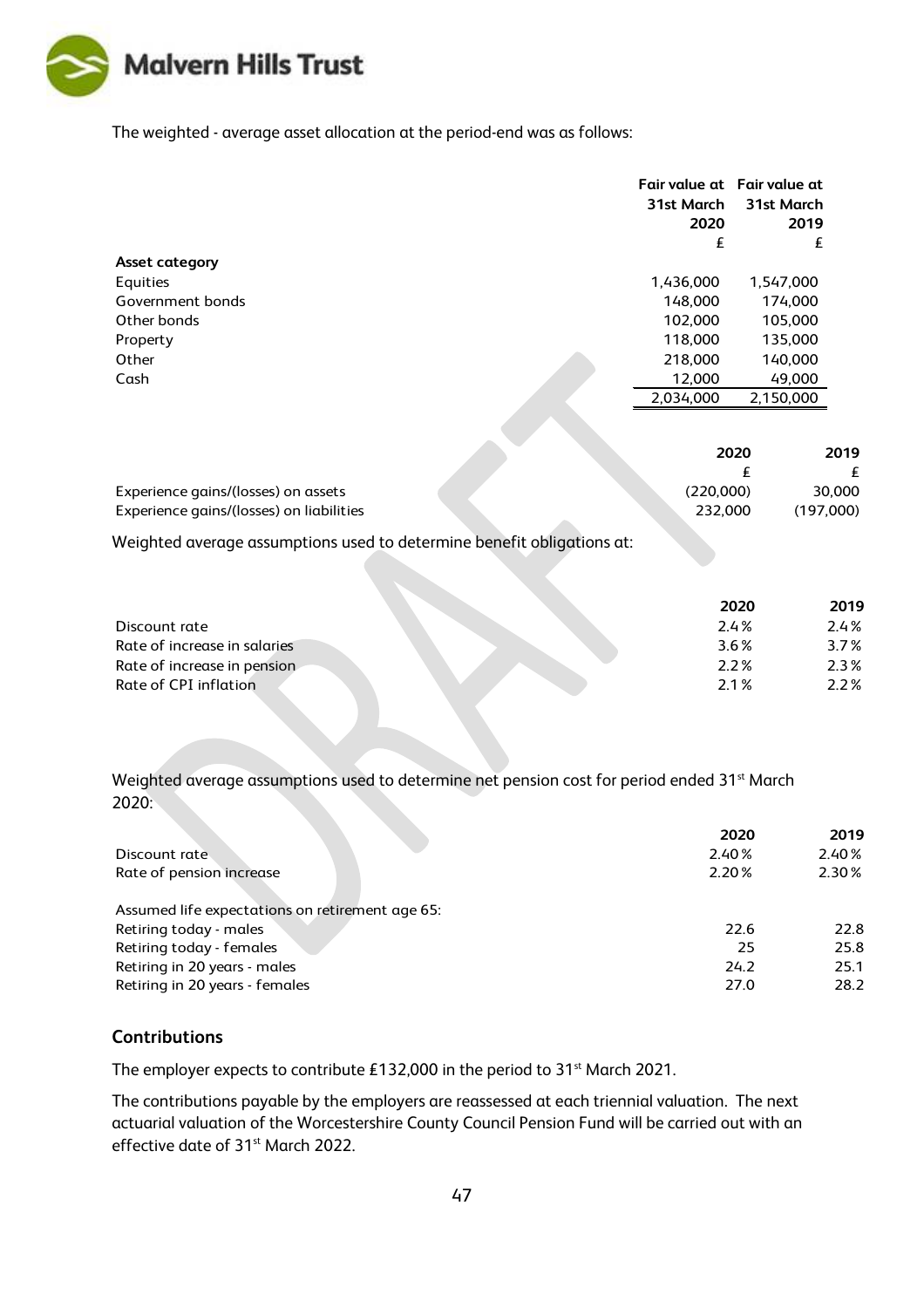

### **28 Financial instruments**

|                                                    | 2020      | 2019      |
|----------------------------------------------------|-----------|-----------|
|                                                    |           |           |
| Financial assets measured at fair value            | 1,353,684 | 1.541.713 |
| Financial assets measured at settlement value      | 1.103.977 | 836.026   |
| Financial liabilities measured at settlement value | (65, 881) | (72, 399) |
|                                                    |           |           |

See note 1(p) for details of what is included in the above figures.